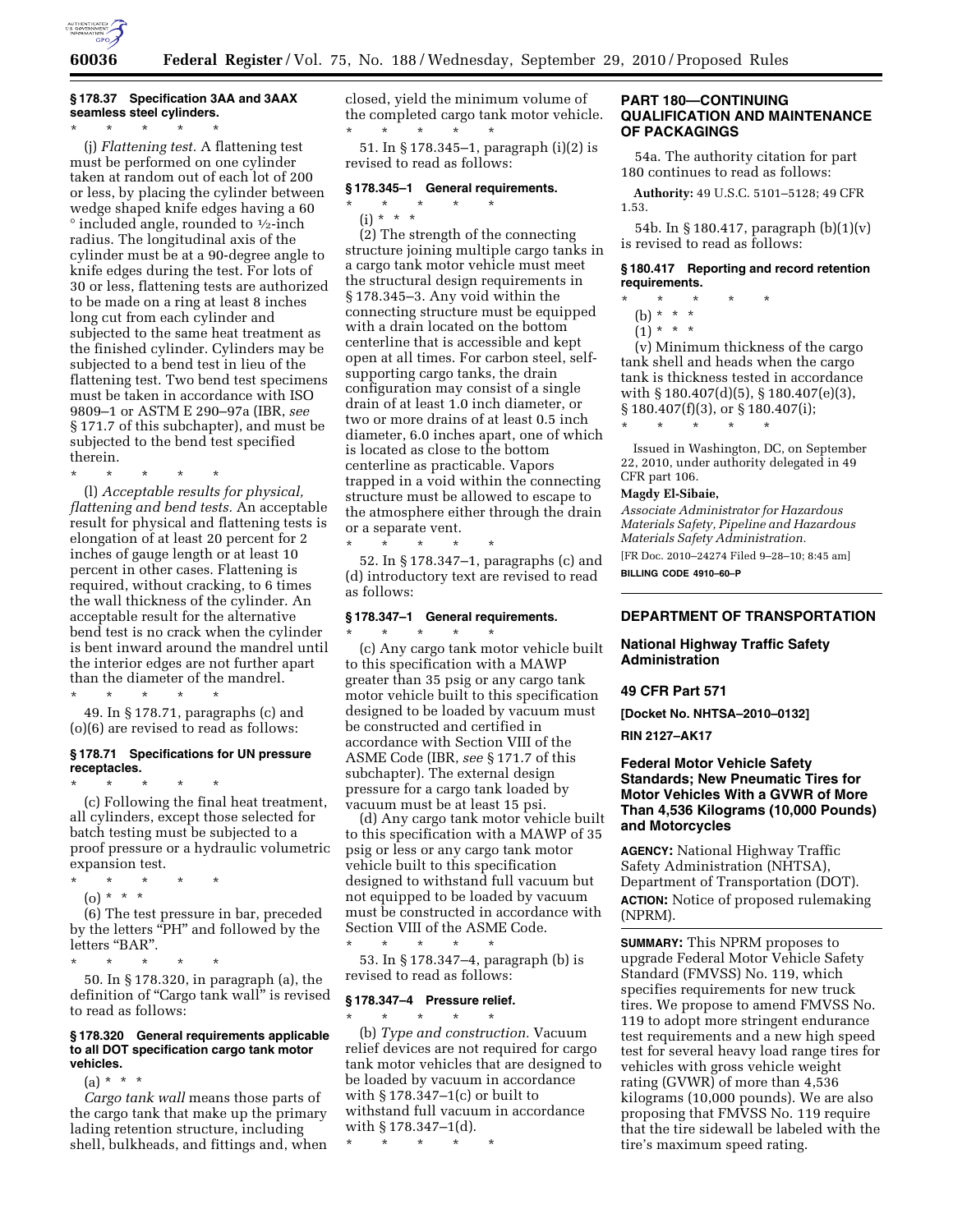**DATES:** You should submit your comments early enough to ensure that the Docket receives them not later than November 29, 2010.

**ADDRESSES:** You may submit comments (identified by the NHTSA Docket ID Number above) by any of the following methods:

• *Federal eRulemaking Portal:* Go to *[http://www.regulations.gov.](http://www.regulations.gov)* Follow the online instructions for submitting comments.

• *Mail:* Docket Management Facility: U.S. Department of Transportation, 1200 New Jersey Avenue, SE., West Building Ground Floor, Room W12–140, Washington, DC 20590–0001.

• *Hand Delivery or Courier:* West Building Ground Floor, Room W12–140, 1200 New Jersey Avenue, SE., between 9 a.m. and 5 p.m. ET, Monday through Friday, except Federal holidays.

• *Fax:* 202–493–2251.

*Instructions:* For detailed instructions on submitting comments and additional information on the rulemaking process, see the Public Participation heading of the Supplementary Information section of this document. Note that all comments received will be posted without change to *[http://](http://www.regulations.gov) [www.regulations.gov,](http://www.regulations.gov)* including any personal information provided. Please see the Privacy Act heading below.

*Privacy Act:* Anyone is able to search the electronic form of all comments received into any of our dockets by the name of the individual submitting the comment (or signing the comment, if submitted on behalf of an association, business, labor union, etc.). You may review DOT's complete Privacy Act Statement in the **Federal Register**  published on April 11, 2000 (65 FR 19477–78).

*Docket:* For access to the docket to read background documents or comments received, go to [http://](http://www.regulations.gov)  [www.regulations.gov](http://www.regulations.gov) or the street address listed above. Follow the online instructions for accessing the dockets.

**FOR FURTHER INFORMATION CONTACT:** For technical issues, you may call George Soodoo, NHTSA Office of Rulemaking (*Telephone:* 202–366–2720) (*Fax:* 202– 493–2739). For legal issues, you may call Steve Wood, NHTSA Office of Chief Counsel (*Telephone:* 202–366–2992) (*Fax:* 202–366–3820). The mailing address for these officials is: National Highway Traffic Safety Administration, U.S. Department of Transportation, 1200 New Jersey Avenue, SE., West Building, Washington, DC 20590.

## **SUPPLEMENTARY INFORMATION**

#### **Table of Contents**

I. Background

- II. Overview of Endurance Test and High Speed Test Proposals
- a. Endurance Test
- b. High Speed Test
- III. NHTSA Tire Testing a. Test Program
- b. Summary
- IV. Proposed Endurance Test a. Test Speed
	- b. Load
	- c. Inflation Pressure
	- d. Duration
	- e. Ambient Temperature
	- f. Endurance Test Conclusions
- V. Proposed High Speed Test
- a. Test Speed and Break-In Procedure
- b. Load
- c. Inflation Pressure
- d. Duration
- e. Ambient Temperature
- VI. Tire Maximum Speed Marking
- VII. Other Issues
	- a. Alternatives Considered
	- 1. International Standards
	- 2. ASTM Truck/Bus Tire Test Development Task Group
	- 3. Rubber Manufacturers Association
	- b. Deep Tread Truck Tires
	- c. Correction of Table III
- d. Separate Standard
- VIII. Proposed Effective Date
- IX. Costs and Benefits
- X. Rulemaking Analyses and Notices XI. Public Participation

#### **I. Background**

This NPRM proposes to upgrade Federal Motor Vehicle Safety Standard (FMVSS) No. 119 (49 CFR 571.119) which, prior to the passage of the Transportation Recall Enhancement, Accountability and Documentation (TREAD) Act of 2000, had a wide application to new pneumatic tires for vehicles other than passenger cars. In response to the TREAD Act,<sup>1</sup> a June 26, 2003 final rule upgraded the standard's requirements 2 for tires designed for multipurpose passenger vehicles, trucks and buses with a GVWR of 4,536 kilograms (kg) (10,000 pounds (lb)) or less, and moved those enhanced requirements to a new Federal Motor Vehicle Safety Standard No. 139 for new pneumatic radial tires for light vehicles. Requirements for load range C, D, and E tires used on light trucks and vans formerly set forth in FMVSS No. 119 were thus moved from that standard to

FMVSS No. 139.3 The June 26, 2003 final rule changed the title, scope, purpose and application sections of FMVSS No. 119 to reflect that the standard thereafter applied to only tires for motorcycles and vehicles with a GVWR greater than 4,536 kg (10,000 lb), but made no changes to FMVSS No. 119's performance requirements for those tires.4

NHTSA stated in the NPRM developing FMVSS No. 139 that the TREAD Act deadline to complete the tire upgrade by June 2002 did not allow the agency time to study and analyze sufficiently the different issues presented by medium and heavy vehicle tires, and that NHTSA will examine these types of tires after completion of the FMVSS No. 139 rulemaking (67 FR 10050, 10061; March 5, 2002). In today's document, we are proceeding to propose to make more stringent FMVSS No. 119's endurance test, adopt a new high speed test for several load range tires used on heavy vehicles, and require that the tire sidewall be labeled with the tire's maximum speed rating.

The agency is initiating this rulemaking to upgrade radial truck tires that have a load range of F, G, H, J, and L, and that are not for speed-restricted service (''non-speed-restricted service tires''). Tires used for speed-restricted service, known as ''speed-restricted service tires," are those with a maximum speed rating of 90 km/h (55 mph) or less. Non-speed-restricted service tires

4FMVSS No. 119 has been in effect since the original rule was published in 1973. The original standard applied to tires used on vehicles other than passenger cars, which included pickup trucks, multipurpose passenger vehicles, vans, and heavy vehicles. As a result of the TREAD Act mandate to upgrade FMVSS No. 109 and FMVSS No. 119, the agency revised the applicability of the tire standards to reflect the weight of the vehicle on which the tire is used. Given the increased consumer use to light trucks and vans (LTVs) for passenger transportation purposes over the past 20 years, the agency believed it was important to revise the applicability of the standards. As a result, the new tire standard for light vehicle tires, FMVSS No. 139, which was published in 2003, applies to tires used on vehicles with a gross vehicle weight rating of 4,536 kg (10,000 pounds) or less, and FMVSS No. 119 now applies to tires for vehicles with a gross vehicle weight rating of over 4,536 kg (10,000 pounds). (It is noted that other tires required to comply with No. 119 are new pneumatic light truck tires with tread depth of 18/32 inch or greater, light truck bias-ply tires, bias-ply tires used on vehicles with a GVWR of more than 4,536 kg (10,000 lb), and tires for use on special-use trailer (ST, farm implement and 8–12 rim or lower diameter code). The tires affected by this rulemaking are those used on heavy vehicles with a GVWR of more than 4,536 kg (10,000 lb) that are not for speed-restricted service.)

<sup>1</sup>Section 10 of the TREAD Act stated that the Secretary of Transportation shall conduct a rulemaking to revise and update the tire standards published at 49 CFR 571.109 and 49 CFR 571.119. The Act provided that the Secretary shall complete the rulemaking under this section not later than June 1, 2002. November 1, 2000, Public Law 106– 414, 114 Stat. 1800.

<sup>2</sup> 68 FR 38116; June 26, 2003, Docket NHTSA–03– 15400; response to petitions for reconsideration, 71 FR 877, January 6, 2006, Docket 2005–23439; technical amendments, 72 FR 49207, August 28, 2007, Docket 2007–29083. *See* also final rule, correcting amendments, 73 FR 72357; November 28, 2008, Docket 2007–29083.

<sup>&</sup>lt;sup>3</sup>The term "load range" with a letter (C, D, E, etc.) is used to identify the load and inflation limits of tires used on light or heavy trucks, which increase in alphabetical sequence. For example, a load range E tire is able to handle greater loads and higher inflation pressures than a load range D tire.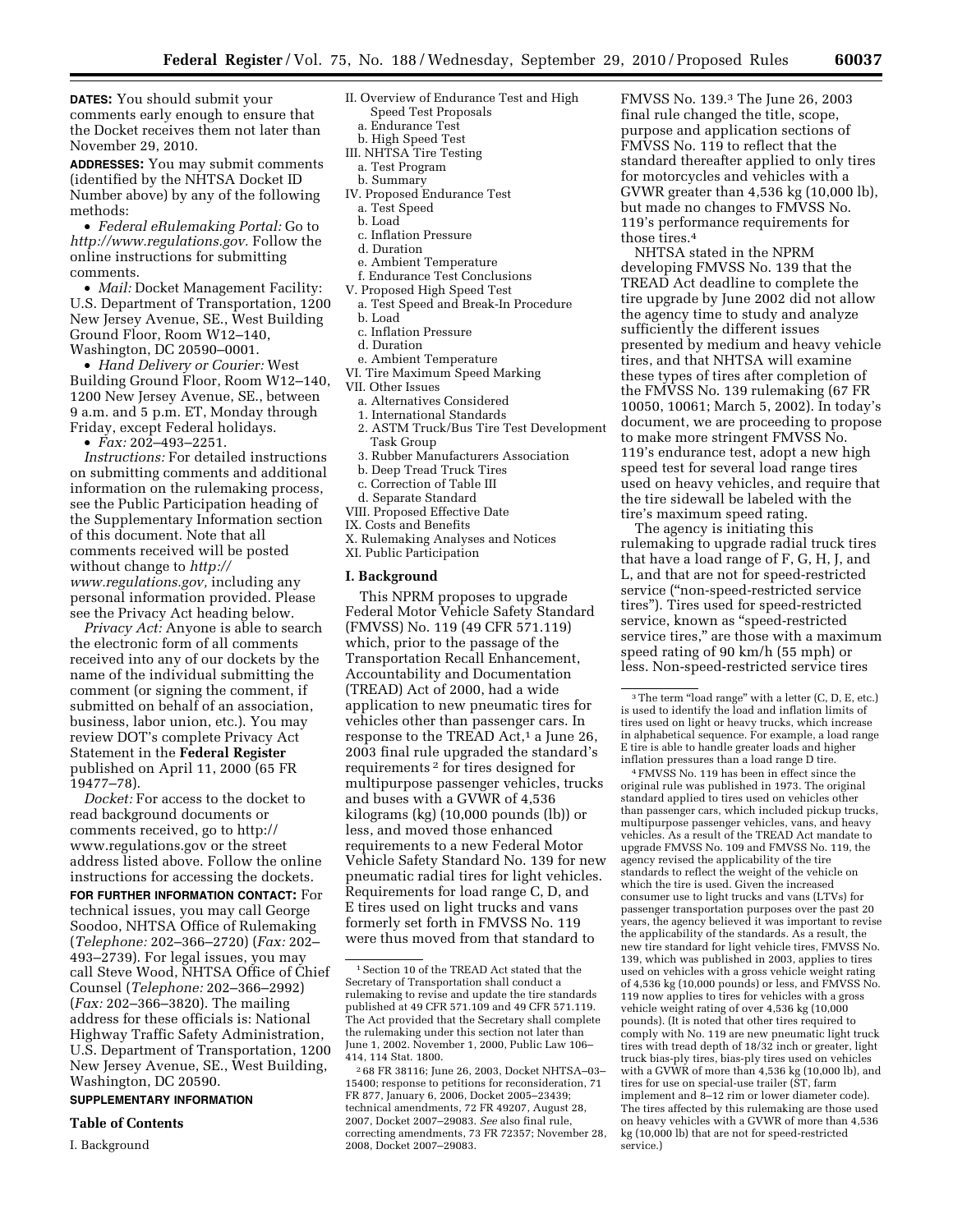are those with a maximum speed rating above 90 km/h (55 mph). ''Maximum speed rating'' is the maximum speed, as specified by the manufacturer, at which the tire can carry a load corresponding to its maximum load rating for single usage at the corresponding inflation pressure.5 We have commenced this rulemaking primarily because we have tentatively determined that the FMVSS No. 119 performance tests developed in 1973 should be updated to reflect the increased operational speeds and duration of truck tires in commercial service. NHTSA has tentatively determined that this NPRM would have a beneficial effect on safety in that it would increase tire durability as tires are held to more stringent standards than currently required.

## **FMVSS No. 119**

FMVSS No. 119 specifies performance and marking requirements for tires for use on motorcycles and on motor vehicles with a GVWR of more than 4,536 kg (10,000 lb). Heavy vehicle tires regulated by FMVSS No. 119 are used in a wide variety of vehicle applications, such as delivery trucks, line haul trucks, transit buses, and logging trucks. FMVSS No. 119 includes a static test for tire strength, and dynamic tests for tire endurance and high-speed performance. The endurance test evaluates resistance to heat buildup when the tire is run at stepped-up loads at or near its rated load nonstop for a total of 47 hours. A high-speed test evaluates resistance to heat buildup when the tire is run at a certain percentage of its maximum load at stepped-up speeds for a specified interval at each speed.6 FMVSS No. 119's high-speed performance requirement applies only to motorcycle tires and those with a rim diameter code of 14.5 or less (tires made to fit rims of diameter of 14.5 inches or less). Since this size restriction excludes all heavy vehicle tires currently listed in the Tire and Rim Association 2009 Year Book, the endurance test is currently the only dynamic test to which heavy vehicle tires must comply.

Today's NPRM would upgrade FMVSS No. 119 by proposing to adopt a more stringent endurance test, add a new high speed test, and include maximum speed rating labeling requirements for new radial tires used on heavy truck and bus applications, *i.e.,* load range F, G, H, J, and L tires that

are not for speed-restricted service, which the agency believes comprise about 98 percent of the truck tires sold in the United States. These load range tires are typically used on heavy trucks for regional haul and long haul operations as well as on motorcoaches, and these load range tires have speed ratings ranging from 55–81 mph. Higher load range tires (*i.e.,* load ranges M and N) are more often used in heavy mixeduse service (on/off-road operations in lower speed applications), such as construction, logging, crane, and rigging operations. However, the agency is also considering requiring non-speedrestricted, load range M radial tires to comply with the upgraded endurance and new high speed test because some of these tires are used in similar applications in which the load range L tires are used. The agency is not proposing to upgrade non-speedrestricted service load range N radial tires since they represent less than 1 percent of the heavy vehicle tire market and are typically used in lower speed operations.

## **II. Overview of Endurance Test and High Speed Test Proposals**

The proposed upgrade to the endurance test and the proposed adoption of a high speed test are based on the results of NHTSA's heavy truck tire tests, discussed later in the ''NHTSA Tire Testing'' section of this preamble.

## *a. Endurance Test*

The purpose of the endurance test is to evaluate heavy truck tire performance at highway speeds for a long duration. The endurance test in FMVSS No. 119 applies to truck tires with load ranges F through N that are not for speedrestricted service. The test parameters used for the endurance test in FMVSS No. 119 include test speed, load, inflation pressure, duration, and ambient temperature. This NPRM proposes to upgrade the endurance test by changing some of these parameters to achieve more stringent conditions when testing load range F, G, H, J, and L radial tires that are not for speed-restricted service. Current endurance test parameters for load range N radial tires, load range F, G, H, J, L, M, and N tires that are for speed-restricted service, bias-ply tires, light truck tires (tread depth 18/32 inch or more), and motorcycle tires, would remain unchanged in the standard.

#### Test Speed

The current test speed for the endurance test in FMVSS No. 119 depends on the load range of the tire. Load range F tires are tested at 64 km/ h (40 mph) on the 67-inch diameter test road wheel; load range G tires are tested at 56 km/h (35 mph); and tires with a load range H, J, L, M, or N are tested at 48 km/h (30 mph). NHTSA proposes to raise the test speed for the endurance test to 80 km/h (50 mph) for load range F, G, H, J, and L tires. This represents a 25 percent increase in speed for a load range F tire, a 43 percent increase for a load range G tire, and a 67 percent increase for load range H, J, and L tires that are not for speed-restricted service.

#### Load

The current test loads for the endurance test in FMVSS No. 119, identical for all the load ranges F through N, are specified as a percentage of the maximum load rating of the tire, and are 66 percent, 84 percent, and 101 percent. The loads are applied in a stepped fashion for durations of 7 hours, 16 hours, and 24 hours, respectively. NHTSA proposes to change the load combination for the endurance test to 85/90/100 percent of the tire's maximum load rating labeled on the tire's sidewall, from the 66/84/101 percent combination currently required.

### Inflation Pressure

The current test inflation pressure specified in FMVSS No. 119 is the inflation pressure corresponding to the maximum load rating labeled on the tire's sidewall. NHTSA proposes to set the test inflation pressure at 80 percent of the sidewall-labeled inflation pressure that corresponds to the tire's maximum load rating. This represents a 20 percent decrease from the current endurance test, which requires tires to be fully inflated.

#### Duration

The current duration for the endurance test in FMVSS No. 119 is 47 hours: 7 hours at 66 percent load, 16 hours at 84 percent load, and 24 hours at 101 percent load. NHTSA proposes to leave FMVSS No. 119's endurance test duration at 47 hours.

### Ambient Temperature

The ambient temperature specified for the endurance test in FMVSS No. 119 is 35 °C (95 °F). NHTSA proposes to add an ambient temperature tolerance, and thus proposes an ambient of 35  $°C \pm 3$ °C (95 °F  $\pm$  5 °F) for the endurance test.

#### *b. High Speed Test*

The high speed test evaluates tire performance at higher speeds for shorter durations. FMVSS No. 119's high speed test currently applies only to motorcycle tires and to tires with rim diameters of 14.5 inches or below, and does not

<sup>5</sup>This NPRM would define these terms in FMVSS No. 119 to differentiate the types of service for which tires are used and the requirements in the standard that would apply to the different types of tire

<sup>6</sup>*See, e.g.,* S6.2 of FMVSS No. 139.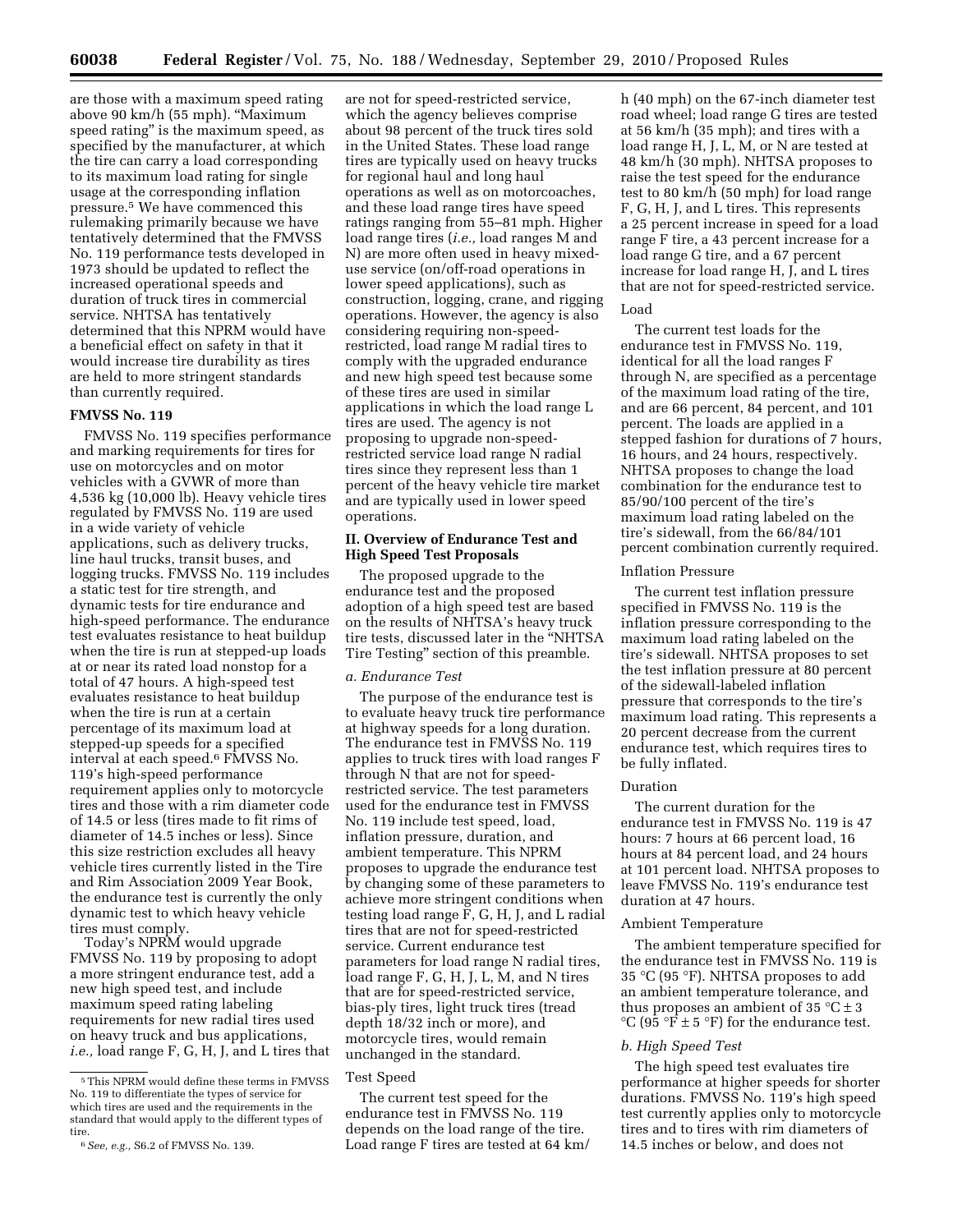apply to truck tires. The test parameters used for the high speed test in FMVSS No. 119 and in other tire standards include speed, load, inflation pressure, duration, and ambient temperature. This NPRM proposes to adopt a high speed test for load range F, G, H, J, and L tires that are not for speed-restricted service, as these are typically installed on vehicles in regional or long-haul service. The high-speed test would be initiated after a 2-hour break-in at 80 km/h (50 mph) and 85 percent of maximum load rating, with inflation pressure at 90 percent of maximum.

## Test Speed

NHTSA proposes to set the test speed for the high-speed test at the tire's maximum speed less 20 km/h (12 mph) for step 1, maximum speed less 10 km/ h (6 mph) for step 2, and at maximum speed for the final step. This would be a new approach for testing tires under the Federal motor vehicle safety standards, as motorcycle and passenger car tires are tested to one unvarying set of test speeds. The approach proposed in this NPRM is similar to that used by the United Nations Economic Commission for Europe (ECE) tire Regulations which establish tire test speeds based on the maximum rated speed of the tire, and is along the lines of a suggestion from the Rubber Manufacturers Association (RMA).7

### Load

NHTSA proposes to set the test load for the high-speed test at 85 percent of the maximum load rating for the tire. The maximum load rating would be based on the tire sidewall marking per single tire use application.

#### Inflation Pressure

NHTSA proposes that the high-speed test inflation pressure be set at 90 percent of the sidewall-labeled inflation pressure that corresponds to the tire's maximum load rating.

## Duration

NHTSA proposes a 90-minute duration for FMVSS No. 119's highspeed test, consisting of three 30-minute speed steps at the proposed test speeds.

#### Ambient Temperature

NHTSA proposes an ambient temperature range of 35  $\degree$ C  $\pm$  3  $\degree$ C (95  $\mathrm{P}$   $\pm$  5  $\mathrm{P}$  for the FMVSS No. 119 high speed test upgrade.

## **III. NHTSA Tire Testing**

#### *a. Test Program*

After passage of the TREAD Act, NHTSA began testing new heavy truck tires to assess the performance of current tires in endurance and high speed tests, and how load, inflation pressure, speed and duration affect tire performance. We tested more than 430 new heavy truck tires with load ranges G through N that were designed for commercial vehicle applications. The tires selected included a mixture of tire brands, models and sizes.

Testing was performed in two phases. In Phase I, new load range G tires were tested for durability ("endurance") and robustness at speed (''high speed''). Since the purpose of Phase I testing was to assess the current level of performance for truck tires, the test matrix for this phase included both destructive (extended duration) and non-destructive tests. The purpose of Phase II testing was to generate data with which specific proposals could be developed for an NPRM to upgrade FMVSS No. 119. In Phase II, the test conditions were further refined from Phase I, and the group of tires tested was expanded to include load ranges H, J, L and N. Additional testing was also conducted for tires with load ranges F, J, and L, and speed ratings less than 75 mph.

All of the tires tested were commercially available at the time of testing. For both Phases I and II, NHTSA developed test matrices that included the performance parameters of speed, load, inflation pressure, and test duration. The test matrices were developed with a series of test conditions that increased in severity for tire performance. The ambient temperature used in the testing for both Phase I and Phase II was  $35 \text{ °C} \pm 3 \text{ °C}$ (95 °F  $\pm$  5 °F). All tires were conditioned at the ambient temperature of 35  $^{\circ}$ C  $\pm$  3  $^{\circ}C$  (95  $^{\circ}F \pm 5$   $^{\circ}F$ ) for 3 hours prior to testing. Testing was conducted on a 67 inch diameter curved test road wheel.8

#### Phase I Testing

In Phase I, NHTSA conducted testing on 180 new, size 11R22.5, load range G, heavy truck tires with a rib-type tread.<sup>9</sup> The 11R22.5 tire size was chosen due to its use in on-road applications for heavy vehicles: tire size 11R22.5 represents approximately 24 percent and 22 percent of the original equipment and replacement tire markets, respectively. We tested tires from brands Hankook, Dayton, Bridgestone, and General, all with tire size 11R22.5, load range G, and rib-type treads. Based on suggestions 10 from the Rubber Manufacturers Association (RMA), the Tire Industry Association (TIA), and the Tread Rubber/Tire Repair Materials Manufacturers Group (TRMG), we tested only rib-type tires, typically used on steer axle and trailer axle positions, to focus on a single tread type. Tires were tested to determine levels of endurance and high-speed performance under a variety of test conditions.

*Phase I Endurance Test:* 

For the endurance test, we selected 120 new load range G tires from Hankook, Dayton, Bridgestone and General. The Phase I endurance test matrix consisted of 10 groups of varied test conditions, or "Test Methods," 11 as shown below in Table 1, "Phase I Endurance Test Matrix.'' Other than in Test Methods 1 and 1A, three samples of each tire brand were tested for each Test Method (TM) in the matrix. Test Method 1 used one sample of each tire brand, and Test Method 1A used two samples of each tire brand.

Each TM consisted of a combination of the selected tire load, inflation pressure, test speed, and a specified duration at each load condition. Testing was performed so that each TM varied in severity by changing the load, inflation pressure or speed.

The applied test loads ranged from 66 percent of the maximum load rating to 110 percent of the maximum load rating. The loads used are similar to those used in the light vehicle tire research program that was conducted in 2001–2002 to support the upgrade of the endurance test for FMVSS No. 139. The stepped-up load combinations included 85, 90, and 100 percent; 90, 100, and 110 percent; and 100, 110, and 115 percent, which allowed the agency to understand limits of performance for light vehicle tires, including light truck tires with load ranges C, D, and E. For this research on medium and heavy duty truck tires, the agency also wanted

<sup>7</sup>*See* Docket No. NHTSA 2002–13707–0016.1, RMA Perspective on the FMVSS 119 Revisions and Updates Mandated by the TREAD Act.

<sup>8</sup>Throughout this preamble, we use test speeds in miles per hour (mph) when presenting the test matrices, the test conditions, and the test results for the baseline tests, as specified in the current FMVSS No. 119. However, for the other tests in both the endurance and high speed test matrices, we selected test speeds in kilometers per hour (km/ h) to be consistent with the metrification of the Federal motor vehicle safety standards. Some of the Tables presented in the preamble show speeds in miles per hour only, to facilitate comparison with the baseline test speeds.

<sup>&</sup>lt;sup>9</sup> In the tire size description, the "11" represents the tire section width in inches, the "R" identifies the tire as a radial tire, and the "22.5" represents the tire rim diameter code, which equates to a rim diameter of 22.5 inches.

<sup>10</sup>*See* Docket No. NHTSA–2002–13707. 11Test Method 1A is considered a part of Test Method 1.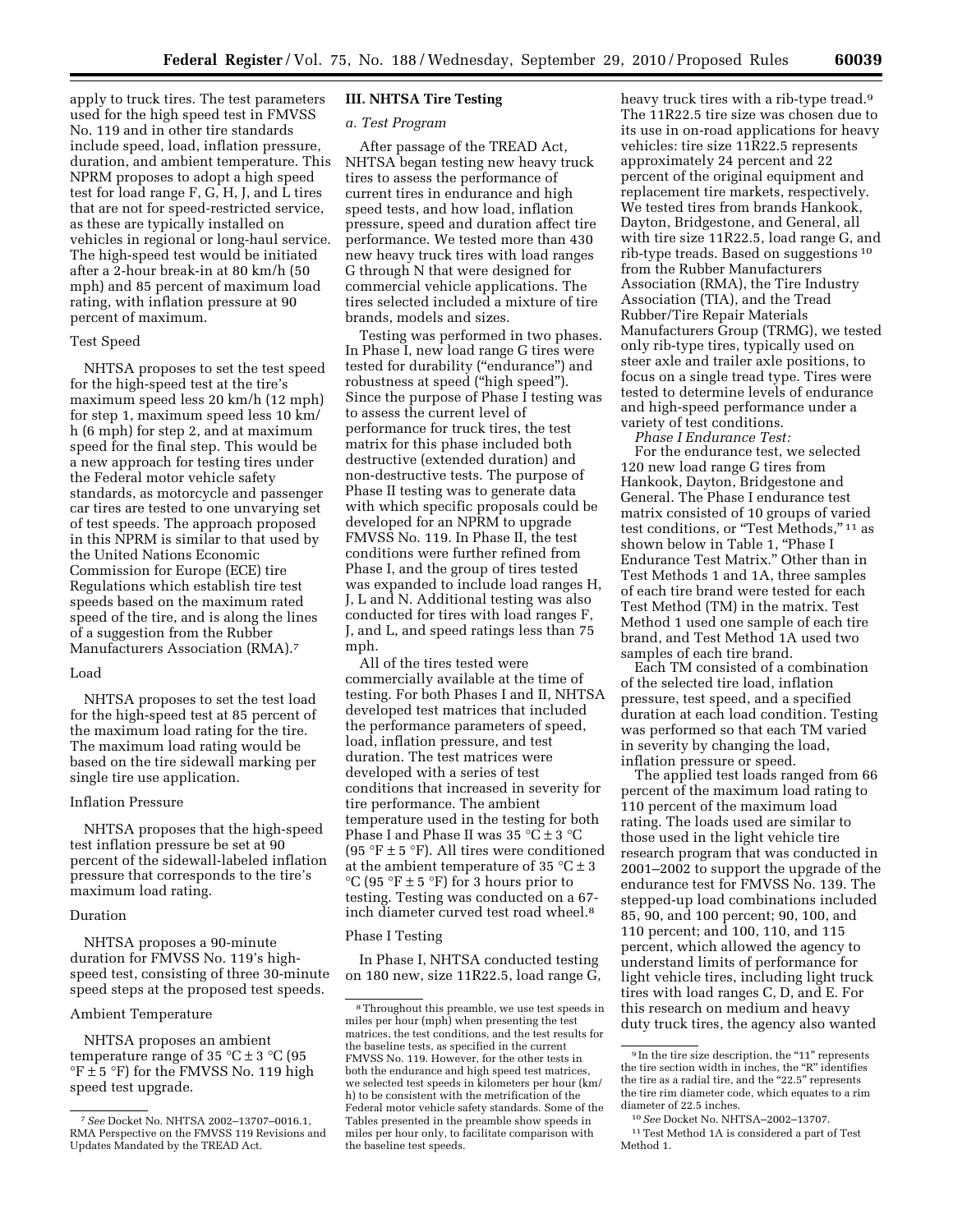to understand the upper limits of performance for these tires when they are tested at normal loading conditions and at loads beyond their maximum load rating. As a result, we included stepped-up loads to 90/100/110 percent of the maximum load rating of the tires, since this represents an overloading condition for a truck tire on the test road-wheel.

Inflation pressures ranged from 80 to 100 percent of the maximum inflation pressure stated on the sidewall of the tires. The current endurance test in FMVSS No. 119 requires that the tire be tested at 100 percent of its maximum inflation pressure, but the agency sought to evaluate truck tires' performance

when tested at some level of underinflation, because that condition is occurring in real-world operation.12 We chose 80 percent of the maximum inflation pressure as the lowest value for this testing, primarily because the truck industry considers a tire at that level of under-inflation to be significantly under-inflated.

The test speeds ranged from 56 km/ h (35 mph) to 120 km/h (75 mph), which we believe represented the typical operating range of speeds for trucks using tires with the specified

load ranges. Each tire was conditioned at the ambient test temperature of 35 °C  $\pm$  3 °C (95 °F  $\pm$  5 °F) for three hours. No break-in procedure was performed on tires tested for endurance performance since none is performed in the existing FMVSS No. 119 endurance test procedure. Table 1, ''Phase I Endurance Test Matrix,'' below shows the test parameters used for the endurance test in Phase I and the structure of the test duration for the three samples in each Test Method. We note that for TMs 2– 9, tire sample number 3 was tested for an additional amount of time after the rest of the TM was completed, which is why Table 1 shows an extra line for sample number 3 for these TMs.

<sup>12</sup>*See* Federal Motor Carrier Safety Administration, Final Report, ''Commercial Vehicle Tire Condition Sensors,'' November 2003, at 7.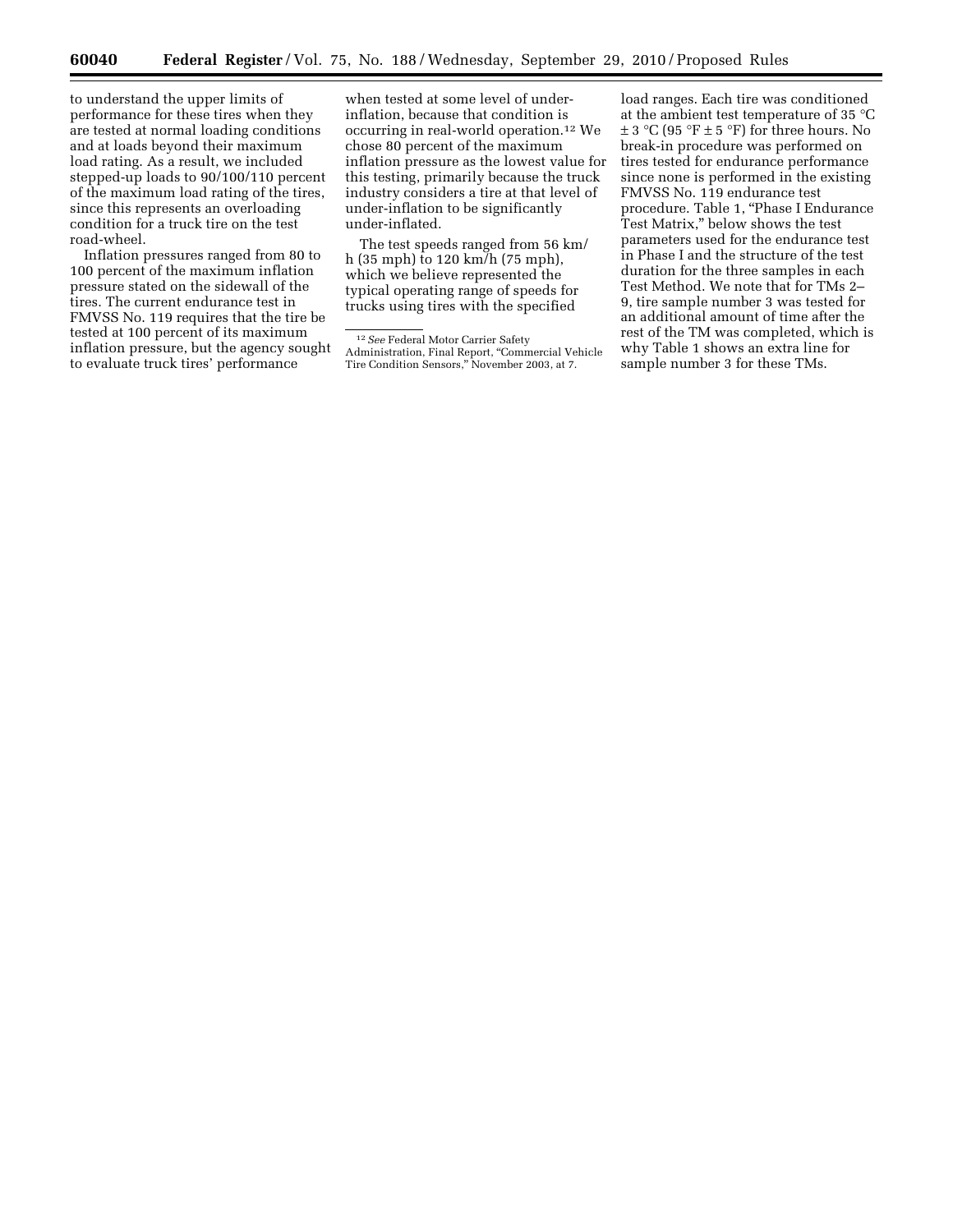| <b>Test Method</b><br>$\#$ |                      | <b>Sample</b><br>No. |                         | Load<br><b>Step</b>     | Load<br>$(*Max)$ | <b>Duration</b><br>(hours) | <b>Speed</b><br>(mph) | <b>Inflation</b><br>$(*Max)$ |
|----------------------------|----------------------|----------------------|-------------------------|-------------------------|------------------|----------------------------|-----------------------|------------------------------|
|                            |                      |                      |                         | $\overline{\mathbf{1}}$ | 66               | $\overline{7}$             |                       |                              |
| $\mathbf{1}$               | 1                    |                      | $\frac{1}{2}$           | $\mathbf{2}$            | 84               | 16                         | 35                    | 100                          |
|                            |                      |                      |                         | $\overline{\mathbf{3}}$ | 101              | 24                         |                       |                              |
|                            |                      |                      |                         | $\overline{\mathbf{4}}$ | 110              | 48                         |                       |                              |
|                            |                      |                      |                         | $\overline{\mathbf{1}}$ | 66               | $\overline{7}$             |                       |                              |
| 1A                         | $\ddot{\phantom{1}}$ | $\overline{c}$       | $\mathbf{3}$            | $\mathbf{2}$            | 84               | 16                         | 50                    | 100                          |
|                            |                      |                      |                         | 3                       | 101              | 24                         |                       |                              |
|                            |                      |                      |                         | $\overline{\mathbf{4}}$ | 110              | 48                         | ×,                    |                              |
|                            |                      |                      |                         | $\overline{\mathbf{1}}$ | 85               | $\overline{7}$             |                       |                              |
| $\mathbf{2}$               | $\ddagger$           | $\overline{c}$       | $\mathbf{3}$            | $\overline{c}$          | 90               | 16                         | 55                    | 90                           |
|                            |                      |                      |                         | $\overline{\mathbf{3}}$ | 100              | 24                         |                       |                              |
|                            |                      |                      | $\overline{\mathbf{3}}$ | $\overline{\mathbf{4}}$ | 100              | 48                         |                       |                              |
|                            |                      |                      |                         | $\mathbf{1}$            | 90               | $\overline{7}$             |                       |                              |
| 3                          | $\mathbf{1}$         | $\overline{c}$       | 3                       | $\overline{c}$          | 100              | 16                         | 55                    | 90                           |
|                            |                      |                      |                         | $\overline{\mathbf{3}}$ | 110              | 24                         |                       |                              |
|                            |                      |                      | $\overline{\mathbf{3}}$ | $\overline{\mathbf{4}}$ | 110              | 48                         |                       |                              |
|                            |                      |                      |                         | $\overline{\mathbf{1}}$ | 85               | $\overline{7}$             |                       |                              |
| $\overline{\mathbf{4}}$    | 1                    | $\overline{c}$       | 3                       | $\mathbf{z}$            | 90               | 16                         | 63                    | 90                           |
|                            |                      |                      |                         | $\overline{\mathbf{3}}$ | 100              | 24                         |                       |                              |
|                            |                      |                      | $\overline{\mathbf{3}}$ | $\overline{\mathbf{4}}$ | 100              | 48                         |                       |                              |
|                            |                      |                      |                         | $\overline{\mathbf{1}}$ | 90               | $\overline{7}$             |                       |                              |
| 5                          | $\blacksquare$       | $\mathbf{2}$         | $\mathbf{3}$            | $\overline{c}$          | 100              | 16                         | 63                    | 90                           |
|                            |                      |                      |                         | $\overline{\mathbf{3}}$ | 110              | 24                         |                       |                              |
|                            |                      |                      | $\overline{\mathbf{3}}$ | $\overline{\mathbf{4}}$ | 110              | 48                         |                       |                              |
|                            |                      |                      |                         | $\overline{\mathbf{1}}$ | 85               | $\overline{7}$             |                       |                              |
| $\bf 6$                    | $\mathbf{1}$         | $\overline{c}$       | $\mathbf{3}$            | $\overline{2}$          | 90               | 16                         | 55                    | 80                           |
|                            |                      |                      |                         | $\overline{\mathbf{3}}$ | 100              | 24                         |                       |                              |
|                            |                      |                      | $\overline{\mathbf{3}}$ | $\overline{\mathbf{4}}$ | 100              | 48                         |                       |                              |

# Table 1 - Phase I Endurance Test Matrix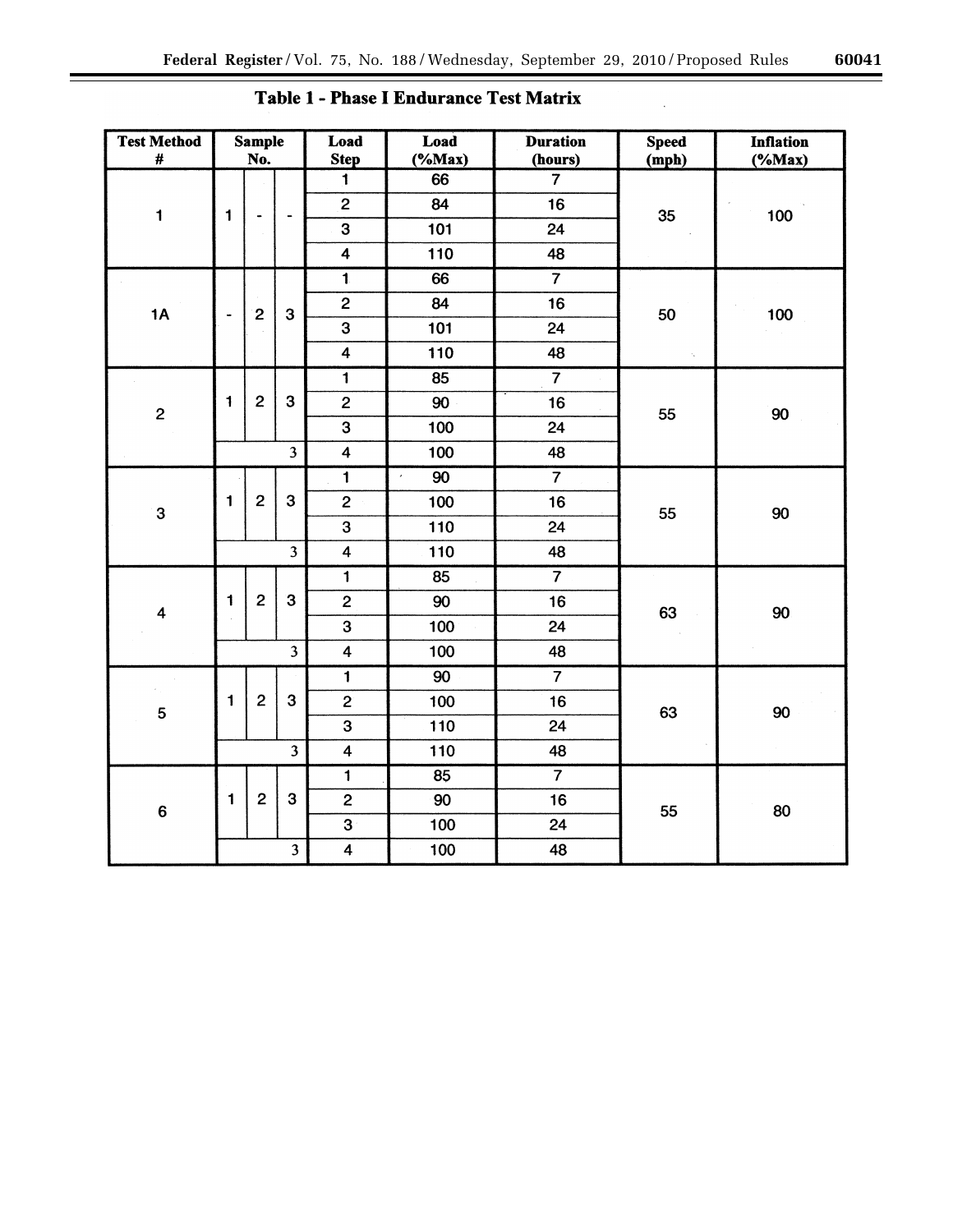|                |   |                |                         | 1                       | 90  | $\overline{7}$ |    |     |
|----------------|---|----------------|-------------------------|-------------------------|-----|----------------|----|-----|
| $\overline{7}$ | 1 | $\overline{2}$ | 3                       | $\overline{c}$          | 100 | 16             | 55 | 80  |
|                |   |                |                         | 3                       | 110 | 24<br>$\cdot$  |    |     |
|                |   |                | $\overline{\mathbf{3}}$ | $\overline{\mathbf{4}}$ | 110 | 48             |    |     |
|                |   |                |                         | 1                       | 85  | $\overline{7}$ |    |     |
| 8              | 1 | $\mathbf{2}$   | $\mathbf{3}$            | $\mathbf 2$             | 90  | 16             | 63 | 80  |
|                |   |                |                         | $\mathbf{3}$            | 100 | 24             |    |     |
|                |   |                | $\overline{\mathbf{3}}$ | $\overline{\mathbf{4}}$ | 100 | 48             |    |     |
|                |   |                |                         | 1                       | 90  | $\overline{7}$ |    |     |
| 9              | 1 | $\overline{c}$ | 3                       | $\overline{2}$          | 100 | 16             | 63 | 80  |
|                |   |                |                         | $\mathbf{3}$            | 110 | 24             |    |     |
|                |   |                | $\overline{\mathbf{3}}$ | $\boldsymbol{4}$        | 110 | 48             |    |     |
|                |   |                |                         | 1                       | 90  | $\overline{7}$ |    |     |
| 10             | 1 | $\overline{c}$ | 3                       | $\overline{2}$          | 100 | 16             | 75 | 100 |
|                |   |                |                         | $\mathbf{3}$            | 110 | 24             |    |     |
|                |   |                |                         | $\overline{\mathbf{4}}$ | 110 | 48             |    |     |

The test parameters for the baseline tests (Test Method 1, load step 1–3) represent the current FMVSS No. 119 level for the endurance test. The tires (one sample of each tire brand) were tested at 56 km/h (35 mph), with a load of 66 percent of maximum load rating for 7 hours, 84 percent of maximum load rating for 16 hours, 101 percent of maximum load for 24 hours, and with an inflation pressure of 100 percent of the maximum inflation pressure value labeled on the sidewall. After the end of the 47-hour test, the tires were tested for an additional 48 hours, at a load of 110 percent of maximum load rating, and with the test parameters of speed, inflation pressure, and ambient temperature unchanged. Therefore, the total duration for the baseline endurance tests in Test Method 1 was 95 hours (47 hours per FMVSS No. 119 plus an additional 48 hours).

There were no failures in the baseline tests completed on the first of three samples for each tire brand. We then conducted a second baseline test by increasing the test speed for the remaining two samples to 80 km/h (50 mph) for the entire test, as shown in Test Method 1A. The inflation pressure and load parameters for the second baseline test were the same as in Test

Method 1. The test load for the remaining two samples was 110 percent of maximum load rating for the last 48 hours of the test. The objective of the baseline tests in Test Method 1A was to determine how well tires performed under conditions slightly more stringent than the current endurance test in FMVSS No. 119.

As shown in Test Methods 2 through 9 (Table 1, above), test severity was increased by increasing the test speed, increasing the test loads, and reducing the inflation pressure. Road-wheel tests (not to failure) were conducted for 47 hours on two samples. The third sample was tested to 95 hours or until failure, whichever occurred first, with the load for the last 48 hours of the test being the same load applied in the last step for the 47-hour portion of the test.

All tires were inspected for belt separation, tread separation, and any other visual evidence of damage. For Test Method 10, all three tire samples were tested to 95 hours or until failure, whichever occurred first.

*Phase I Endurance Test Results:*  Of the 120 new tires tested for endurance performance under a variety of test conditions, 24 experienced failures. Of the 24 failures, 15 failed as a result of tread separation, 2 failed as

a result of belt separation; 2 failed as a result of shoulder split; and 2 failed as a result of chunking. The remaining 3 failures consisted of other failure types such as tread splitting and sidewall separation. Table 2, "Phase I Endurance Test Results,'' summarizes the results for the endurance test on the four tire brands tested. Data for individual tests have been placed in the docket (NHTSA–2002–13707).

The Test Methods included in Table 2 are the same test methods for which the test conditions are shown in detail in Table 1. The test results in Table 2 show that the first sample for each of the four tire brands completed 95 hours for the baseline test in Test Method 1. The remaining two tire samples for each brand were tested to Test Method 1A, using the same test parameters, except for the test speed, which was increased from 56 km/h (35 mph) to 80 km/h (50 mph). Also note that for Test Methods 2 through 10, the first two samples of each Test Method were tested to 47 hours, while the third sample was tested to 95 hours. Four test errors occurred, where the test road-wheel stopped due to equipment or mechanical failure. These test errors are noted in Table 2 with an asterisk.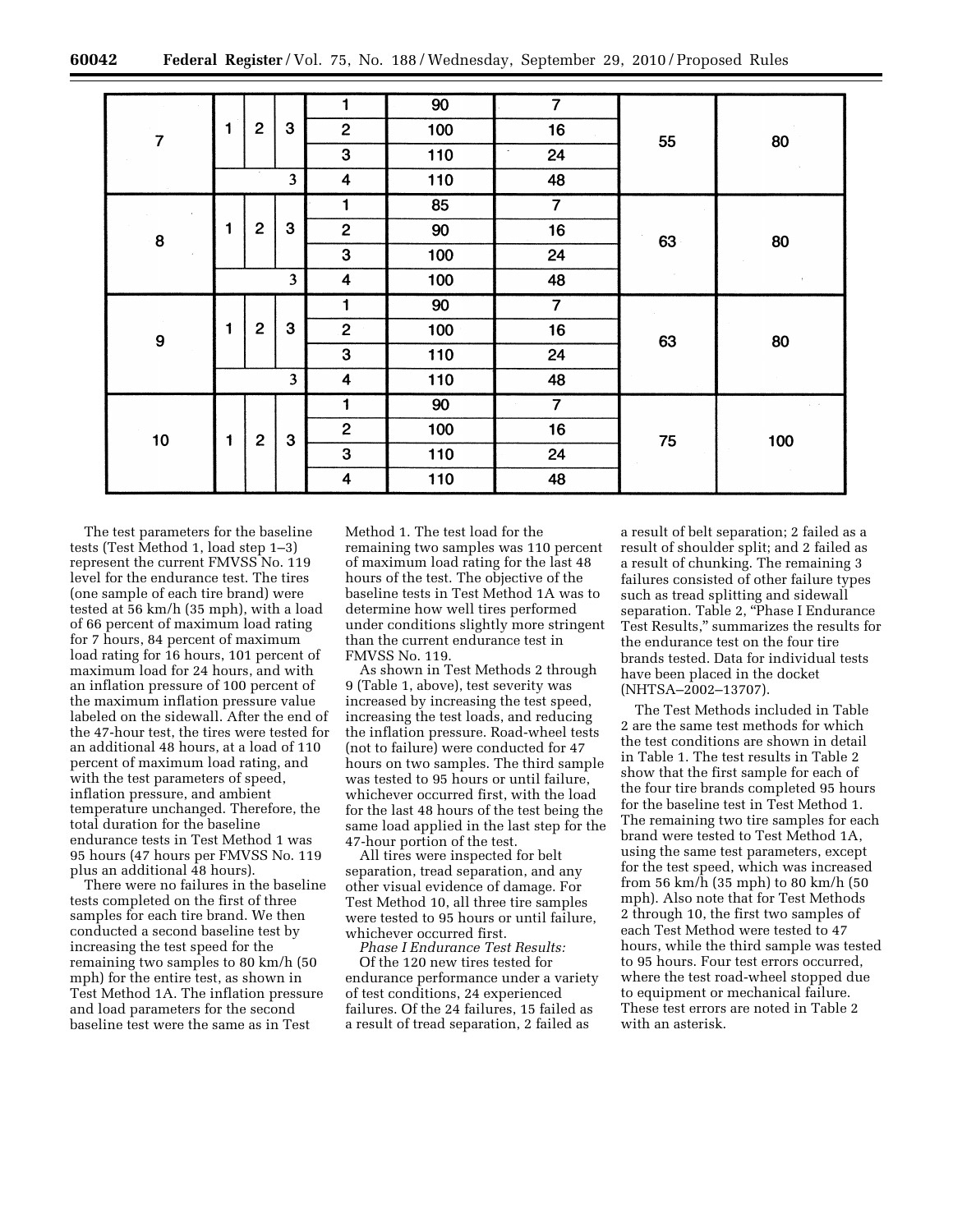|                 | Tire brands (hours completed) |                |    |                   |                |       |    |            |    |                    |                |    |         |    |    |
|-----------------|-------------------------------|----------------|----|-------------------|----------------|-------|----|------------|----|--------------------|----------------|----|---------|----|----|
|                 |                               | Target (hours) |    | Hankook<br>Dayton |                |       |    |            |    | <b>Bridgestone</b> |                |    | General |    |    |
| Test Method No. |                               |                |    |                   |                |       |    | Sample No. |    |                    |                |    |         |    |    |
|                 |                               | 2              | 3  |                   | $\overline{2}$ | 3     |    | 2          | 3  |                    | $\overline{2}$ | 3  |         | 2  | 3  |
|                 | 95                            |                |    | 95                |                |       | 95 |            |    | 95                 |                |    | 95      |    |    |
| 1A              |                               | 95             | 95 |                   | 95             | 95    |    | 95         | 95 |                    | 95             | 95 |         | 95 | 95 |
| 2               | 47                            | 47             | 95 | 47                | 47             | 95    | 47 | 47         | 95 | 47                 | 47             | 95 | 47      | 47 | 95 |
| 3               | 47                            | 47             | 95 |                   | 47             | 95    | 47 | 47         | 95 | 47                 | 47             | 95 | 47      | 47 | 95 |
| 4               | 47                            | 47             | 95 | 47                | 47             | 95    | 47 | 47         | 37 | 47                 | 47             | 37 | 47      | 47 | 95 |
| 5               | 47                            | 47             | 95 | 47                | 47             | 95    | 43 | 44         | 53 | 47                 | 44*            | 95 | 47      | 47 | 95 |
| 6               | 47                            | 47             | 95 | 47                | 47             | 95    | 47 | 47         | 95 | 47                 | 47             | 95 | 47      | 47 | 95 |
|                 | 47                            | 47             | 95 | 47                | 47             | 95    | 47 | 47         | 69 | 47                 | 47             | 95 | 47      | 47 | 95 |
| 8               | 47                            | 47             | 95 | 47                | 44*            | 95    | 47 | 47         | 95 | 47                 | 47             | 92 | 47      | 47 | 32 |
|                 | 47                            | 47             | 95 | 47                | 47             | 95    | 28 | 28         | 23 | 47                 | 47             | 95 | 42      | 47 | 41 |
|                 | 47                            | 47             | 95 | 12                | 50             | $46*$ | 27 | 3          | 14 | $31*$              | 27             | 30 | 25      | 36 | 24 |

## TABLE 2—PHASE I ENDURANCE TEST RESULTS

**Note:** \* Test error.

Overall, the tires tested performed well throughout the endurance test matrix, particularly Test Methods 1 through 8, for which each tire brand had at least one sample that completed 47 hours of those Test Methods. The results indicate that decreased inflation pressure and increased speed of Test Method 9, and the even higher speed of Test Method 10, define the upper boundary of current new tire performance. For Test Methods 8 and 9, the inflation pressure was decreased to 80 percent of maximum inflation pressure, and the test speed was increased from 88 km/h (55 mph) to 100 km/h (63 mph). In addition, the test

loads were increased in Test Method 9 to 90/100/110 percent of the tire's maximum load rating. For Test Method 10, inflation was increased to 100 percent and test speed raised to 120 km/ h (75 mph), the same test speed used in the endurance test for light vehicle tires in FMVSS No. 139. The results indicate that higher speeds and lower inflation pressure appear to have the most impact on tire failure compared with changes in test load or duration.

*Phase I High Speed Test:* 

We tested 60 new load range G tires from major tire manufacturers Hankook, Dayton, Bridgestone, and General for high speed performance. Since the

FMVSS No. 119 high speed requirements currently apply only to tires with a rim diameter code of 14.5 or less and to motorcycle tires, the performance levels for the high speed baseline tests in our heavy truck tire test program (*see* Test Method A of Table 3 below, "Phase I High Speed Test Matrix'') were set at the FMVSS No. 119 levels of performance for those tires, simply as a starting point for the test program. Test conditions were varied to produce different levels of severity by changing the load, inflation pressure and speed. *See* Table 3, ''Phase I High Speed Test Matrix,'' below for a summary of the high speed test matrix.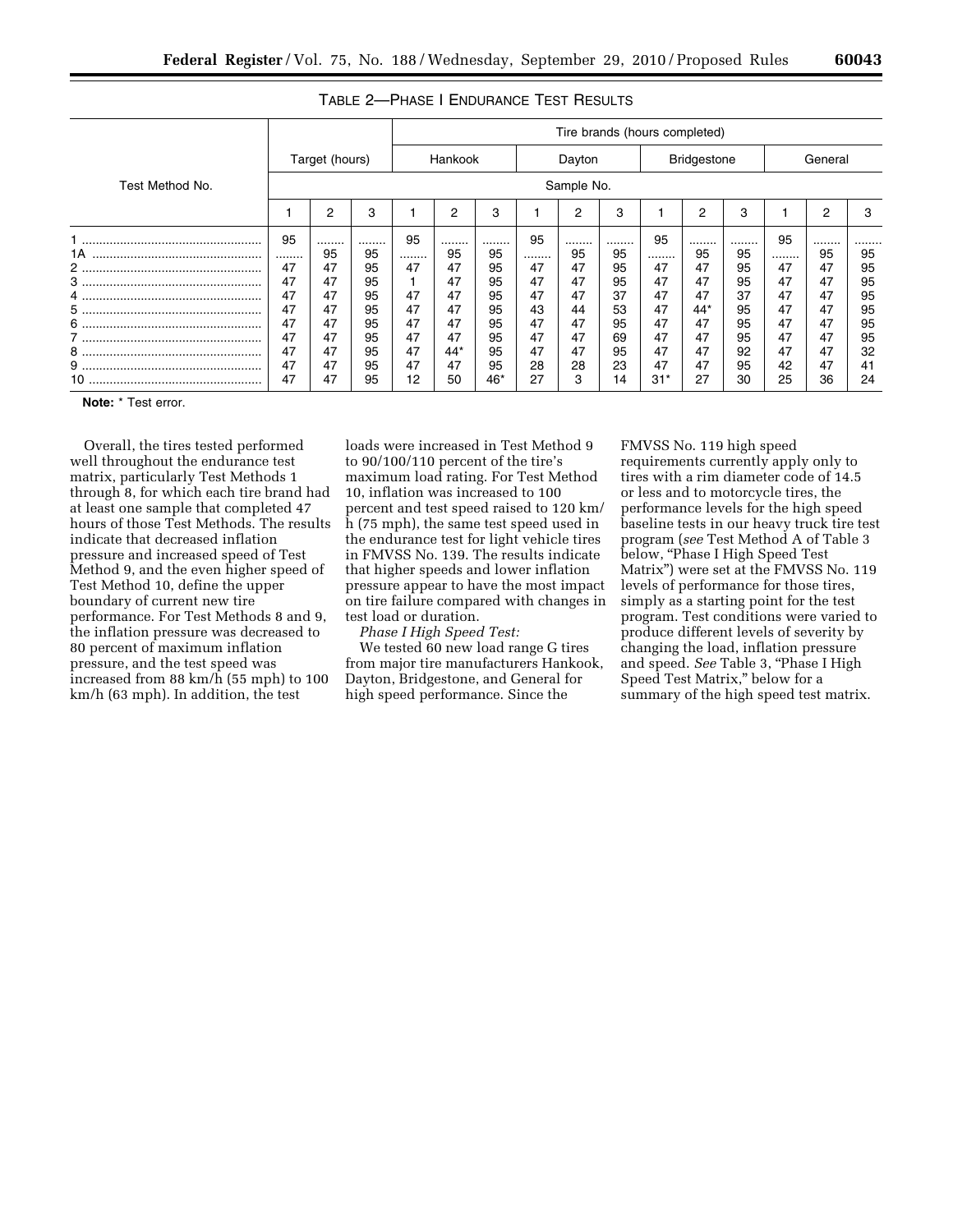| <b>Test Method</b><br>$\pmb{\#}$ |                          | <b>Sample</b><br>No.    |                                                          | <b>Speed</b><br><b>Step</b> | Speed (mph)          | <b>Duration</b><br>(min) | <b>Inflation</b><br>$(*Max)$ | Load<br>$(*Max)$ |
|----------------------------------|--------------------------|-------------------------|----------------------------------------------------------|-----------------------------|----------------------|--------------------------|------------------------------|------------------|
|                                  |                          |                         |                                                          | $\mathbf{1}$                | 75                   | 30                       |                              |                  |
|                                  |                          |                         |                                                          | $\overline{2}$              | 80                   | 30                       |                              |                  |
| $\mathbf A$                      | $\mathbf{1}$             | $\overline{c}$          | $\overline{\mathbf{3}}$                                  | $\overline{\mathbf{3}}$     | 85                   | 30                       | 100                          | 88               |
|                                  |                          |                         |                                                          | $\overline{\mathbf{4}}$     | 90                   | 30                       | ÿ                            |                  |
|                                  |                          |                         |                                                          | $\overline{\mathbf{5}}$     | 95                   | 30                       |                              |                  |
|                                  |                          |                         |                                                          | 6                           | 100                  | 30                       |                              |                  |
|                                  |                          |                         |                                                          |                             | Total Time (hrs):    | 3.0                      |                              |                  |
|                                  |                          |                         |                                                          | $\mathbf{1}$                | $\overline{75}$      | $\overline{30}$          |                              |                  |
| $\bf{B}$                         | $\mathbf{I}$             | $\overline{\mathbf{c}}$ | $\overline{\mathbf{3}}$                                  | $\overline{2}$              | 81<br>30<br>88<br>30 |                          |                              | 80               |
|                                  |                          |                         |                                                          | $\overline{\mathbf{3}}$     |                      |                          |                              |                  |
|                                  | $\overline{\phantom{a}}$ | $\ddot{\phantom{1}}$    | $\overline{\mathbf{3}}$                                  | $\overline{\mathbf{4}}$     | 88                   | 60                       |                              |                  |
|                                  |                          |                         |                                                          |                             | Total Time (hrs);    | 2.5                      | 95<br>95                     |                  |
|                                  |                          |                         |                                                          | $\mathbf 1$                 | 75                   | 30                       |                              |                  |
| $\mathbf C$                      | 1                        | $\boldsymbol{2}$        | 3                                                        | $\overline{2}$              | 81                   | 30                       |                              | 90               |
|                                  |                          |                         |                                                          | $\overline{\mathbf{3}}$     | 88                   | 30                       |                              |                  |
|                                  | $\frac{1}{2}$            | $\overline{a}$          | $\overline{\mathbf{3}}$                                  | $\overline{\mathbf{4}}$     | 88                   | 60                       |                              |                  |
|                                  |                          |                         |                                                          |                             | Total Time (hrs):    | 2.5                      |                              |                  |
|                                  |                          |                         |                                                          | $\mathbf{1}$                | 75                   | 30                       |                              |                  |
| $\mathbf D$                      | $\mathbf{1}$             | $\overline{2}$          | $\overline{\mathbf{3}}$                                  | $\overline{c}$              | 81                   | 30                       | 90                           | 80               |
|                                  |                          |                         |                                                          | $\overline{\mathbf{3}}$     | 88                   | 30                       |                              |                  |
|                                  | ÷                        | $\overline{a}$          | $\overline{\mathbf{3}}$                                  | $\overline{\mathbf{4}}$     | 88                   | 60                       |                              |                  |
|                                  |                          |                         |                                                          | 7                           | Total Time (hrs):    | 2.5                      |                              |                  |
|                                  |                          |                         |                                                          | $\mathbf{1}$                | 75                   | 30                       |                              |                  |
| ${\bf E}$                        | $\mathbf{1}$             | $\overline{c}$          | $\overline{\mathbf{3}}$                                  | $\overline{c}$              | 81                   | 30                       | 90                           | 90               |
|                                  |                          |                         |                                                          | $\overline{\mathbf{3}}$     | 88                   | 30                       |                              |                  |
|                                  | $\ddot{\phantom{a}}$     | $\ddot{ }$              | $\overline{\mathbf{3}}$<br>$\overline{\mathbf{4}}$<br>88 |                             |                      | 60                       |                              |                  |
|                                  |                          |                         |                                                          |                             | Total Time (hrs):    | 2.5                      |                              |                  |

Table 3 - Phase I High Speed Test Matrix

Test severity, as defined by more severe running conditions (*i.e.* increased load, higher speed, or reduced inflation pressure), increased from Test Method A to Test Method E. In Test Method A, the first three speed steps represent the current conditions in FMVSS No. 119 (specified for applicable tires) and the next three test speeds represent speed conditions beyond those currently in FMVSS No. 119. The tires were tested to a stepped-up speed profile starting at 120 km/h (75 mph), with a load condition of 88 percent of maximum load rating for 30 minutes. The test speed was increased in 5-mph increments every 30 minutes until failure or a speed of 160 km/h (100 mph) was achieved, whichever occurred

first. Therefore, the target completion time for the baseline high speed test was 3 hours for a total of six speed steps for Test Method A only. The primary reason for testing beyond 137 km/h (85 mph) in the baseline tests was to assess the upper boundary of high speed performance for heavy truck tires.

The initial test speed for Test Methods B through E was set to 120 km/ h (75 mph), and increased to 130 km/ h (81 mph) and 140 km/h (88 mph) in 30-minute intervals for a total of three test steps. The 10-km/h increments were used to increase the speed severity moderately for tire samples as they advanced through the different test methods. For each tire brand tested, the first two samples were tested for three

30-minute speed steps, for a total test duration of 1.5 hours. The third sample was tested for an additional hour at the last speed step of 140 km/h (88 mph), resulting in a test duration of 2.5 hours.

The test load was based on the maximum load rating for the subject tire as labeled on the sidewall. The test load ranged from 80 percent of maximum load rating to 90 percent of maximum load rating. Inflation pressures ranged from 90 percent to 100 percent of maximum pressure labeled on the sidewall.

Each tire was conditioned for the test at an ambient temperature of 35  $^{\circ}$ C  $\pm$  3 °C (95 °F  $\pm$  5 °F) for three hours, and then broken in for two hours under 88 percent of maximum load and 100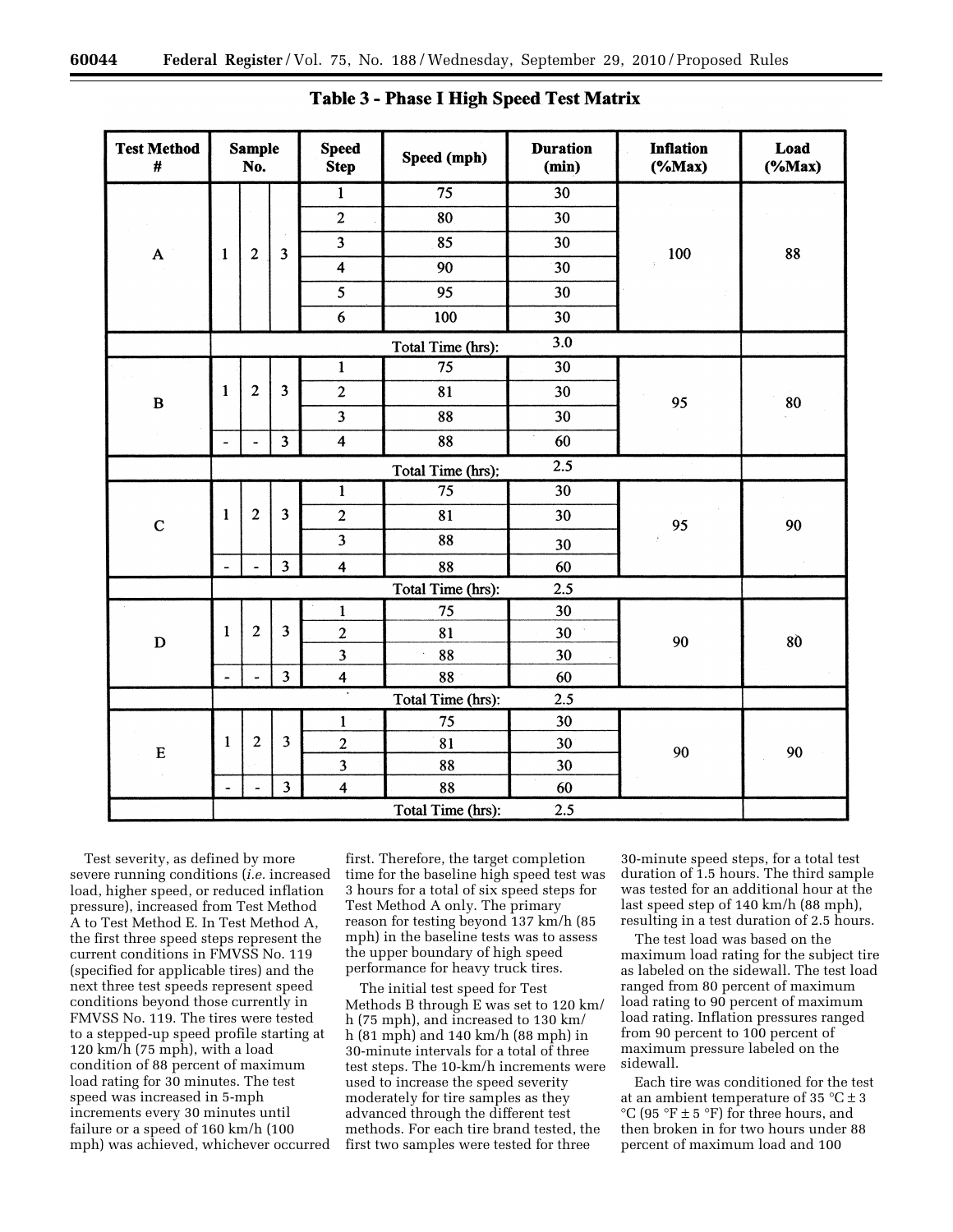percent maximum inflation pressure at 80 km/h (50 mph).13 The tire was allowed to cool to 35  $\mathrm{C} \pm 3$   $\mathrm{C}$  (95  $\mathrm{F}$ ) ± 5 °F) and the inflation pressure was adjusted to applicable pressure immediately before the test. The breakin procedure was performed to bring the tire to operating temperature, which allows the tire to flex, expand and contract such that air within the tire may fully permeate into the tire cavity. The break-in procedure also removes mold release agents and flashings

produced by the molding process, which could contribute to variability in the test.

At the completion of the test, tires were visually inspected for belt separation, tread separation, and evidence of damage.

*Phase I High Speed Test Results:*  Of the 60 new tires tested for high speed performance under a variety of test conditions, 7 experienced test failures. Of these 7 failures, 4 failed as a result of tread chunking, 2 failed as a result of tread separation, and 1 failed due to belt separation. Most of these failures occurred in Test Method A at test speeds of 152 km/h (95 mph) or at 160 km/h (100 mph). Table 4 below, ''Phase I High Speed Test Results (Hours Completed),'' shows how the tires performed, as tested under each test method. The Test Methods included in Table 4 are the same Test Methods for which the test conditions are shown in detail in Table 3.

## TABLE 4—PHASE I HIGH SPEED TEST RESULTS (HOURS COMPLETED)

|                       |                                 |                                 |                                 | Tire Brands (hours completed)   |                                             |                                 |                                 |                                 |                                 |                                 |                                 |                                 |                                 |                               |                                 |  |
|-----------------------|---------------------------------|---------------------------------|---------------------------------|---------------------------------|---------------------------------------------|---------------------------------|---------------------------------|---------------------------------|---------------------------------|---------------------------------|---------------------------------|---------------------------------|---------------------------------|-------------------------------|---------------------------------|--|
|                       |                                 | Target hours                    |                                 | Hankook                         |                                             |                                 | Dayton                          |                                 | <b>Bridgestone</b>              |                                 |                                 | General                         |                                 |                               |                                 |  |
| <b>Test Method</b>    |                                 | Sample No.                      |                                 |                                 |                                             |                                 |                                 |                                 |                                 |                                 |                                 |                                 |                                 |                               |                                 |  |
|                       |                                 | ⌒                               | 3                               |                                 | 2                                           | 3                               |                                 | 2                               | 3                               |                                 | 2                               | 3                               |                                 | 2                             | з                               |  |
| A<br>B<br>С<br>D<br>Е | 3.0<br>1.5<br>5.،<br>1.5<br>5.، | 3.0<br>1.5<br>5.،<br>5.،<br>1.5 | 3.0<br>2.5<br>2.5<br>2.5<br>2.5 | 3.0<br>1.5<br>5.،<br>۱.5<br>1.5 | 3.0<br>1.5<br>1.5<br>1.5<br>.5 <sub>1</sub> | 3.0<br>2.5<br>2.5<br>2.5<br>2.5 | 2.3<br>1.5<br>۱.5<br>1.5<br>1.5 | 2.8<br>1.5<br>1.5<br>1.5<br>1.5 | 2.5<br>2.5<br>2.5<br>2.5<br>1.8 | 2.9<br>1.5<br>1.5<br>1.5<br>1.5 | 3.0<br>1.5<br>1.5<br>1.5<br>1.5 | 2.9<br>2.5<br>2.5<br>2.5<br>2.5 | 3.0<br>1.5<br>5.،<br>1.5<br>1.5 | 3.0<br>1.5<br>.5<br>1.5<br>.5 | 2.8<br>2.5<br>2.5<br>2.5<br>2.5 |  |

Test Method A was extended so that samples would be tested to the baseline FMVSS No. 119 conditions and then tested at increased speeds. For Test Method A, speed was increased beyond the FMVSS No. 119 test speeds to 90, 95, and 100 mph, in 30-minute increments (the total test duration target was three hours). Inflation pressure and load were unchanged. Each sample was tested at 88 percent of maximum load rating, 100 percent inflation pressure and to speeds that were increased in 30 minute increments to a stepped profile, initiating at 120 km/h (75 mph) and concluding at 160 km/h (100 mph) or failure, whichever occurred first.

Overall, the new tires tested to the high-speed matrix performed well, as shown in Table 4. All of the 7 tires that failed completed at least 1.5 hours, which represents the first three 30 minute speed steps of the targeted test duration. Test Method A was designed to test tires to 100 mph or failure, whichever occurred first. The results for Test Method A reveal that all of the tires

were able to withstand speeds of up to 90 mph, when inflated at 100 percent of maximum inflation pressure. The results also show that all of the tires tested to Test Methods B through E were able to complete the 1.5 hours at test speeds of 120, 130, and 140 km/h (75, 81 and 88 mph). In addition, when tested to an additional hour at the last speed step of 140 km/h (88 mph), all the tires tested, except one Dayton tire, were able to complete the entire 2.5 hours of the high-speed test.

## **Phase II Testing**

While Phase I testing provided NHTSA with a general understanding of the current level of performance for new heavy duty truck tires, Phase II testing refined the test matrices to develop possible, practicable, proposals to upgrade the endurance and high speed tests in FMVSS No. 119. In Phase II, NHTSA tested 365 new tires. Testing also was expanded to include test tires of additional tire sizes (385/65 R 22.5 and 315/80 R 22.5), load ranges (F, H,

J, L, and N tires, and load range G ''bias ply'' type tires), brands from other manufacturers (Continental, Goodyear, Michelin, Kumho, and Yokohama), and steer, drive, and all-position tread types, as shown in Table 5.

These tires included speed ratings ranging from 56 mph to 75 mph. Most of the tires were tested for both endurance performance and for highspeed performance. Some tire models were tested in 2005, and certain tire models tested were retested in 2008 to validate their performance. In the results section, superscripts were used to identify which tires were tested first. FMVSS No. 119 does not apply to speed-restricted service and bias-ply tires, therefore those tires were not included in the costs and benefits analysis section. The data for those tires were collected to learn about their performance levels. Of the 365 tires tested, 159 tires were tested to the proposed methods. Seventy-eight tires were tested for Endurance and 81 were tested for High Speed performance.

# TABLE 5—PHASE II TIRE INFORMATION

| Group No.   | Manufacture/model | Tire size and LR | Max speed<br>(mph) | Application                                         |
|-------------|-------------------|------------------|--------------------|-----------------------------------------------------|
| 1<br>2<br>3 | Michelin XRV      | 225/70R19.5 LR F |                    | 75   Regional/P&D<br>75   Long haul<br>75 Long haul |

 $^{\rm 13}\,$  Traditionally, a high speed test has an initial break-in step that involves a tire running on the

roadwheel under specified conditions to allow for tire growth. The endurance test does not need a

break-in step primarily because the 47-hour test duration allows time for break-in during the test.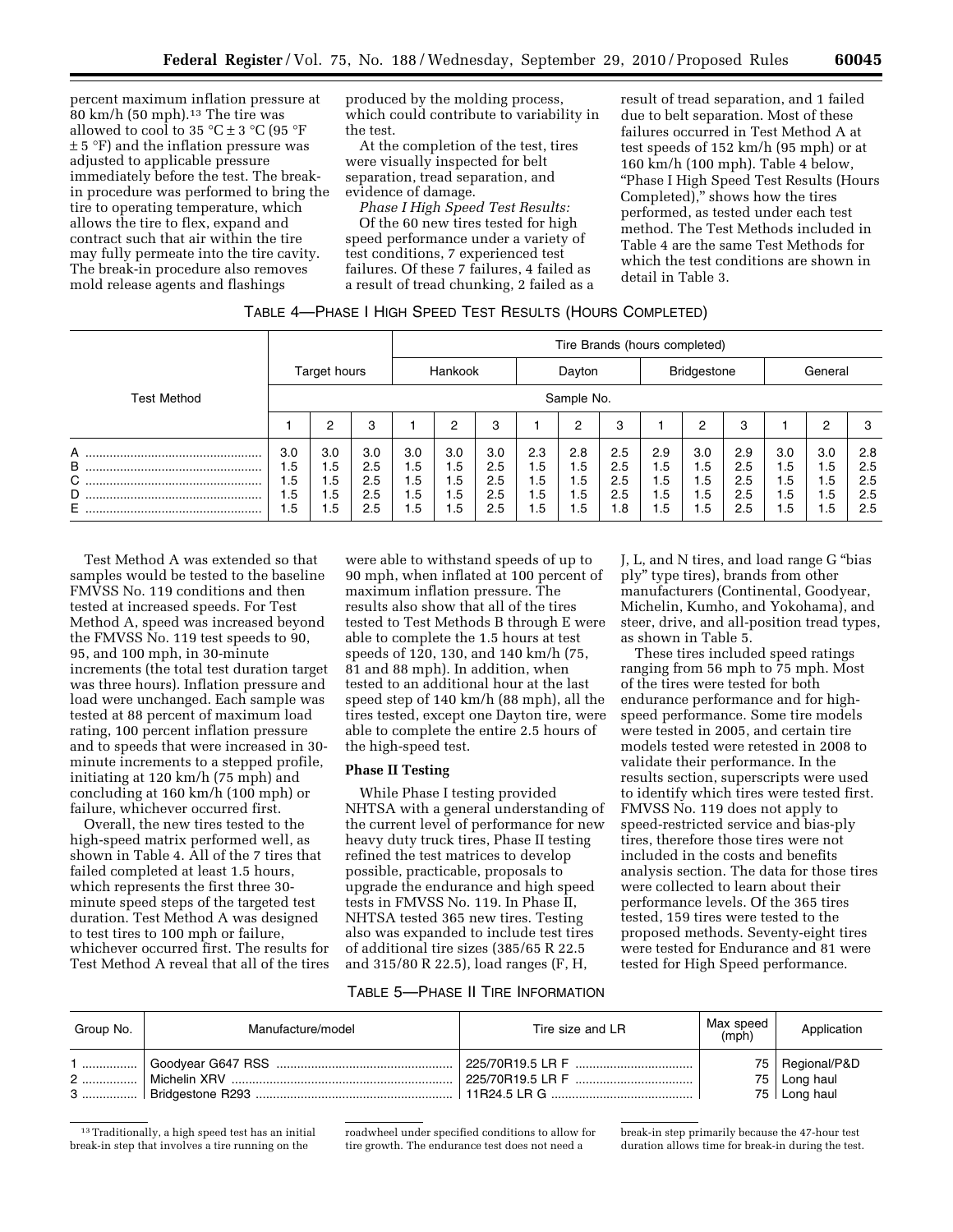| Group No. | Manufacture/model | Tire size and LR | Max speed<br>(mph) | Application              |
|-----------|-------------------|------------------|--------------------|--------------------------|
| 4         |                   |                  | 75                 | Long haul                |
| 5         |                   |                  | 75                 | Long haul                |
| 6         |                   |                  | 65                 | Mixed service            |
| 7         |                   |                  | 75                 | Long haul                |
| 8         |                   |                  | 75                 | Long haul                |
| $9$       |                   |                  | 75                 | Long haul                |
| $10$      |                   |                  | 62                 | N/A                      |
| 11        |                   |                  | 75                 | Regional/P&D             |
| 12        |                   |                  | 75                 | N/A                      |
| 13        |                   |                  | 75                 | Long haul                |
| 14        |                   |                  | 75                 | Long haul                |
| $15$      |                   |                  | 65                 | <b>High Load Trailer</b> |
| 16        |                   |                  | 65                 | Mixed service            |
| 17        |                   |                  | 75                 | Regional/P&D             |
| 18        |                   |                  | 68                 | Mixed service            |
| 19        |                   |                  | 65                 | Mixed service            |
| 20        |                   |                  | 62                 | L. haul/Regional         |
| 21        |                   |                  | 62                 | Regional/P&D             |
| 22        |                   |                  | 65                 | Long haul                |
| 23        |                   |                  | 56                 | Mixed service            |
| 24        |                   |                  | 65                 | Regional/P&D             |
| 25        |                   |                  | 75                 | Long haul                |
| 26        |                   |                  | N/A                | N/A                      |
| 27        |                   |                  | N/A                | N/A                      |

# TABLE 5—PHASE II TIRE INFORMATION—Continued

**Note:** (wb) means it is a wide-base tire; \* means speed-restricted service tire.

## *Phase II Endurance Test*

NHTSA tested new tires with load ranges F, G, H, J, L and N from several major tire manufacturers. Table 6, "Phase II Endurance Test Matrix," shows the endurance test conditions used for Phase II testing. These test conditions were selected based on our analysis of

the Phase I results. We varied the severity of the test conditions by adjusting load, inflation pressure and/or speed. For each test method, the test load was stepped-up through 85, 90, and 100 percent of maximum load rating. Inflation pressures ranged from 80 percent to 90 percent of maximum inflation pressure stated on the

sidewall. Test speeds ranged from 80 km/h (50 mph) to 100 km/h (62 mph). Each tire was conditioned at ambient temperature  $35 \text{ °C} \pm 3 \text{ °C}$  (95  $\text{ °F} \pm 5 \text{ °F}$ ) for three hours. All the tires were tested for a total duration of 71 hours consisting of the 47 hours of the current FMVSS No. 119 endurance test plus an additional 24 hours.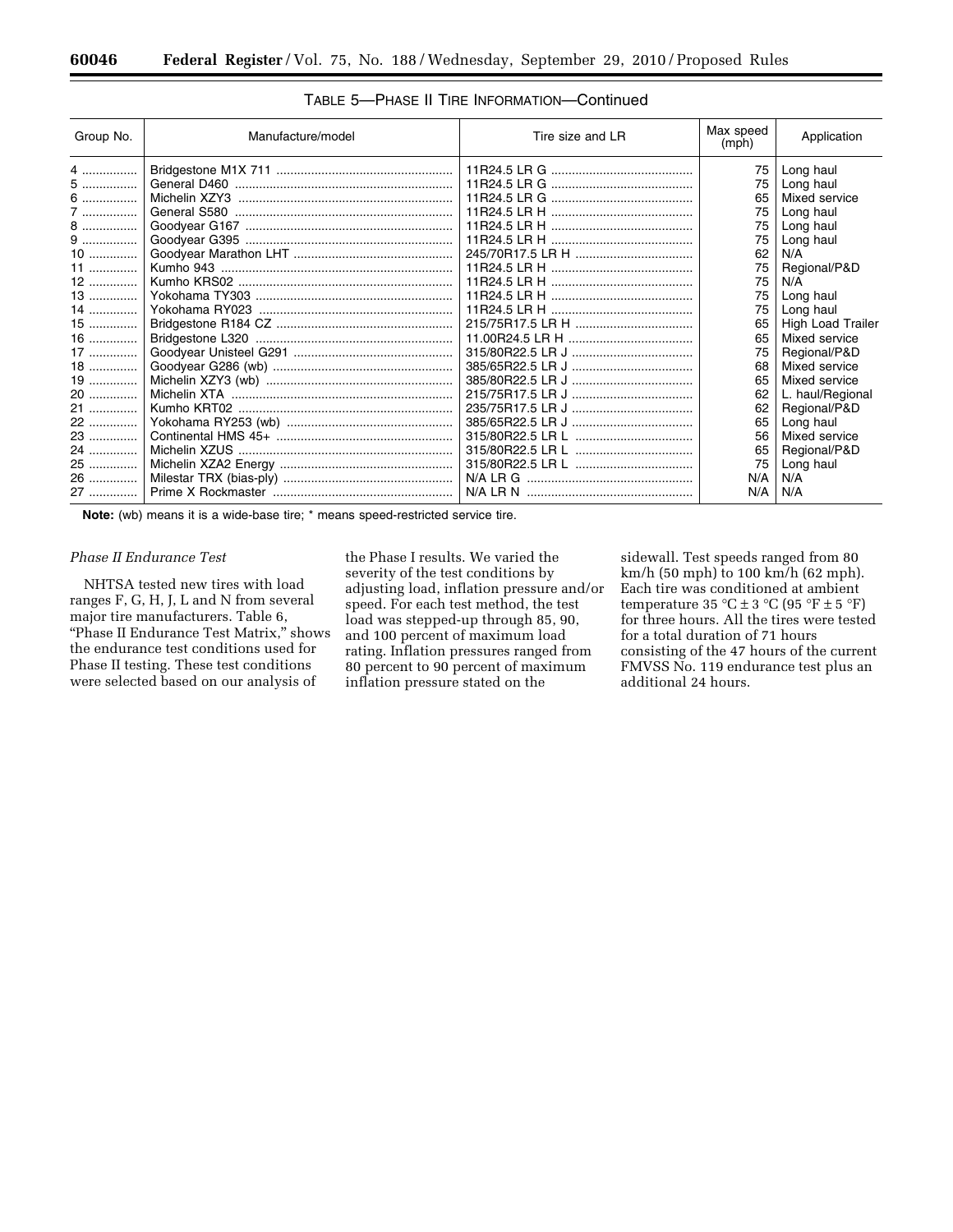| <b>Test</b><br><b>Method</b><br># | <b>Samples</b>          | <b>Load Step</b>        | <i><b>*Load</b></i><br>$(% \mathbf{M}\otimes \mathbf{M})$  | <b>**Duration</b><br>(hours) | <b>Speed</b><br>(km/h) | *Inflation<br>$(*Max)$ |
|-----------------------------------|-------------------------|-------------------------|------------------------------------------------------------|------------------------------|------------------------|------------------------|
|                                   |                         | $\mathbf{1}$            | 85                                                         | $\overline{\tau}$            |                        |                        |
| $\mathbf{1}$                      | $\overline{\mathbf{3}}$ | $\overline{c}$          | 90                                                         | 16                           | 80                     | 90                     |
|                                   |                         | 3                       | 100                                                        | 24                           |                        |                        |
|                                   |                         | $\overline{\mathbf{4}}$ | 100                                                        | 24                           |                        |                        |
|                                   |                         | $\mathbf{1}$            | 85                                                         | $\overline{7}$               |                        |                        |
| $\boldsymbol{2}$                  | $\overline{\mathbf{3}}$ | $\overline{\mathbf{c}}$ | 90                                                         | 16                           | 80                     | 80                     |
|                                   |                         | $\overline{\mathbf{3}}$ | 100                                                        | 24                           |                        |                        |
|                                   |                         | $\overline{\mathbf{4}}$ | 100                                                        | 24                           |                        |                        |
|                                   |                         | $\mathbf{1}$            | 85                                                         | $\overline{7}$               |                        |                        |
| 3                                 | $\overline{\mathbf{3}}$ | $\overline{2}$          | 90<br>16<br>100<br>24<br>100<br>24<br>85<br>$\overline{7}$ | 90                           | 90                     |                        |
|                                   |                         | $\overline{\mathbf{3}}$ |                                                            |                              |                        |                        |
|                                   |                         | $\overline{\mathbf{4}}$ |                                                            |                              |                        |                        |
|                                   |                         | $\mathbf{1}$            |                                                            |                              |                        |                        |
| $\overline{\mathbf{4}}$           | 3                       | $\overline{c}$          | 90                                                         | 16                           | 90                     | 80                     |
|                                   |                         | $\overline{\mathbf{3}}$ | 100                                                        | 24                           |                        |                        |
|                                   |                         | 4                       | 100                                                        | 24                           |                        |                        |
|                                   |                         | $\mathbf{1}$            | 85                                                         | $\overline{7}$               |                        |                        |
| 5                                 | $\overline{\mathbf{3}}$ | $\overline{c}$          | 90                                                         | 16                           | 100                    | 90                     |
|                                   |                         | $\overline{\mathbf{3}}$ | 100                                                        | 24                           |                        |                        |
|                                   |                         | $\overline{\mathbf{4}}$ | 100                                                        | 24                           |                        |                        |
|                                   |                         | $\mathbf{1}$            | 85                                                         | $\overline{7}$               |                        |                        |
| 6                                 | 3                       | $\overline{2}$          | 90                                                         | 16                           | 100                    | 80                     |
|                                   |                         | $\overline{\mathbf{3}}$ | 100                                                        | 24                           |                        |                        |
|                                   |                         | $\overline{\mathbf{4}}$ | 100                                                        | 24                           |                        |                        |

**Table 6--Phase II Endurance Test Matrix** 

Note: \* Percent of sidewall maximum; \*\* Total hours per test method is 71

The results of the endurance tests for new tires in Phase I indicated that higher speeds and lower inflation pressure appear to have the most impact on tire failure compared with changes in test load or duration. Based on these results, in the Phase II program NHTSA decided to moderately increase the severity of its endurance test matrix over the current requirements in FMVSS No. 119. The least severe test condition, Test Method 1, had the lowest test speed (80 km/h or 50 mph), and the highest inflation pressure (90 percent of maximum inflation pressure). The most severe test condition, Test Method 6, had the highest test speed (100 km/h or

62 mph), and the lowest inflation pressure (80 percent of maximum inflation pressure).

# *Phase II Endurance Test Results*

Tables 7 through 14 of this preamble, below, summarize the results of the endurance testing in Phase II. The results indicate that as the test severity increased, in going from Test Method 1 to Test Method 6, tire failure rate increased. Tires tested under Test Method 1 were more likely to achieve the target of 71 hours compared to tires tested to Test Method 6. All of the load range G (radial) and H tires tested under Test Methods 1 and 2 achieved the target of 71 hours, whereas only a few

of the load range G tires and none of the load range H tires tested to Test Methods 5 and 6 were able to achieve the target of 71 hours. The dashes in the tables represent Test Methods that were not performed for that specified tire.

Three tire groups (Nos. 10, 20, and 21) were speed-rated 62 mph. These groups were tested with a variation in speed. Samples #1 from these three tire groups were tested at 50 mph. If sample #1 did not complete the 71-hour test, sample #2 was tested at 45 mph and sample #3 was tested at 40 mph. If sample #1 completed the 71-hour test at 50 mph, the remaining samples were tested at the same speed.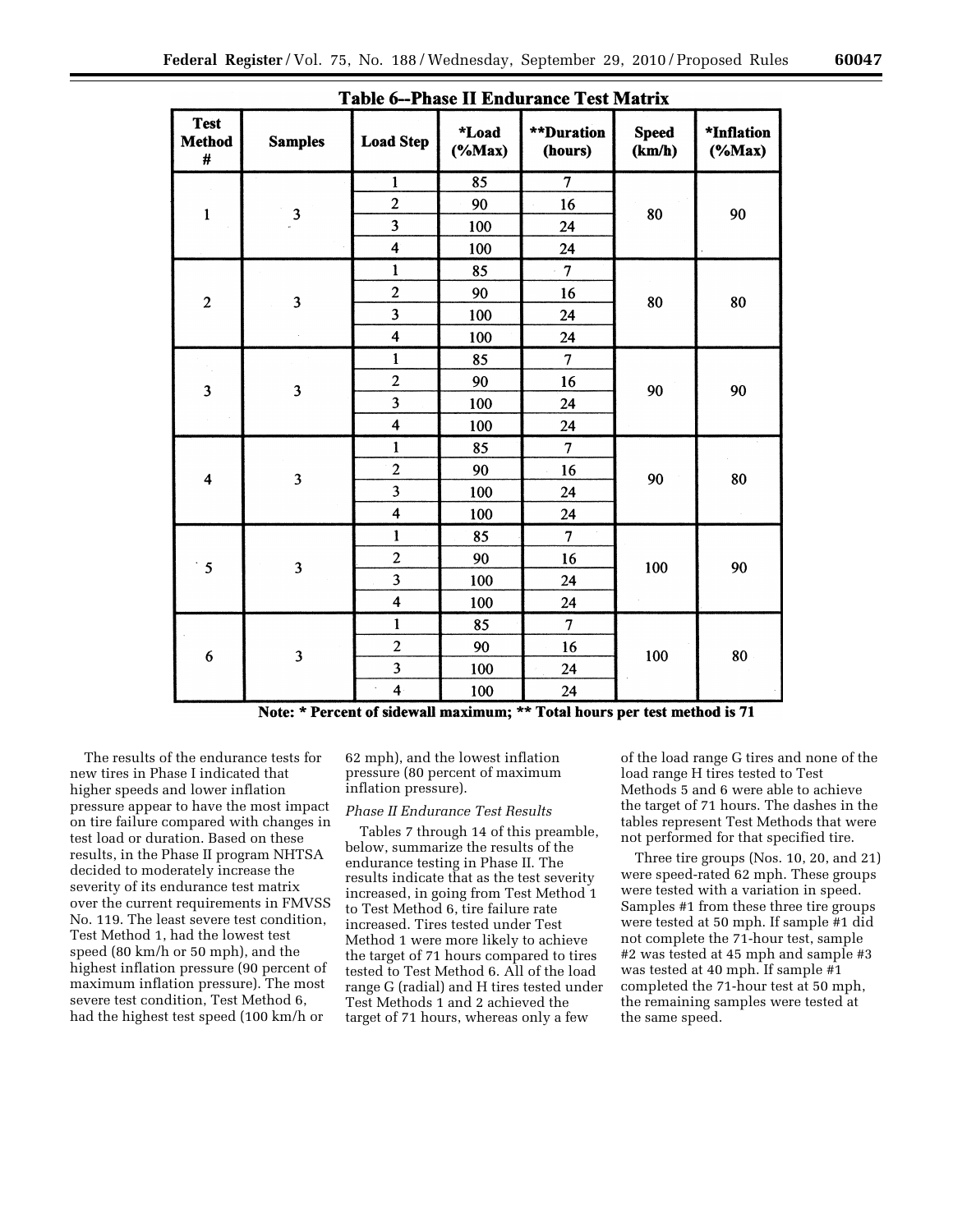| <u>IADLL I — I IIASL II LINDUNANCE TEST IILSULTS, LUAD IIANGE I</u> |                  |                               |  |
|---------------------------------------------------------------------|------------------|-------------------------------|--|
|                                                                     | Proposed (hours) | Tire Brands (Hours Completed) |  |
|                                                                     |                  |                               |  |

# TABLE 7—PHASE II ENDURANCE TEST RESULTS, LOAD RANGE F

|                 |    |        |    |    |            |                  | $\sim$ |              |  |  |
|-----------------|----|--------|----|----|------------|------------------|--------|--------------|--|--|
|                 |    |        |    |    |            | Goodyear 647 RSS |        | Michelin XRV |  |  |
| Test Method No. |    |        |    |    | Sample No. |                  |        |              |  |  |
|                 |    | ◠<br>∸ | 3  |    | -          | 3                |        |              |  |  |
| n.              | 47 | 47     | 47 | 71 |            | 71               |        |              |  |  |

# TABLE 8—PHASE II ENDURANCE TEST RESULTS, LOAD RANGE G

|                 |                |                  |          |          |                                  |          | Tire Brands (Hours Completed) |                                     |          |        |                               |        |  |  |
|-----------------|----------------|------------------|----------|----------|----------------------------------|----------|-------------------------------|-------------------------------------|----------|--------|-------------------------------|--------|--|--|
|                 |                | Proposed (hours) |          |          | <b>Bridgestone</b><br>R293-Steer |          |                               | <b>Bridgestone MIX</b><br>711-Drive |          |        | General D460-<br><b>Drive</b> |        |  |  |
| Test Method No. | Sample No.     |                  |          |          |                                  |          |                               |                                     |          |        |                               |        |  |  |
|                 |                | 2                | 3        |          | ◠                                | 3        |                               | 2                                   | 3        |        | 2                             | з      |  |  |
|                 | 47             | 47               | 47       | 71       | 71                               | 71       | 71                            | 71                                  | 71       |        |                               |        |  |  |
| 2<br>3          | 47<br>47<br>47 | 47<br>47         | 47<br>47 | 71<br>71 | 71<br>71                         | 71<br>71 | 71<br>71                      | 71<br>71                            | 71<br>65 | 71<br> | 71<br>                        | 71<br> |  |  |
| 4<br>5          |                | 47<br>47         | 47<br>47 | 71<br>71 | 71<br>71                         | 71<br>44 | 71<br>40                      | 71<br>37                            | 71<br>32 | <br>   | <br>                          | <br>   |  |  |
| 6               | 47             | 47               | 47       | 24       | 71                               | 33       | 33                            | 33                                  | 34       |        |                               |        |  |  |

# TABLE 9—PHASE II ENDURANCE TEST RESULTS, LOAD RANGE H

|                 |          |                  |                                                                              |          |          |          |          |                       |          | Group Samples (Hours Completed) |                         |        |      |        |        |      |        |        |
|-----------------|----------|------------------|------------------------------------------------------------------------------|----------|----------|----------|----------|-----------------------|----------|---------------------------------|-------------------------|--------|------|--------|--------|------|--------|--------|
|                 |          | Proposed (hours) | Kumho 943-Drive<br>Goodyear G395-<br>Goodyear G167-<br><b>Drive</b><br>Steer |          |          |          |          | Kumho KRS02-<br>Drive |          |                                 | Yokohama<br>RY023-Steer |        |      |        |        |      |        |        |
| Test Method No. |          |                  | Sample No.<br>◠<br>റ<br>C<br>റ<br>◠<br>c                                     |          |          |          |          |                       |          |                                 |                         |        |      |        |        |      |        |        |
|                 |          |                  | 3                                                                            |          |          | 3        |          |                       | 3        |                                 |                         | 3      |      |        | 3      |      |        | 3      |
|                 | 47       | 47<br>47         | 47                                                                           | 71       | 71       | 71<br>71 |          | 71                    | 71<br>71 |                                 |                         |        |      |        |        |      |        |        |
| $^{2}$<br>3     | 47<br>47 | 47               | 47<br>47                                                                     | 41       | 71<br>35 | 50       | 46       | 71<br>69              | 71       |                                 | 71<br>                  | 71<br> |      | 71<br> | 7.<br> |      | 71<br> | 71<br> |
|                 | 47       | 47               | 47                                                                           |          | 55       | 56       | 47       | 48                    | 56       |                                 |                         |        |      |        |        |      |        |        |
| 5<br>6          | 47<br>47 | 47<br>47         | 47<br>47                                                                     | 18<br>13 | 19<br>25 | 19<br>17 | 24<br>19 | 5<br>8                | 27       | <br>                            | <br>                    | <br>   | <br> | <br>   | <br>   | <br> | <br>   | <br>   |

# TABLE 10—PHASE II ENDURANCE TEST RESULTS, LOAD RANGE H

|                 |    |                  |    |            |                                 |    |    |                        |    | Group Samples (Hours Completed) |                  |                |    |                |   |    |              |    |
|-----------------|----|------------------|----|------------|---------------------------------|----|----|------------------------|----|---------------------------------|------------------|----------------|----|----------------|---|----|--------------|----|
|                 |    | Proposed (hours) |    |            | Goodyear Marathon<br><b>LHT</b> |    |    | Bridgestone R184<br>CZ |    |                                 | Bridgestone L320 |                |    | Yokohama TY303 |   |    | General S580 |    |
| Test Method No. |    |                  |    | Sample No. |                                 |    |    |                        |    |                                 |                  |                |    |                |   |    |              |    |
|                 | C  |                  |    |            | 2                               | 3  |    | 2                      | 3  |                                 | 2                | 3              |    | 2              | 3 |    | 2            | 3  |
| C<br><u>.</u>   | 47 | 47               | 47 | 22         | 30                              | 35 | 71 | 71                     | 71 | 71                              | 71               | 7 <sup>1</sup> | 71 | 71             |   | 71 | 71           | 71 |

Samples 2 and 3 from Goodyear LHT were tested at 45 and 40 mph.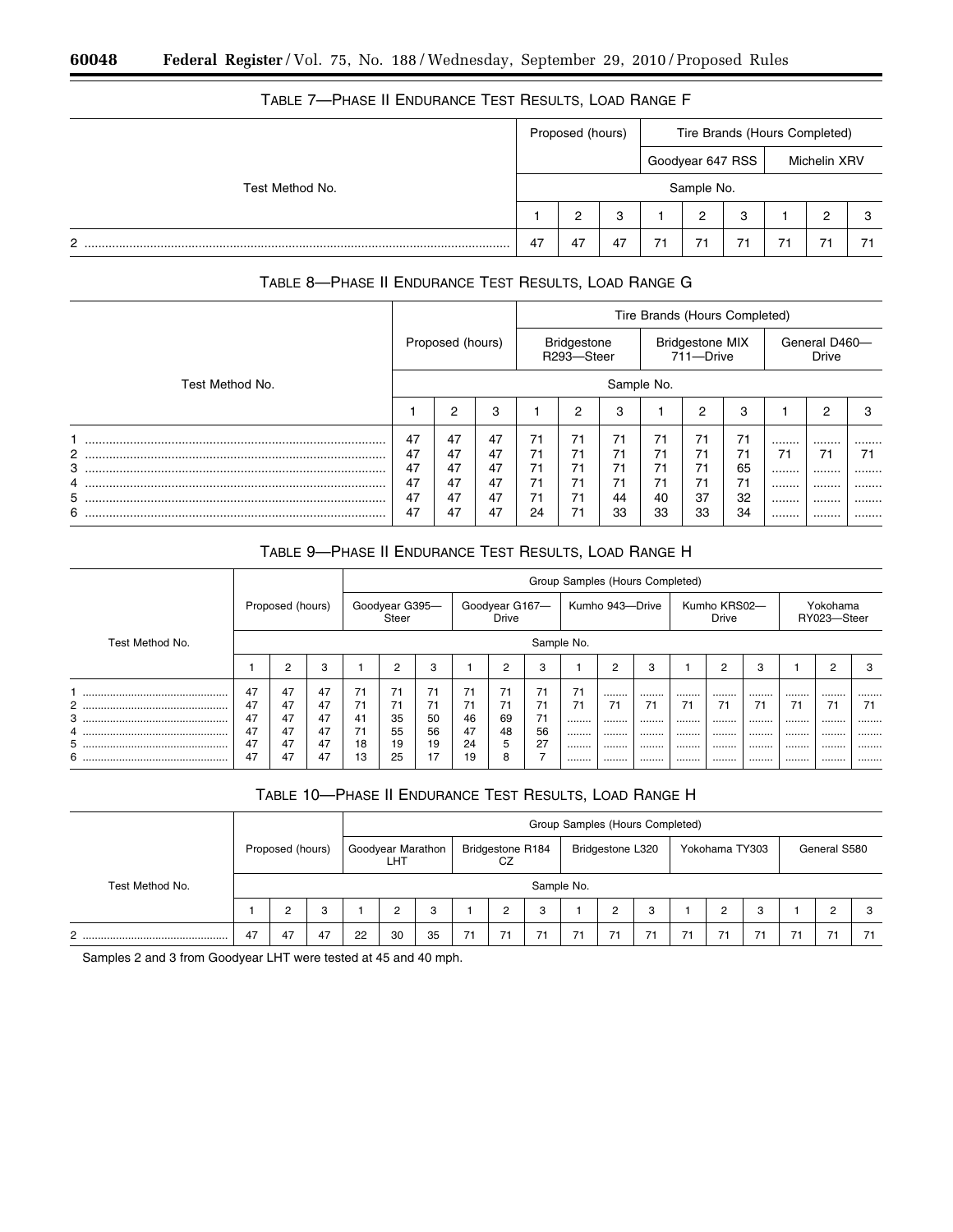| TABLE 11-PHASE II ENDURANCE TEST RESULTS, LOAD RANGE J |  |
|--------------------------------------------------------|--|
|--------------------------------------------------------|--|

|                 |                |                  |                |                |                                 |                |   |                             |            | Tire Brands (Hours Completed) |                                             |                |                                       |            |                                             |            |
|-----------------|----------------|------------------|----------------|----------------|---------------------------------|----------------|---|-----------------------------|------------|-------------------------------|---------------------------------------------|----------------|---------------------------------------|------------|---------------------------------------------|------------|
|                 |                | Proposed (hours) |                |                | Yokohama RY253<br>(wb)-All Pos. |                |   | Goodyear G286<br>(wb)-Steer |            |                               | <sup>1</sup> Michelin XZY3<br>(wb)-All Pos. |                | Goodyear Unisteel<br>G <sub>291</sub> |            | <sup>2</sup> Michelin XZY3<br>(wb)-All Pos. |            |
| Test Method No. |                |                  |                |                |                                 |                |   |                             | Sample No. |                               |                                             |                |                                       |            |                                             |            |
|                 |                | C                |                |                | ⌒                               | 3              |   | C                           | з          |                               | C                                           | 3              | c                                     | 3          | ◠<br>⊂                                      | 3          |
| 2<br>3          | 47<br>47<br>47 | 47<br>47<br>47   | 47<br>47<br>47 | 71<br>71<br>55 | 71<br>45                        | 71<br>71<br>42 | 2 | 4<br>5<br>C                 | 5          | 71<br>65<br>6                 | 71<br>44<br>70                              | 71<br>71<br>44 | <br><br><br>71<br>                    | <br>71<br> | <br><br><br>65<br>                          | <br>71<br> |
|                 | 47             | 47               | 47             | 42             | 43                              | 34             |   |                             |            |                               |                                             |                | <br>                                  |            | <br>                                        |            |

Superscripts 1 and 2: 1 represents tires tested in 2005; 2 represents tires tested in 2008.

# TABLE 12—PHASE II ENDURANCE TEST RESULTS, LOAD RANGE J

|                 |    |                  |    |                                     |    | Group Samples (Hours Completed) |              |   |    |             |    |
|-----------------|----|------------------|----|-------------------------------------|----|---------------------------------|--------------|---|----|-------------|----|
|                 |    | Proposed (hours) |    | <sup>2</sup> Yokohama RY253<br>(wb) |    |                                 | Michelin XTA |   |    | Kumho KRT02 |    |
| Test Method No. |    |                  |    |                                     |    | Sample No.                      |              |   |    |             |    |
|                 |    |                  | 3  | ົ                                   | 3  |                                 | っ            | 3 |    | ົ           |    |
| C<br>.          | 47 | 47               | 47 | 71                                  | 71 | 71                              | 71           |   | 27 | 56          | 71 |

Samples 2 and 3 from Kumho KRT02 were tested at 45 and 40 mph.

## TABLE 13—PHASE II ENDURANCE TEST RESULTS, LOAD RANGE L

|                 |    |                  |    |    |                             |    |    |                                         |            | Tire Brands (Hours Completed) |                                          |    |    |                            |    |    |                                         |    |
|-----------------|----|------------------|----|----|-----------------------------|----|----|-----------------------------------------|------------|-------------------------------|------------------------------------------|----|----|----------------------------|----|----|-----------------------------------------|----|
|                 |    | Proposed (hours) |    |    | $1$ Conti. HMS45 +<br>Steer |    |    | <sup>1</sup> Michelin XZUS-<br>All Pos. |            |                               | <sup>1</sup> Michelin XZA2<br>Energy-All |    |    | Conti.HMS45 + $-$<br>Steer |    |    | <sup>2</sup> Michelin XZUS-<br>All Pos. |    |
| Test Method No. |    |                  |    |    |                             |    |    |                                         | Sample No. |                               |                                          |    |    |                            |    |    |                                         |    |
|                 |    | c                | 3  |    | C                           | 3  |    | $\overline{2}$                          | 3          |                               | C                                        | 3  |    | c                          | з  |    | c                                       | 3  |
|                 | 47 | 47               | 47 | 19 | 21                          | 20 | 30 | 28                                      | 33         |                               |                                          |    |    |                            |    |    |                                         |    |
| 2               | 47 | 47               | 47 | 29 | 20                          | 30 | 30 | 32                                      | 48         | 64                            | 59                                       | 56 | 55 | 46.7                       | 43 | 55 | 40                                      | 41 |
|                 | 47 | 47               | 47 | 8  | 9                           | 4  |    |                                         |            |                               |                                          |    |    |                            |    |    |                                         |    |
|                 | 47 | 47               | 47 | 14 | 14                          | 17 |    |                                         |            |                               |                                          |    |    |                            |    |    |                                         |    |
| 5               | 47 | 47               | 47 | 3  | $\sim$                      | 3  |    |                                         |            |                               |                                          |    |    |                            |    |    |                                         |    |
| 6               | 47 | 47               | 47 | 4  | 4                           | 3  |    |                                         |            |                               |                                          |    |    |                            |    |    |                                         |    |

Note: Superscript 1 represents tires tested in 2005, 2 represents tires tested in 2008.

# TABLE 14—PHASE II ENDURANCE TEST RESULTS, LOAD RANGE G BIAS PLY (TRAILER APPLICATION) AND N

|                 |                |                  |                |          |                          |                |          |                          | Tire Brands (Hours Completed) |               |                          |          |           |                           |           |
|-----------------|----------------|------------------|----------------|----------|--------------------------|----------------|----------|--------------------------|-------------------------------|---------------|--------------------------|----------|-----------|---------------------------|-----------|
|                 |                | Proposed (hours) |                |          | (G-Bias) Milestar<br>TRX |                |          | (G-Bias) Milestar<br>TRX |                               |               | (G-Bias) Milestar<br>TRX |          |           | (N) Prime X<br>Rockmaster |           |
| Test Method No. |                |                  |                |          |                          |                |          | Sample No.               |                               |               |                          |          |           |                           |           |
|                 |                | ◠                | 3              |          | ິ                        | 3              |          | c                        | 3                             |               |                          | 3        |           |                           | 3         |
| o<br>∠<br>3     | 47<br>47<br>47 | 47<br>47<br>47   | 47<br>47<br>47 | 52<br>45 | 71<br>10<br>71           | 71<br>48<br>35 | 71<br>54 | 71<br>66<br>67           | 70<br>62<br>55                | 71<br>71<br>3 | 71<br>53<br>71           | 64<br>67 | 5<br><br> | 6<br><br>                 | 4<br><br> |

Test results also indicate that some higher load range J, L, and N tires were overall less likely to achieve their target of 71 hours than the load range G and H tires. Some load range J and L tires are also used on inter-city coach buses (motorcoaches), which are operated at highway speeds. (Tire industry data show that load range J and L tires comprise 8 percent of the new truck tire market share (*see* Docket NHTSA–2002– 13707, item 18.1).) Nineteen out of the 24 (79%) load range J tires met the proposed 47-hour test. Five out of the 9 (56%) load range L tires tested met the proposed conditions. The load range J and L tires we tested had speed ratings ranging from 62 to 75 mph, and all 9 tires speed-rated 75 mph met the proposed 47-hour endurance test

requirements. The agency assumes that most load range J and L tires are speedrated 75 mph, and that the tires would thus meet the proposed endurance requirements. The agency is seeking comment on the percentage of these tires that are speed-rated 75 mph.

All of the tires were not tested to every test method for several reasons. For load range G and H tires, the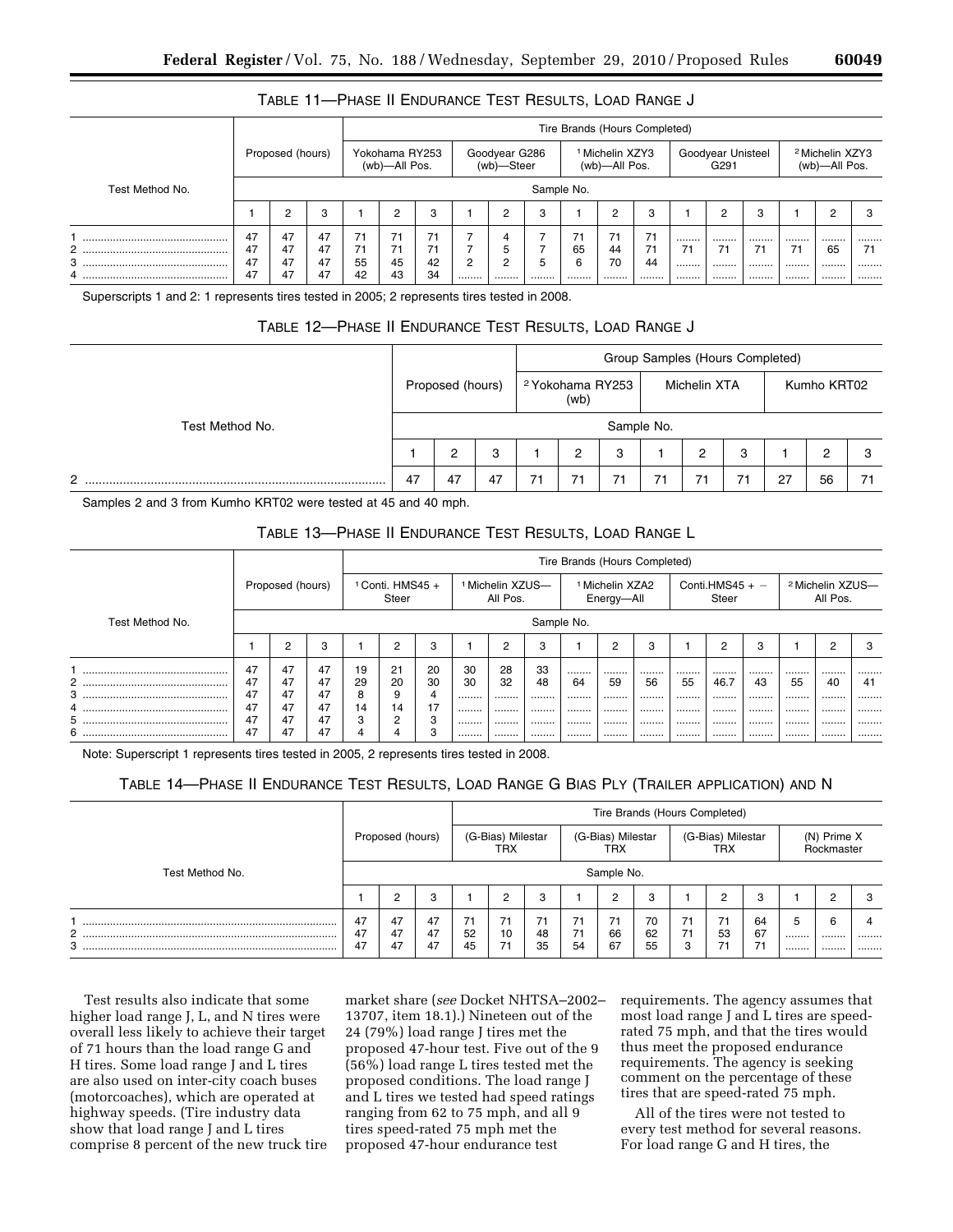Bridgestone and Goodyear tires were tested to Test Method 1 through Test Method 6. The Continental D 460, Kumho 943, Kumho KRS02, and Yokohama RY023 tires were not tested to Test Method 1 and Test Methods 3 through 6, primarily because failures from the other groups began to surface when tested to Test Method 3. In similar

fashion, tires for load range J, L, N, and G (bias ply), were not tested once a pattern of failures indicated that a particular test method was beginning to result in failures for those tires.

### *Phase II High Speed Test*

Based on the results of the high speed tests of new tires in Phase I,<sup>14</sup> we

revised the high speed test matrix for Phase II by reducing the test speeds to speeds that are more representative of the upper limit for heavy vehicle application. Table 15 below summarizes the test conditions used for the high speed test in Phase II.

| <b>Test</b><br><b>Method</b><br># | <b>Samples</b>          | <b>Speed</b><br><b>Step</b> | Speed (km/h)      | <b>Duration</b><br>(min) | <b>Inflation</b><br>$(*Max)$ | Load<br>$(\%Max)$ |
|-----------------------------------|-------------------------|-----------------------------|-------------------|--------------------------|------------------------------|-------------------|
|                                   |                         | $\mathbf{1}$                | 100               | 30                       |                              |                   |
| $\mathbf{A}$                      | 3                       | $\overline{2}$              | 110               | 30                       | 95                           | 90                |
|                                   |                         | 3                           | 120               | 30                       |                              |                   |
|                                   |                         | $\overline{\mathbf{4}}$     | 120               | 60                       |                              |                   |
|                                   |                         |                             | Total Time (hrs): | 2.5                      |                              |                   |
|                                   |                         | 1                           | 100               | 30                       |                              |                   |
| B                                 | $\mathbf{3}$            | $\overline{c}$              | 110               | 30                       | 90                           | 90                |
|                                   |                         | 3                           | 120               | 30                       |                              |                   |
|                                   |                         | $\overline{\mathbf{4}}$     | 120               | 60                       |                              |                   |
|                                   |                         |                             | Total Time (hrs): | 2.5                      |                              |                   |
|                                   |                         | $\mathbf{1}$                | 100               | 30                       |                              |                   |
| $\mathbf C$                       | 3                       | $\overline{c}$              | 110               | 30                       | 95                           | 85                |
|                                   |                         | $\overline{\mathbf{3}}$     | 120               | 30                       |                              |                   |
|                                   |                         | $\overline{\mathbf{4}}$     | 120               | 60                       |                              |                   |
|                                   |                         |                             | Total Time (hrs): | 2.5                      |                              |                   |
|                                   |                         | 1                           | 100               | 30                       |                              |                   |
| $\mathbf D$                       | $\overline{\mathbf{3}}$ | $\overline{c}$              | 110               | 30                       | 90                           | 85                |
|                                   |                         | 3                           | 120               | 30                       |                              |                   |
|                                   |                         | 4                           | 120               | 60                       |                              |                   |
|                                   |                         |                             | Total Time (hrs): | 2.5                      |                              |                   |

**Table 15 - Phase II High Speed Test Matrix** 

We tested new tires of load ranges F, G, H, J, and L from several major tire manufacturers. Test conditions varied in severity by adjusting load, inflation pressure and/or speed. The applied load was based on the single maximum load for the subject tire, stated on the sidewall. The applied load ranged from 85 percent of maximum load rating to 90 percent of maximum load rating. In Test Method (TM) C, the least severe test method, the test load was set to 85 percent of maximum load rating, and inflation pressure at 95 percent of maximum. In the most severe Test Method (B), the load was set at 90 percent of maximum load rating, and inflation at 90 percent of maximum.

Inflation pressures ranged from 90 percent to 95 percent of maximum pressure stated on the sidewall. Generally, test speeds were 100/110/120 km/h (62/68/75 mph). Each tire was conditioned at an ambient temperature of 35 °C  $\pm$  3 °C (95 °F  $\pm$  5 °F) for three hours, broken in for two hours at 80 km/ h (50 mph) under 88 percent of maximum load rating, and then run for duration of 2.5 hours. The duration for the final speed step of 120 km/h (75 mph) was 1.5 hours, which represents an additional hour beyond the normal speed step of 30 minutes.

## *Phase II High Speed Test Results*

Tables 16 through 24, below, summarize the results of the high-speed

test for new tires tested in Phase II, and indicate that heavy truck tires performed well under the test matrix of Phase II. For the 138 tires tested for high-speed durability, only 10 tires failed to meet the set target of 2.5 hours at speed. For example, the Goodyear Drive tire samples 1, 2, and 3 (load range H) under Test Method C, completed 2.5, 2.4 and 2.1 hours, respectively (see Table 17). Similarly, the same tire brand completed 2.1, 2.4 and 1.9 hours under Test Method B. Eighty-one out of the 138 tires were tested to the proposed high speed requirements. Ninety-nine percent (80/ 81) met the 1.5-hour proposed requirement, Test Method D. Several

<sup>14</sup>Most failures occurred in Test Method A at test speeds of 152 km/h (95 mph) or at 160 km/h (100 mph).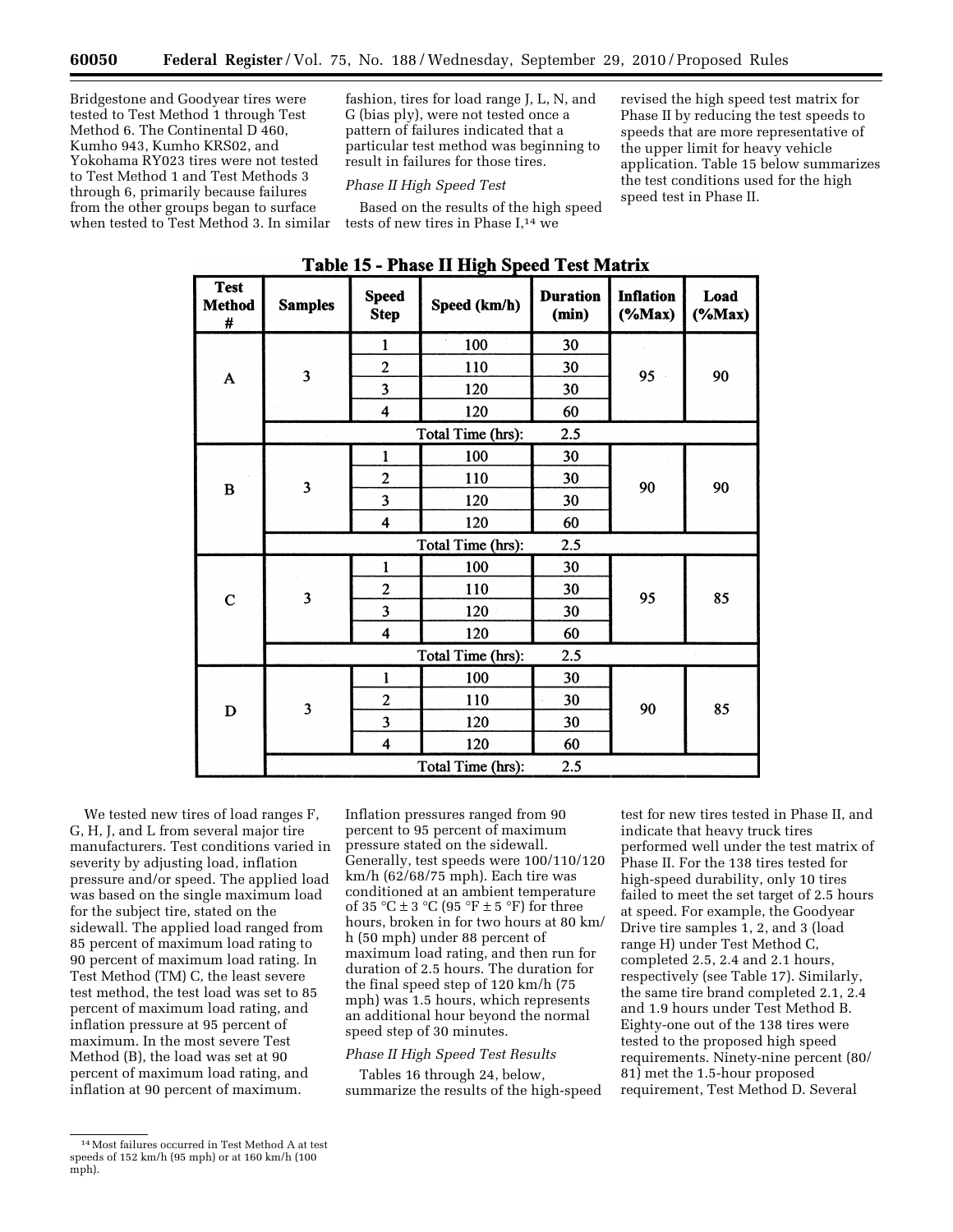tire models from Bridgestone and Goodyear tire brands were tested first and yielded very positive results under Test Methods C and D, which were less

severe because of the lower loading conditions. Additional tire brands (Bridgestone, Continental, Michelin, Kumho and Yokohama) were tested to

Test Methods C and D to validate the test conditions for use in a potential upgrade for the heavy truck tire standard.

٠

# TABLE 16—PHASE II HIGH SPEED TEST RESULTS, LOAD RANGE F

|                 |     |                |     |     |                           | Tire Brands (Hours Completed) |     |                          |     |
|-----------------|-----|----------------|-----|-----|---------------------------|-------------------------------|-----|--------------------------|-----|
|                 |     | Target (hours) |     |     | Goodyear 647<br>RSS-Steer |                               |     | Michelin XRV-All<br>Pos. |     |
| Test Method No. |     |                |     |     | Sample No.                |                               |     |                          |     |
|                 |     | っ              | 3   |     | 2                         | 3                             |     | ົ                        | 3   |
| D               | 2.5 | 2.5            | 2.5 | 2.5 | 2.5                       | 2.5                           | 2.5 | 2.5                      | 2.5 |

# TABLE 17—PHASE II HIGH SPEED TEST RESULTS, LOAD RANGE G

|                  |                          |                          |                          |                          |                                  |                          |                          |                                     |                          | Tire Brands (Hours Completed) |                               |                    |                    |                    |                    |
|------------------|--------------------------|--------------------------|--------------------------|--------------------------|----------------------------------|--------------------------|--------------------------|-------------------------------------|--------------------------|-------------------------------|-------------------------------|--------------------|--------------------|--------------------|--------------------|
|                  |                          | <b>Target Hours</b>      |                          |                          | <b>Bridgestone</b><br>R293-Steer |                          |                          | <b>Bridgestone MIX</b><br>711-Drive |                          |                               | General D460-<br><b>Drive</b> |                    |                    | Michelin XZY3      |                    |
| Test Method No.  |                          |                          |                          |                          |                                  |                          |                          | Sample No.                          |                          |                               |                               |                    |                    |                    |                    |
|                  |                          | ◠                        | 3                        |                          | 2                                | 3                        |                          | 2                                   | 3                        |                               | 2                             | 3                  |                    | 2                  | З                  |
| A<br>B<br>С<br>D | 2.5<br>2.5<br>2.5<br>2.5 | 2.5<br>2.5<br>2.5<br>2.5 | 2.5<br>2.5<br>2.5<br>2.5 | 2.5<br>2.5<br>2.5<br>2.5 | 2.5<br>2.5<br>2.5<br>2.5         | 2.5<br>2.5<br>2.5<br>2.5 | 2.5<br>2.5<br>2.5<br>2.5 | 2.5<br>2.5<br>2.5<br>2.5            | 2.5<br>2.5<br>2.5<br>2.5 | <br><br>2.5<br>2.5            | <br><br>2.5<br>2.5            | <br><br>2.5<br>2.5 | <br><br>2.5<br>2.5 | <br><br>2.5<br>2.5 | <br><br>2.5<br>2.5 |

# TABLE 18—PHASE II HIGH SPEED TEST RESULTS, LOAD RANGE H

|                    |                          |                          |                          |                          |                                |                          |                                      |                          |                          | Tire Brands (Hours Completed) |                    |                    |                    |                              |                    |                    |                         |                    |
|--------------------|--------------------------|--------------------------|--------------------------|--------------------------|--------------------------------|--------------------------|--------------------------------------|--------------------------|--------------------------|-------------------------------|--------------------|--------------------|--------------------|------------------------------|--------------------|--------------------|-------------------------|--------------------|
|                    |                          | <b>Target Hours</b>      |                          |                          | Goodyear G395-<br><b>Steer</b> |                          |                                      | Goodyear G167-<br>Drive  |                          |                               | Kumho 943-Drive    |                    |                    | Kumho KRS02-<br><b>Drive</b> |                    |                    | Yokohama<br>RY023-Steer |                    |
| Test Method No.    |                          |                          |                          |                          |                                |                          |                                      |                          |                          | Sample No.                    |                    |                    |                    |                              |                    |                    |                         |                    |
|                    |                          | 2                        | 3                        |                          | 2                              | 3                        |                                      | $\overline{2}$           | 3                        |                               | 2                  | 3                  |                    | 2                            | 3                  |                    | Ω                       | 3                  |
| A<br>B<br>$C$<br>D | 2.5<br>2.5<br>2.5<br>2.5 | 2.5<br>2.5<br>2.5<br>2.5 | 2.5<br>2.5<br>2.5<br>2.5 | 2.5<br>2.5<br>2.5<br>2.5 | 2.5<br>2.5<br>2.5<br>2.5       | 2.5<br>2.5<br>2.5<br>2.5 | .6 <sub>1</sub><br>2.1<br>2.5<br>2.5 | 2.2<br>2.4<br>2.4<br>2.2 | 1.9<br>1.9<br>2.1<br>2.5 | <br><br>2.5<br>2.5            | <br><br>2.5<br>2.5 | <br><br>2.5<br>2.5 | <br><br>2.5<br>2.5 | <br><br>2.5<br>2.5           | <br><br>2.5<br>2.5 | <br><br>2.5<br>2.5 | <br><br>2.5<br>2.5      | <br><br>2.5<br>2.5 |

# TABLE 19—PHASE II HIGH SPEED TEST RESULTS, LOAD RANGE H

|                 |            |                     |            |         |                          |         |         |                        | Group Samples (Hours Completed) |         |                  |         |            |                         |            |
|-----------------|------------|---------------------|------------|---------|--------------------------|---------|---------|------------------------|---------------------------------|---------|------------------|---------|------------|-------------------------|------------|
|                 |            | <b>Target Hours</b> |            |         | Goodyear<br>Marathon LHT |         |         | Bridgestone R184<br>CZ |                                 |         | Bridgestone L320 |         |            | Yokohama<br>TY303-Drive |            |
| Test Method No. | Sample No. |                     |            |         |                          |         |         |                        |                                 |         |                  |         |            |                         |            |
|                 |            | っ                   | 3          |         | 2                        | 3       |         | 2                      | 3                               |         | 2                | 3       |            | 2                       | 3          |
| С<br>D          | 2.5<br>2.5 | 2.5<br>2.5          | 2.5<br>2.5 | <br>2.3 | <br>2.5                  | <br>1.6 | <br>2.5 | <br>2.5                | <br>2.5                         | <br>1.3 | <br>1.8          | <br>6.1 | 2.5<br>2.5 | 2.5<br>2.5              | 2.5<br>2.5 |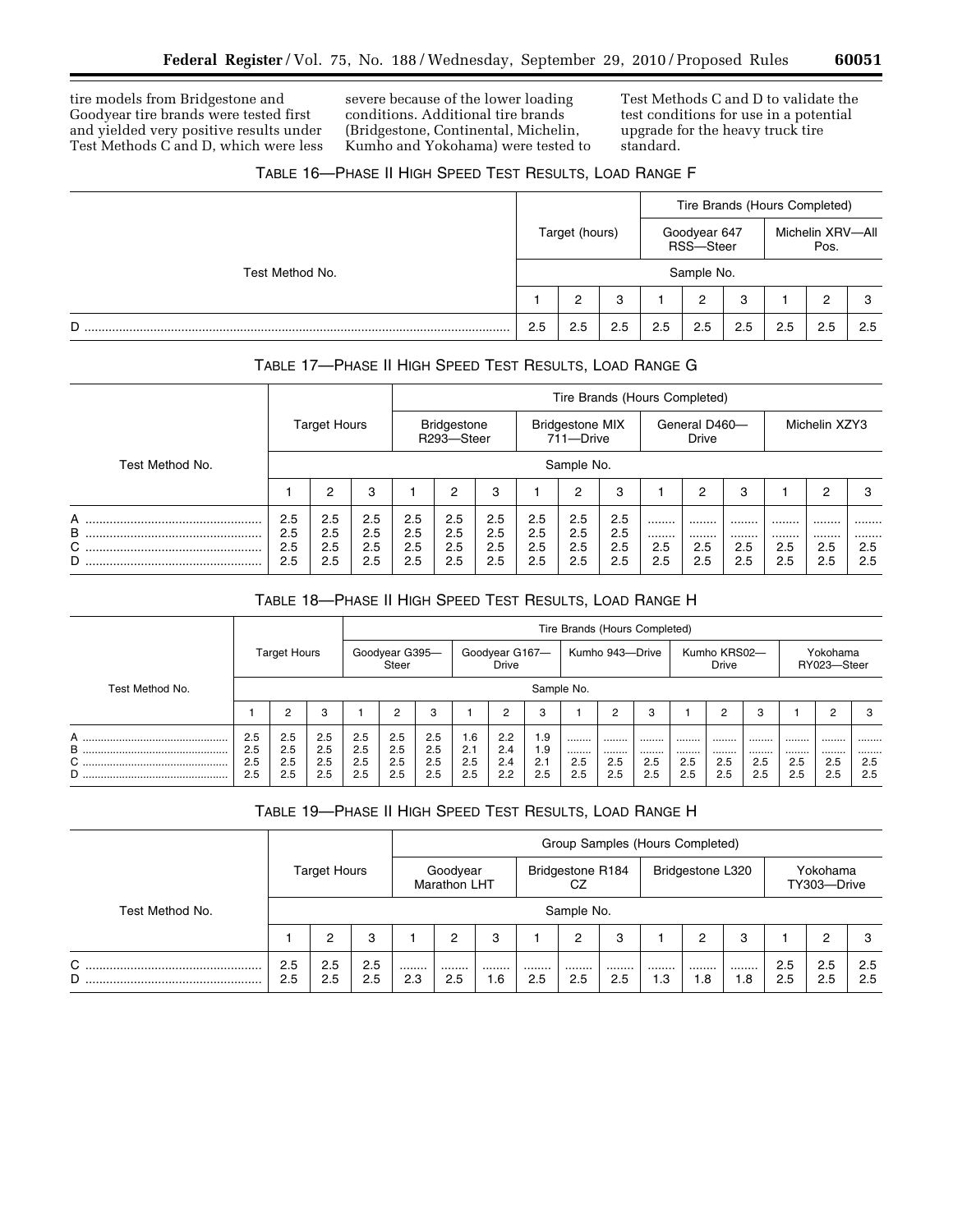|                 |     |                |     |     |                                    |            |     | Tire Brands (Hours Completed)   |     |     |                                |     |
|-----------------|-----|----------------|-----|-----|------------------------------------|------------|-----|---------------------------------|-----|-----|--------------------------------|-----|
|                 |     | Target (hours) |     |     | Goodyear Unisteel<br>G291-All Pos. |            |     | Yokohama RY253<br>(wb)—All Pos. |     |     | Michelin XZY3<br>(wb)-All Pos. |     |
| Test Method No. |     |                |     |     |                                    | Sample No. |     |                                 |     |     |                                |     |
|                 |     | 2              | 3   |     | 2                                  | 3          |     | 2                               | 3   |     | 2                              |     |
| D               | 2.5 | 2.5            | 2.5 | 2.5 | 2.5                                | 2.5        | 2.5 | 2.5                             | 2.5 | 2.5 | 2.5                            | 2.5 |

# TABLE 20—PHASE II HIGH SPEED TEST RESULTS, LOAD RANGE J

# TABLE 21—PHASE II HIGH SPEED TEST RESULTS, LOAD RANGE J

|                 | <b>Target Hours</b> |     |     | Tire Brands (Hours Completed) |                |     |     |             |     |
|-----------------|---------------------|-----|-----|-------------------------------|----------------|-----|-----|-------------|-----|
|                 |                     |     |     |                               | Michelin XTA   |     |     | Kumho KRT02 |     |
| Test Method No. |                     |     |     |                               | Sample No.     |     |     |             |     |
|                 |                     | っ   | 3   |                               | $\overline{2}$ | 3   |     | 0           | з   |
| D               | 2.5                 | 2.5 | 2.5 | 2.5                           | 2.5            | 2.5 | 2.3 | 2.5         | 2.5 |

## TABLE 22—PHASE II HIGH SPEED TEST RESULTS, LOAD RANGE L

|                 | Tire Brands (Hours Completed) |     |     |                                 |     |     |                           |      |     |                                  |     |     |
|-----------------|-------------------------------|-----|-----|---------------------------------|-----|-----|---------------------------|------|-----|----------------------------------|-----|-----|
|                 | <b>Target Hours</b>           |     |     | <b>Continental HMS</b><br>$45+$ |     |     | Michelin XZUS-All<br>Pos. |      |     | Michelin XZA2<br>Energy-All Pos. |     |     |
| Test Method No. | Sample No.                    |     |     |                                 |     |     |                           |      |     |                                  |     |     |
|                 |                               | 2   | 3   |                                 | 2   | 3   |                           | 2    | 3   |                                  | 2   | з   |
| D               | 2.5                           | 2.5 | 2.5 | 2.5                             | 2.5 | 2.5 | 2.5                       | 2.25 | 2.5 | 2.5                              | 2.5 | 2.5 |

# TABLE 23—PHASE II HIGH SPEED TEST RESULTS, LOAD RANGE J, NO BREAK-IN STEP

|                 | Tire Brands (Hours Completed) |     |     |                                |     |                                    |     |     |                                 |     |     |     |
|-----------------|-------------------------------|-----|-----|--------------------------------|-----|------------------------------------|-----|-----|---------------------------------|-----|-----|-----|
|                 | Target (hours)                |     |     | Michelin XZY3<br>(wb)-All Pos. |     | Goodyear Unisteel<br>G291-All Pos. |     |     | Yokohama RY253<br>(wb)—All Pos. |     |     |     |
| Test Method No. | Sample No.                    |     |     |                                |     |                                    |     |     |                                 |     |     |     |
|                 |                               |     | 3   |                                |     | 3                                  |     | 2   | 3                               |     | 2   | З   |
| D               | 2.5                           | 2.5 | 2.5 | 2.5                            | 2.5 | 2.5                                | 1.5 | 2.5 | 2.5                             | 2.5 | 2.5 | 2.5 |

# TABLE 24—PHASE II HIGH SPEED TEST RESULTS, LOAD RANGE L, NO BREAK-IN STEP

|                 |                |     |     | Tire Brands (Hours Completed) |            |     |                                  |     |     |  |
|-----------------|----------------|-----|-----|-------------------------------|------------|-----|----------------------------------|-----|-----|--|
|                 | Target (hours) |     |     | Michelin XZUS-All<br>Pos.     |            |     | Michelin XZA2<br>Energy-All Pos. |     |     |  |
| Test Method No. |                |     |     |                               | Sample No. |     |                                  |     |     |  |
|                 |                | 2   | 3   |                               | 2          | 3   |                                  | 2   | 3   |  |
| D<br>.          | 2.5            | 2.5 | 2.5 | 2.15                          | 2.5        | 2.3 | 2.5                              | 2.5 | 2.5 |  |

## b. Summary

The results of the endurance and high speed tests indicated that the test requirements of FMVSS No. 119 can be upgraded for radial tires to specify more stringent, yet practicable, levels of

performance that ensure better durability in real-world applications.

Based on these test results, NHTSA proposes to upgrade the endurance performance requirement and establish a new high-speed performance

requirement for radial tires of load ranges F, G, H, J, and L, that are not for speed-restricted service, which comprise about 98 percent of the truck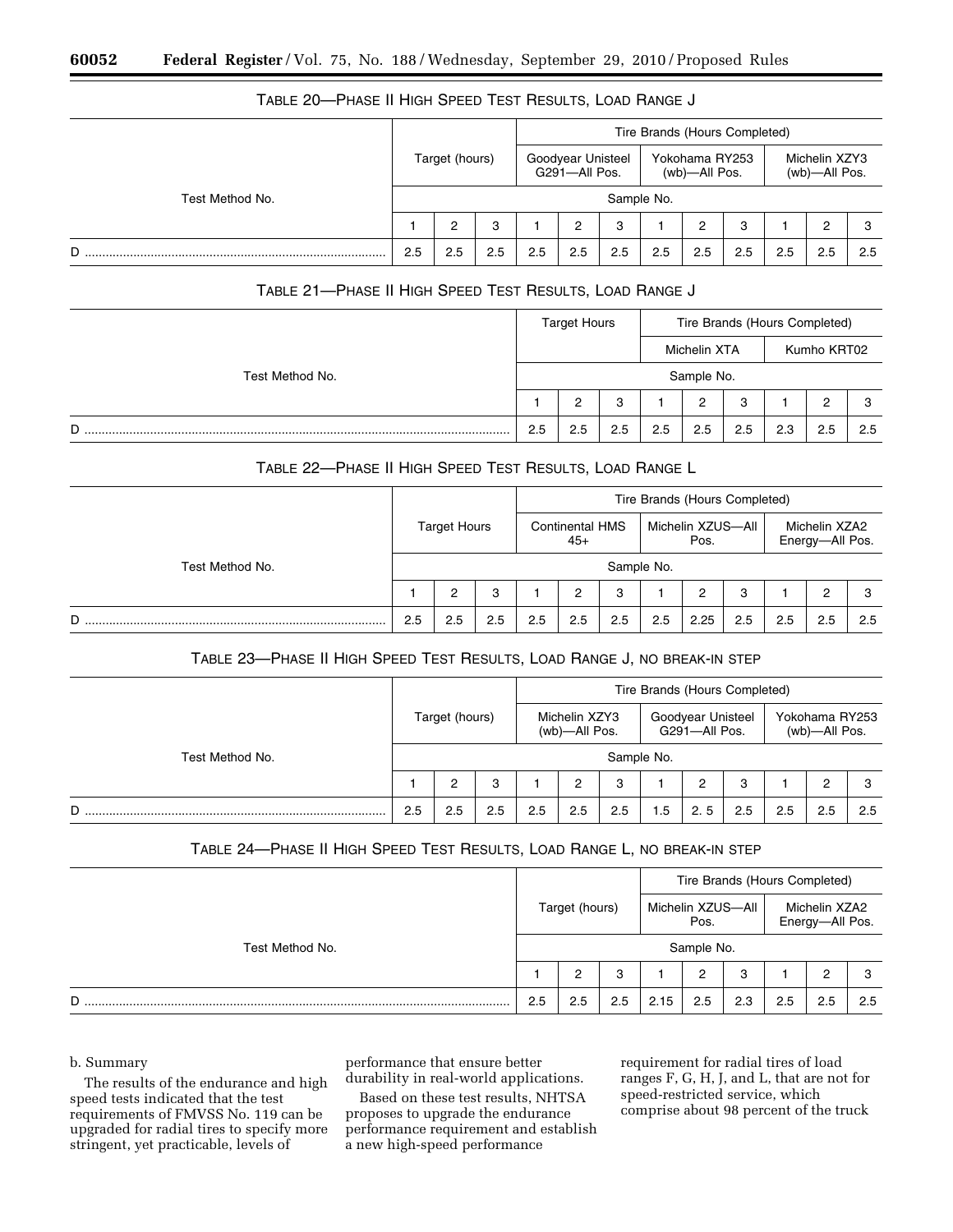tires sold in the United States.15 These tires are typically used for regional haul and long haul operations and on motorcoaches. The remaining 2 percent represent the higher load rating tires and bias ply tires, which are more often used in mixed service (on/off-road operations in lower speed applications), such as construction, logging, crane, and rigging operations. However, the agency is also considering requiring non-speedrestricted, load range M radial tires to comply with the upgraded endurance and new high speed tests because some of these tires are used in similar applications as load range L tires. The agency is not proposing any new requirements for load range N tires, which represent less than 1 percent of

new tires sold and are typically used in lower speed operations. The agency is also not proposing any new requirements for bias ply tires, primarily because they are typically not installed on new heavy vehicles and they represent a very small portion of the tires sold as replacement tires. These tires would continue to be required to comply with the current requirements. In addition, the agency is not proposing updated requirements for light truck tires with tread depth 18⁄32 inch or greater or for speed-restricted tires; these tires, used on light truck applications, are load range E category, and are not the focus of this rulemaking. The agency is not proposing any new requirements for bias ply tires, primarily

because we are not aware that they are installed on new heavy vehicles, and we aimed at upgrading radial tires, which represent the vast majority of the tires used on heavy vehicles.

## **IV. Proposed Endurance Test**

NHTSA is proposing to upgrade FMVSS No. 119's requirements for load ranges F, G, H, J, and L tires that are not for speed-restricted service by setting more stringent requirements for the endurance test. NHTSA proposes that the endurance test be conducted using the parameters shown in Table 25. The proposed and current endurance test parameters may be compared as shown in Tables 25 and 26 below:

| Load ranges | <b>Steps</b> | Load<br>$(%$ max) | Duration<br>(hrs) | Speed<br>(km/h) | Inflation<br>pressure<br>$(%$ max) |
|-------------|--------------|-------------------|-------------------|-----------------|------------------------------------|
|             |              | 85<br>90<br>100   | 16<br>24          | 80<br>          | 80<br>                             |

# TABLE 26—CURRENT FMVSS NO. 119 ENDURANCE TEST CONDITIONS

| Load ranges             |                | Inflation             | Load $(% \mathcal{L}_{0})$ max) |            |             |  |  |  |  |
|-------------------------|----------------|-----------------------|---------------------------------|------------|-------------|--|--|--|--|
|                         |                | pressure<br>$(%$ max) | Duration (hrs)                  |            |             |  |  |  |  |
|                         |                |                       |                                 | 16         | 24          |  |  |  |  |
| F<br>G<br>H, J, L, M, N | 64<br>56<br>48 | <br>100<br>           | <br>66<br>                      | <br>84<br> | <br>101<br> |  |  |  |  |

A tire would comply with the proposed requirements if, at the end of the endurance test as currently defined by the standard, there is no visual evidence of tread, sidewall, ply, cord, inner liner, belt or bead separation, chunking, open splices, cracking or broken cords, and the tire pressure, when measured at any time between 15 and 25 minutes after the end of the test, is not less than 95% of the initial test pressure.

## *a. Test Speed*

NHTSA proposes to raise the test speed for the endurance test to 80 km/ h (50 mph) for load range F, G, H, J, and L tires, which are not for speedrestricted service. This represents a 25 percent increase in speed for a load range F tire, a 43 percent increase for a load range G tire, and a 67 percent increase for load range H, J, and L tires. It is noted that these tests are performed

on a curved road wheel, a 67-inch diameter steel drum, on which the tire being tested runs as on a treadmill. Because the road wheel is curved, it subjects the tire to reverse deflection compared to a tire running on a flat surface, which makes the tire run hotter (and is therefore a more severe test). According to American Society for Testing and Materials International (ASTM International) research on equivalent flat-to-curved speeds based on equivalent belt-edge temperatures, a load range G truck tire tested on a 67 inch diameter road wheel at 85 km/h (53 mph) experiences belt-edge temperatures similar to what a tire experiences when tested on a flat road surface at 120 km/h (75 mph). Thus, it was determined that the effects on the tire in the two situations will be similar, even though the one tire is rotating at 85 km/h (53 mph) and the other at 120 km/ h (75 mph). ("Phase 1—Final Report,"

ASTM Truck/Bus Tire Test Development Task Group, 9/5/06, Docket No. NHTSA–2002–13707–10.)

In NHTSA's Phase II testing, tires were tested to speeds of 80, 90, and 100 km/h (50, 56, and 62 mph) as potential upgrades to the current test speeds. Only 3 of 30 tire samples were able to complete a 71-hour, or even a 47-hour test, at 100 km/h (62 mph). At 90 km/ h (56 mph), all except three of the load range G and H tires were able to complete 47 hours. At 80 km/h (50 mph), all of the load range F, G and H tires completed the 71-hour test without failure, even at 80 percent inflation. Load range J tires had mixed results, and for load range L tires, only 7 of 21 tires tested were able to complete 47 hours of the endurance test.

Given these results, NHTSA believes that a speed of 80 km/h (50 mph) for the endurance test, when coupled with the inflation pressure and load parameters

<sup>15</sup>New truck tire market share by load range is as follows: F–5 percent, G–64 percent, H–23

percent, J–3 percent, L–5 percent, M and N is less than 1 percent. *See* Docket NHTSA–2002–13707, item 18.1.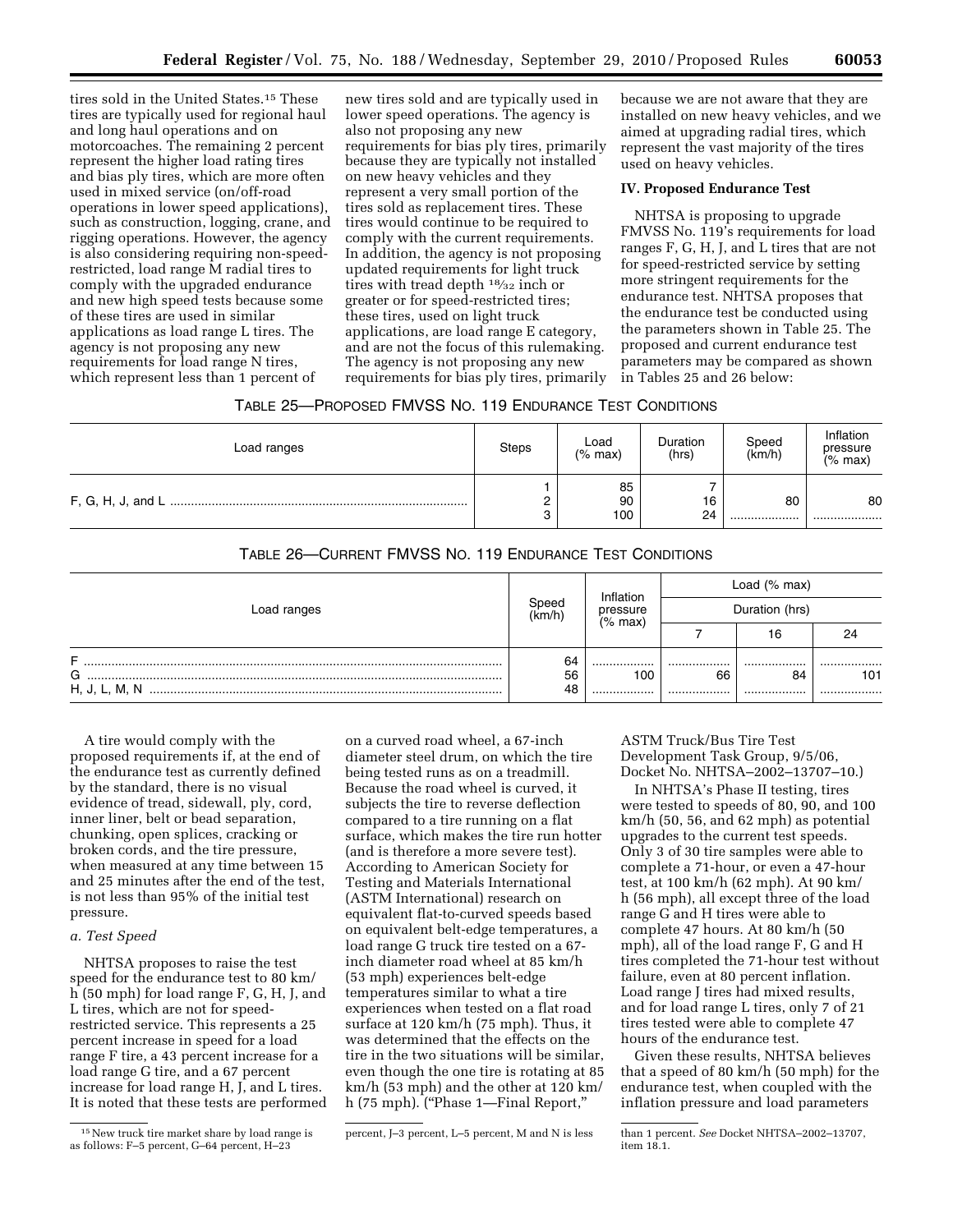we are proposing, represents a substantial and realistic upgrade over current requirements for commercial vehicle tires. In selecting this test speed, we considered the maximum speed rating of the tires we tested and those typically used in commercial vehicle applications, including motorcoaches, and found that, according to tire manufacturer catalogs,16 the majority of the tires in these usage categories were rated at 120 km/h (75 mph). All the test tires that were rated at 120 km/h (75 mph) and some that were rated at 110 km/h (68 mph) or lower completed the proposed 47-hour Endurance test without failure. Even though load range J and L tires comprise only about 6 percent of the commercial vehicle tire market, NHTSA is aware that load range J and L tires are used on some commercial inter-city coach buses (motorcoaches), operated on interstate highways, and their use as such highlights the need to propose upgrading the endurance test speed for these tires. The agency is aware that while some load range J and L tires are rated at a maximum speed of 120 km/ h (75 mph), many others are rated at speeds between 88 km/h (55 mph) and 110 km/h (68 mph). As a result, the agency solicits comment on the appropriateness of the 80 km/h (50 mph) test speed for load range F, G, H, J, and L tires in the endurance test.

The agency is also considering requiring non-speed-restricted, load range M radial tires to comply with the upgraded endurance test because some of these wide base tires may be used in similar applications that load range L tires are used. Given that the maximum speed rating of these tires allows them to be used in high speed operations, possibly instead of two lower load range tires, the agency believes that they should be considered for inclusion in the upgrade since they could be used in different vehicle applications than the typical speed-restricted, load range M radial tires. Accordingly, the agency solicits comment on requiring nonspeed-restricted, load range M radial tires to comply with the upgraded endurance test.

We are unaware of non-speed restricted, radial, load range N tires being used in high speed operations, thus we are not proposing that they be required to comply with this upgrade. NHTSA does not propose to raise the endurance test speed for non-speedrestricted, load range N tires from 48 km/h (30 mph), given their typical use on heavy vehicles, and our concern that

increasing the speed would not be practicable. Due to their design and typical application to heavy vehicles used in mixed (on/off-road) service at slow speeds, load range N tires performed poorly even at the lowest test speed used by NHTSA. As stated previously, these tires make up about 1 percent of the total market for truck tires. NHTSA believes there is no demonstrated safety need to upgrade these tires to comply with a more stringent endurance test, given the typical uses of the tires.

## *b. Load*

NHTSA proposes to change the load combination for the endurance test to 85, 90, and 100 percent of the tire's maximum load rating, from the 66, 84, and 101 percent combination currently required. NHTSA's Phase II testing specified test loads at 85, 90, and 100 percent for the same durations as currently required in FMVSS No. 119. Increasing the first two load steps from 66 and 84 percent increased the stringency of the first 23 hours of the proposed test, and makes them consistent with the loads specified in FMVSS No. 139's endurance test for light vehicle tires. NHTSA believes increasing the test load combination from 66, 84, 101 percent to 85, 90, and 100 percent of the tire's maximum load rating represents an overall upgrade of the loading condition for FMVSS No. 119.

Tire failure on a vehicle in service can occur due to under-inflation or overloading, or both. Heavy vehicle tires are used predominantly on commercial vehicles, such as transit buses, tractor trailer combination vehicles, and readymix concrete trucks, for which loading to the vehicle's gross vehicle weight rating is typical of normal use. Noncommercial heavy vehicles such as recreational vehicles (motor homes) and school buses also use truck tires. Unlike passenger cars and other light vehicles, which are rarely loaded to their maximum vehicle weight, heavy vehicles are often used in commercial service where the vehicle is loaded to its rated cargo or passenger load to maximize the profitability of the vehicle's operation. Hence, the first two steps of the proposed endurance test reflect the tire's performance conditions at which it is expected to be used in normal service.

#### *c. Inflation Pressure*

NHTSA proposes to set inflation pressure at 80 percent of the sidewalllabeled inflation pressure that corresponds to the tire's maximum load rating. This represents a 20 percent

decrease from the current endurance test, which requires tires to be fully inflated. Data from a tire pressure survey conducted by FMCSA suggests that tires on commercial vehicles (particularly trailers) are often run under-inflated by at least 140 kPa (20 psi).17 For a load range G tire, which has a maximum inflation pressure of 760 kPa (110 psi), this level of underinflation represents roughly an 18 percent loss of inflation pressure. NHTSA believes that conducting the endurance test at some level of underinflation instead of fully inflated better reflects real-world conditions. NHTSA testing found that all load range G and H tires were able to complete the endurance test at an inflation of 80 percent of maximum, even at 80 km/h (50 mph).18 Load range J tires, which have a higher maximum load rating than load range G and H tires, showed mixed results, while higher load range L and N tires experienced failure rates at both the 90 percent and 80 percent levels of inflation.

NHTSA believes that testing at this level of under-inflation represents an appropriate upgrade of the severity of the endurance test for load range F through L truck tires. We note that the endurance tests in the light vehicle tire standards, FMVSS Nos. 109 and 139, are conducted with the tire under-inflated to 25 percent below its maximum inflation pressure. NHTSA is aware that the tire industry considers 20 percent under-inflation to be essentially flat for truck tires, which are designed to run close to their maximum inflation.

#### *d. Duration*

NHTSA proposes not to amend FMVSS No. 119's endurance test duration of 47 hours. The current 47 hour test at 56 km/h (35 mph) results in a distance traveled for a load range G tire of 2,632 km (1,645 miles), and increasing the speed to 80 km/h (50 mph) increases the traveled distance to 3,760 km (2,350 miles), a 43 percent increase in distance. NHTSA's Phase II testing extended the endurance test duration to 71 hours so researchers could assess how long beyond the 47 hour duration the tires were able to

18We also note that at higher test speeds, tire performance appears noticeably sensitive to inflation pressures. At 100 km/h, more failures occurred at the 80 percent inflation level, and time to failure was also shorter at that inflation level compared to 100 percent inflation.

<sup>16</sup>Tire catalogs were found online (www.—) at manufacturer Web sites.

<sup>&</sup>lt;sup>17</sup>The FMCSA study, "Commercial Vehicle Tire Condition Sensors'' (Federal Motor Carrier Safety Administration, Nov. 2003), looked at a total of 6,087 units and 35,128 tire samples and found, among other things, that approximately 7 percent of the sampled heavy vehicles have at least one tire under-inflated by 20 psi or more.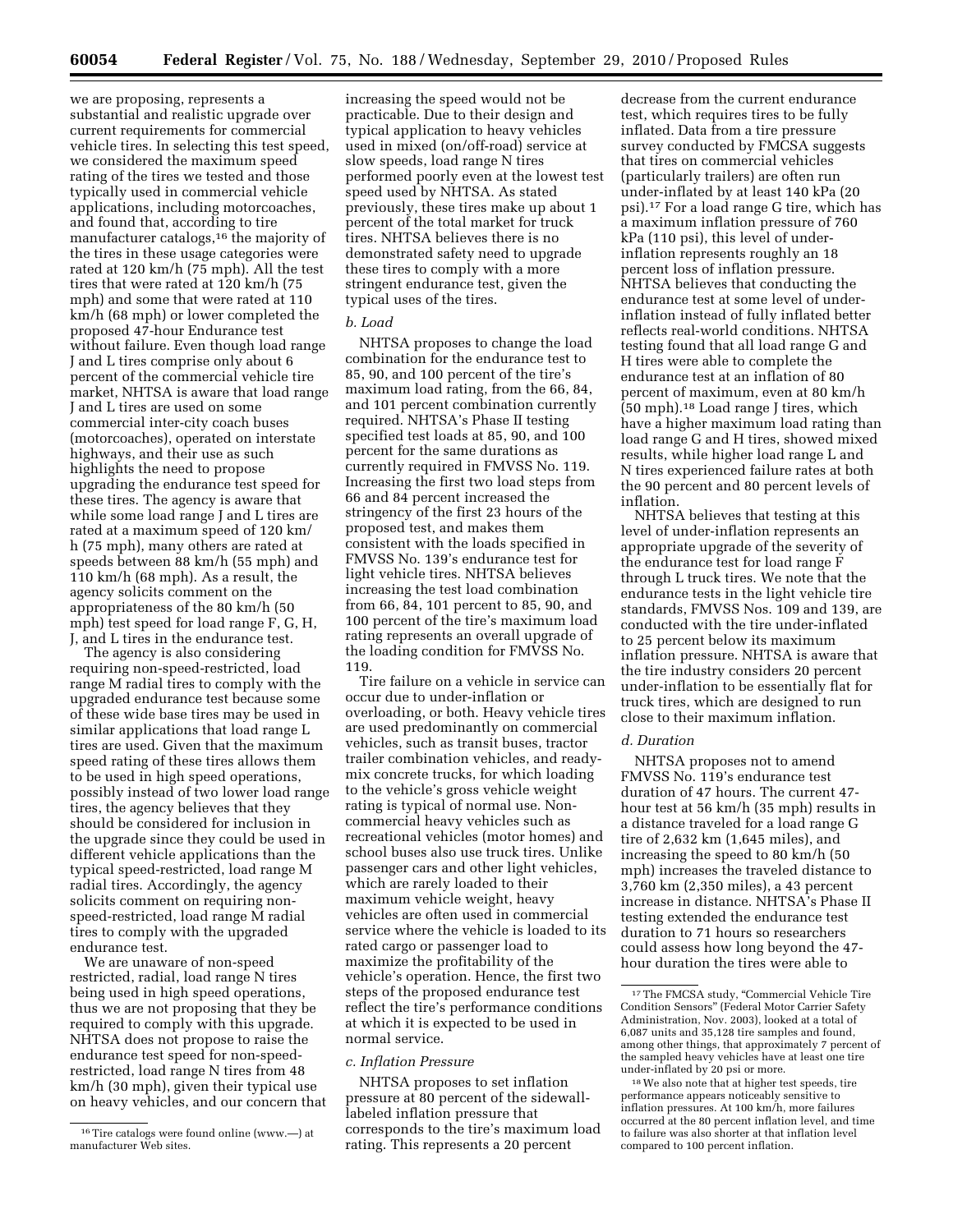perform. Because the failure rate did not change significantly in testing tires beyond 47 hours,19 this indicates that the tires' performance to the endurance test is less sensitive to changes in duration than to changes in speed and inflation pressure. Thus, we believe that extending the duration beyond the 47 hours already required will not provide additional performance benefits.

#### *e. Ambient Temperature*

NHTSA proposes to add a  $\pm$ 3 °C ( $\pm$ 5 °F) tolerance to the current ambient temperature specified for FMVSS No. 119's endurance test, 35 °C (95 °F). Tire test laboratories benefit from an ambient temperature tolerance. The proposed ±3  $^{\circ}C$  ( $\pm$ 5  $^{\circ}F$ ) tolerance for the ambient temperature is consistent with FMVSS No. 109 and FMVSS No. 139 in providing a  $\pm 3$  °C ( $\pm 5$  °F) tolerance needed to facilitate the operations at the tire laboratories.20

### *f. Endurance Test Conclusions*

The agency tentatively concludes that the proposed requirements for the endurance test better reflect the reality of tire usage than the current FMVSS No. 119 requirements. The proposed parameters for the endurance test, particularly the increased test speed and the reduced inflation pressure, reflect conditions that a heavy vehicle tire is more likely to experience in normal service.

Based on research performed by the ASTM, a tire operated at a highway speed of 120 km/h (75 mph) experiences an equivalent level of stringency when tested at 85 km/h (53 mph) on a curved test wheel.21 We believe that the agency's proposed endurance test speed of 80 km/h (50 mph) on the curved test wheel is therefore a realistic speed.

The proposed inflation pressure for the endurance test is 80 percent of the maximum sidewall pressure, compared with 100 percent currently specified in FMVSS No. 119. According to the results of FMCSA's tire pressure

monitoring survey cited above, on 6,087 heavy vehicle units with over 35,000 tires sampled, approximately 20 percent of the vehicles had at least one tire that was under-inflated by 20 psi or more. As a result, testing with some level of under-inflation reflects the reality of what heavy truck tires typically experience in service.

The agency's testing to the proposed endurance test showed that 85 percent of all the load range F, G, H, J, and L tires tested completed the 47-hour portion of the test, with the load range J and L tires speed-rated less than 75 mph comprising 11 out of 12 of the failures under 47 hours. All the load range G and H tires tested completed the 47-hour portion of the test without any failures. However, even though the load range G and H tires met the proposed requirements when tested for a duration of 47 hours, NHTSA expects that some manufacturers of load range G and H tires may make some design changes to these tires to maintain an adequate margin of compliance. We expect that design changes will be needed for some load range J and L tires, particularly those with a maximum speed rating lower than 120 km/h (75 mph), to enable them to comply with the proposed Endurance test requirements at 80 km/h (50 mph). The agency seeks comments on the appropriateness of the proposed endurance test parameters for these tires.

#### **V. Proposed High Speed Test**

In its tire testing program, NHTSA performed high speed tests on load range F, G and H tires because these are the ones predominantly used on commercial vehicles and are the most likely of all higher load range tires to be operated at the speed conditions proposed for this test. NHTSA performed high speed tests on load range J and L tires even though the tires have a small market share (about 8 percent), because some of these tires have a maximum speed rating of 75 mph and are used on motorcoaches.<sup>22</sup>

NHTSA did not perform high speed tests on speed-restricted load range M or N tires, because we were aware that these tires are not typically operated at these speed conditions. After careful review of the testing results and of the information on the use of load range J and L tires on coach buses, NHTSA proposes to include in FMVSS No. 119 a high speed test for load range F, G, H, J, and L tires, that are not for speedrestricted service. In addition, the agency is also considering requiring non-speed-restricted, load range M radial tires to comply with the upgraded endurance and new high speed tests because some of these tires are used in high speed operations. Bias ply and load range N tires that are for speed restricted-service would not be subjected to a high speed test.

NHTSA proposes that the high speed test would be initiated after a 2-hour break-in at 80 km/h (50 mph) and 85 percent of maximum load rating, with inflation pressure at 90 percent of maximum. The break-in procedure conditions a new tire for testing since it exercises the tire components and increases the tire temperature, which results in some growth in the rubber components of the tire. This tire growth results in a slight decrease in the tire's inflation pressure at the end of the break-in period and leads to less growth and negligible pressure decrease at the end of the 90-minute high speed test.

There is currently a high speed test in FMVSS No. 119, but it applies only to motorcycle tires and to non-speedrestricted tires with a rim diameter code of 14.5 or less marked load range A, B, C, or D. Therefore, heavy vehicle tires with a load range of F or above have not been required to meet the high speed test requirements in the current standard. Table 22 shows test parameters for the proposed high speed test.

<sup>19</sup>When a tire failed, it generally failed well before 47 hours, rather than completing the 47 hours and then failing.

<sup>20</sup> In FMVSS No. 139, NHTSA requires an ambient temperature for road-wheel testing of not less than 32 °C and not more than 38 °C.

<sup>21</sup>ASTM Truck/Bus Tire Test Development Task Group, Phase I—Final Report, September 7, 2006. *Available at* Docket No. NHTSA–2002–13707, Item 10.

<sup>22</sup>The same size tire can become a load range G, H, or J tire depending on its construction and on its inflation pressure (*e.g.,* for a 315/80R22.5 tire, the maximum load rating (3,750 kg or 8,270 lbs) for the load range J tire is achieved at an inflation pressure of 830 kPa (120 psi), and the maximum load rating (3,450 kg or 7,610 lbs) when used in the load range H application is achieved at an inflation pressure of 760 kPa (110 psi)). A comparison of the

load/inflation pressure values in the 2007 Tire and Rim Association Year Book for the proposed highspeed test conditions (85 percent of maximum load rating, 90 percent of maximum inflation pressure) indicates that the tires are well within the load limits specified for the test inflation pressure. For the tire size example used above, the test load for a load range J tire would be 3,188 kg or 7,030 lbs (85 percent of maximum load rating) and the test inflation pressure would be 747 kPa (108 psi), which is well above the inflation pressure of 670 kPa needed to support that test load according to the Year Book.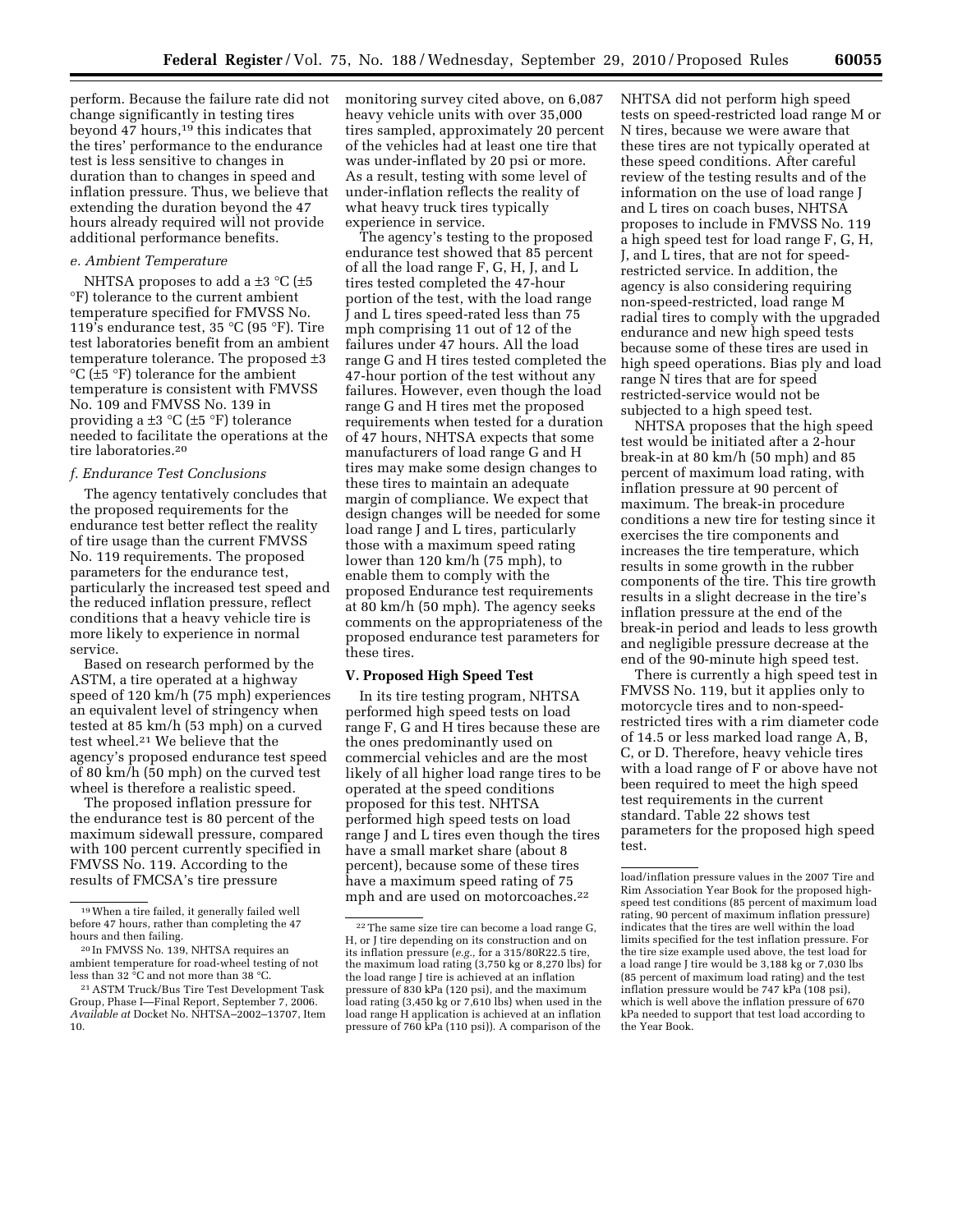| Load ranges | <b>Steps</b> | Speed<br>$\overline{(\rm km/h)}$ | Duration<br>(minutes) | Load<br>$(%$ max) | Inflation<br>pressure<br>(% max) |
|-------------|--------------|----------------------------------|-----------------------|-------------------|----------------------------------|
|             |              | 80<br>$Max-20$                   | 120<br>30             | 85                | 90                               |
|             |              | Max-10<br>Max                    | 30<br>30              | 85                | 90                               |

# TABLE 27–HIGH SPEED TEST CONDITIONS

A tire would comply with the proposed requirements if, at the end of the high speed test, there is no visual evidence of tread, sidewall, ply, cord, inner liner, or bead separation, chunking, open splices, cracking, or broken cords,<sup>23</sup> and the tire pressure, when measured at any time between 15 and 25 minutes after the end of the test, must not be less than 95% of the initial test pressure. Load range M tires are not included in the high speed test table but the agency seeks comments on whether those non-speed-restricted, radial tires, should be required to comply with the new proposed high speed test requirements. We are unaware of nonspeed restricted, radial, load range N tires being used in high speed operations, thus we tentatively conclude that they not be required to comply with this upgrade.

#### *a. Test Speed and Break-In Procedure*

NHTSA proposes to set the test speed for the high-speed test at the tire's maximum speed less 20 km/h (12 mph) for step 1, maximum speed less 10 km/ h (6 mph) for step 2, and at maximum speed for the final step. This approach is similar to the approach used by the United Nations Economic Commission for Europe (ECE) tire Regulations, which establish tire test speeds based on the maximum rated speed of the tire. It is also consistent with RMA's suggestion to the agency that tires should only be tested for high speed performance up to their maximum speed rating.24 We are proposing this approach, instead of establishing one set of test speeds as a minimum requirement for all tires as we have done for motorcycle and passenger car tires, because unlike motorcycle and passenger car tires, heavy vehicle tires are designed for a wide range of applications and have a narrow range of maximum speed ratings.

The truck tires for which we are proposing a high speed test in FMVSS No. 119 have speed ratings ranging only from 100–120 km/h (62–75 mph), which are typical operating speeds for the heavy vehicles on which these tires are

installed. If one set of test speeds were applied to these tires regardless of the speed rating, a tire speed rated at the lower end of the range could be subjected to test speeds above the speed rating of the tire, which could be inappropriate. (An example of this situation is a tire speed rated to 62 mph tested at a speed of 75 mph.) Conversely, subjecting a tire that is speed rated at the higher end of the range to a test speed substantially below the speed rating of the tire might undertest the tire and fail to evaluate its high speed performance. Therefore, we are proposing to establish test speeds based on the tire's speed rating because we believe that it results in a high speed test that better reflects the limits of the tire's performance.

However, we disagree with RMA's suggestion that the high speed test procedure should exclude the break-in step, which is normally the first step when conducting a high speed test. The regulatory text of this NPRM does not remove the break-in step from the procedure but we are soliciting comments on whether it is appropriate to do so. The agency's tire testing included a break-in step and we plan to gather additional data on tires tested without the break-in step to determine whether there is a difference in the tire's performance.

We have tentatively decided to retain the break-in step because the step helps to condition the rubber components of new tires through initial flexing that allows the tire to expand and grow prior to testing. As a result, tire growth is minimized during the test, which in turn minimizes the decrease of the test pressure at the end of the test. Further, the high speed test for light vehicle tires has a break-in step. When we issued the upgraded light vehicle tire standard in 2003, the agency included the tire break-in procedure in FMVSS No. 139's high speed test procedure with the support of the tire industry (68 FR 38151). Since the high speed test proposed today would be a new test for heavy vehicle tires, we are proposing to adopt a break-in procedure similar to that of light vehicle tires. As noted above, Phase II high speed testing

included the break-in step to evaluate high speed performance, testing that involved testing most tires above their maximum speed rating.

Phase II testing used test speeds of 100, 110, and 120 km/h (62, 68, and 75 mph). The truck tires tested (load range G and H) performed well, and most were able to complete the 2.5-hour target duration without failure. All except one of the tires tested to the highspeed test in Phase II completed the first 1.5 hours without failure.

The agency solicits comments on the performance of tires to a high speed test, and is particularly interested in the performance of load range J and L tires. We are aware that while some load range J and L tires have maximum rated speeds at 120 km/h (75 mph), some are rated below that speed. Further, according to Tire and Rim Association Yearbook, manufacturers may recommend that tires may be used at speeds higher than the tire manufacturer's rated speed if the load and pressure are adjusted. As a result, the agency seeks comment on the appropriateness of the test speeds for load range F, G, H, J, and L tires in the high speed test. The agency tentatively concludes that a high speed test at the proposed test speeds represents an important and practicable improvement to FMVSS No. 119 in the safety requirements of load range F, G, H, J, and L tires that are not for speedrestricted service.

In addition, the agency is considering requiring load range M tires speed rated 75 mph to comply with the high speed test because some of these wide base tires may be used in similar applications load range L tires are used. Given that the maximum speed rating of these tires allows them to be used in high speed operations, possibly instead of two lower load range tires, the agency believes that they should be considered for inclusion in the upgrade since they could be used in different vehicle applications than the typical load range M and N tires. Accordingly, the agency seeks comment on the appropriateness of requiring load range M tires speed rated 75 mph to comply with the high speed test.

 $^{\rm 23}\!\!\!\,$  We note that all of these terms are defined in the current standard.

<sup>24</sup> Docket No. NHTSA 2002–13707–0016.1.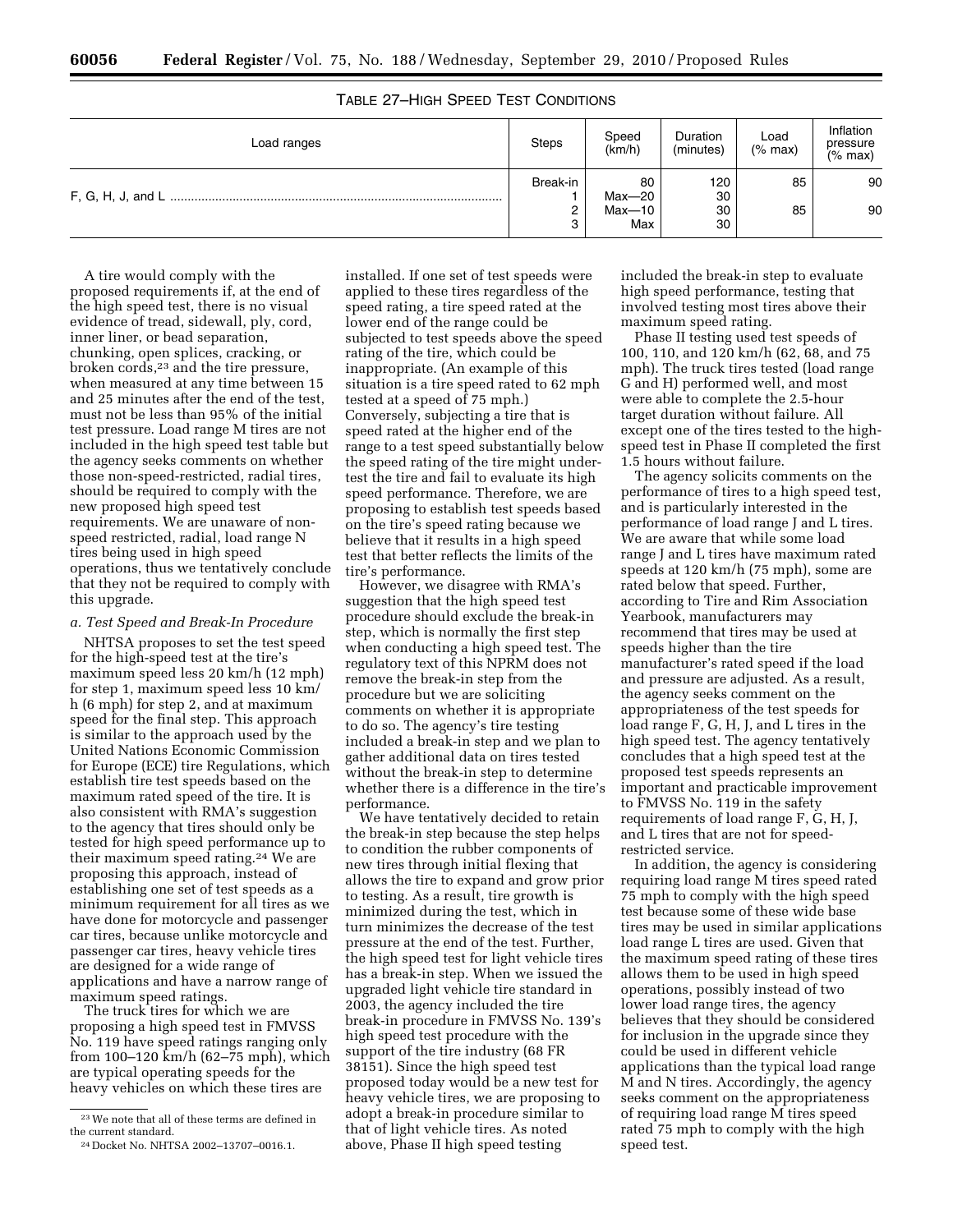## *b. Load*

NHTSA proposes to set the test load for the high speed test at 85 percent of the maximum load rating for the tire. NHTSA's testing specified test loads at 85 and 90 percent. Most tires tested were able to complete the 90 percent load rating application without any failure,25 and additional tire types tested to 85 percent load were also able to complete 1.5 hours without failure.

We chose to select a different load for the high speed test so as not to duplicate the load conditions used in the endurance test. The recent update of the high speed test in the FMVSS No. 139 specifies a test load of 85 percent of the tire's maximum load rating. NHTSA tentatively concludes that a test load of 85 percent of the maximum load rating of the tire will provide a necessary improvement, while setting a realistic level of performance for load range F, G, H, J, and L tires that are not for speedrestricted service.

### *c. Inflation Pressure*

NHTSA proposes that the high speed test inflation pressure be set at 90 percent of the sidewall-labeled inflation pressure that corresponds to the tire's maximum load rating. For Phase II testing, NHTSA researchers selected inflation pressures of 90 and 95 percent to assess the tire's high-speed performance at slight levels of under inflation. The high speed test in the light vehicle tire standards, FMVSS Nos. 109 and 139, is conducted with the tire under inflated to about 8 percent below its maximum inflation pressure. Therefore, for this Phase II testing, inflation pressures of 5 and 10 percent below maximum were considered reasonable levels. Inflation test pressures in this range, with a test load of 85 percent, do not result in the tire being overloaded for the given inflation pressure. Based on the test results where only 10 out of 102 tires were unable to finish the 150 minute test, NHTSA proposes that the high speed inflation pressure be set at 90 percent of the sidewall-labeled inflation pressure that corresponds to the tire's maximum load rating per sidewall labeling.

#### *d. Duration*

NHTSA proposes a 90-minute duration for FMVSS No. 119's high speed test, to be applied to load range F, G, H, J and L tires, that are not for speed-restricted service. The current

duration for the high speed test in FMVSS Nos. 119 and 139 is 90 minutes, consisting of three 30-minute speed steps. High speed tests are typically of relatively short duration, given that the purpose of the test is to assess the tire's performance close to its upper design limit of speed. Overall, 90 percent of the test tires performed well at the 100, 110, and 120 km/h (62, 68, and 75 mph) speeds, and were able to complete 90 minutes of the test without any failures.26 Therefore, NHTSA proposes to extend FMVSS No. 119's high speed test to apply to load range F, G, H, J and L tires, that are not for speed-restricted service, with a total 90-minute duration.

#### *e. Ambient Temperature*

NHTSA proposes an ambient temperature range of 35 °C  $\pm$ 3 °C (95 °F ±5 °F) for the FMVSS No. 119 high speed test upgrade. The ambient temperature specified for FMVSS No. 119's high-speed test is currently 35 °C (95 °F) without any temperature tolerance. Because an ambient temperature tolerance provides test laboratories with needed flexibility, we propose specifying a 6 °C tolerance for the ambient temperature instead of a single temperature. The agency tentatively concludes that this proposal for FMVSS No. 119's high speed test is reasonable and appropriate.

#### **VI. Tire Maximum Speed Marking**

FMVSS No. 119 currently requires certain information to be marked on the tire sidewall. S6.5(d) of the standard requires that each tire's maximum load rating for single and dual applications and the corresponding inflation pressure be labeled on the sidewall, which provides information to the vehicle operator to ensure proper selection and use of tires. These load and inflation pressure values are also used by NHTSA to determine test values for compliance testing purposes.

The tire's maximum speed rating is currently not required to be labeled on the sidewall,27 except for tires that are speed-restricted to 90 km/h (55 mph) or below. For speed-restricted tires, S6.5(e) of the standard requires that the label on the sidewall be as follows: ''Max Speed

km/h  $(\text{mm}\text{ln})$ ." <sup>28</sup> For tires that are not speed-restricted, the end user does not know from the tire sidewall labeling the design maximum speed capability of the tire for the specified maximum load rating and corresponding inflation pressure. We believe that having the maximum speed rating labeled on the sidewall would benefit the end user, especially as the speed capability in any one load range can vary.

As such, the agency is proposing a requirement for a maximum speed rating label for radial truck tires with load ranges F and above. The agency is proposing the same speed labeling format as the one described in S6.5(e) which requires each tire to be labeled, ''Max Speed \_\_ km/h (\_\_ mph)''—subject to aspects discussed below. The agency believes that a maximum speed label that includes a numerical value would be less subject to misunderstanding by consumers.

#### *Numerical Value Versus a Symbol*

We are aware that some tire manufacturers now voluntarily label the non-speed restricted heavy vehicle tires they sell in the U.S. with speed restrictions that use a different format, *i.e.*, speed symbols, to indicate the tire's speed.29 For heavy vehicle tires, the speed symbols and the corresponding speed category used internationally are: F—80 km/h (50 mph); G—90 km/h (55 mph); J—100 km/h (62 mph); K—110 km/h (68 mph); and L—120 km/h (75 mph). We have tentatively determined that the speed symbol format is less desirable than labeling the tire with a numerical value, because the consumer is more likely to understand the meaning of the latter than that of a letter symbol. Further, the letter format could be lead to confusion given that the current load range label required on heavy vehicle tires uses a similar lettering scheme (load ranges F, G, H, J, L, M and N) that includes letters that are identical in some instances to the speed symbols used on heavy vehicles (speed symbols F, G, J, K, and L). The corresponding speed for these speed symbols are typically listed in the industry publications such as the annual Year Book of the Tire and Rim Association or the Japan Automobile Tyre Manufacturers Association.

<sup>25</sup>However, the Goodyear brand drive axle tire appeared sensitive to load, as it failed more at 90 percent load. The failure of these tires to reach the test target of 2.5 hours duration raised some concerns that other drive axle tires with lug-type treads may not pass at 90 percent load.

<sup>26</sup>NHTSA's Phase II testing extended the highspeed test to 2.5 hours to assess the limits of performance based on current truck tire technology, but not specifically with the aim of developing a proposal for a longer high-speed test.

<sup>27</sup>Currently the maximum speed ratings for most tires are listed only in tire manufacturers' catalogs. Some tire manufacturers identify their tires by maximum speed, maximum speed limit, or allowable speed range, while others may not publish the speed capability of their tires. Common maximum speed ratings for tires found in catalogs are 50, 56, 60, 62, 65, 68, 70, 75, and 81 mph.

<sup>28</sup>Tire manufacturers currently may include the speed rating, voluntarily, for tires that are not speed restricted to 90 km/h or less.

<sup>29</sup>As discussed later in this preamble, the Rubber Manufacturers Association has suggested to NHTSA that the agency require all radial tires with a load range of F and higher (that are not speed restricted) be labeled with a service description identified by an international labeling system.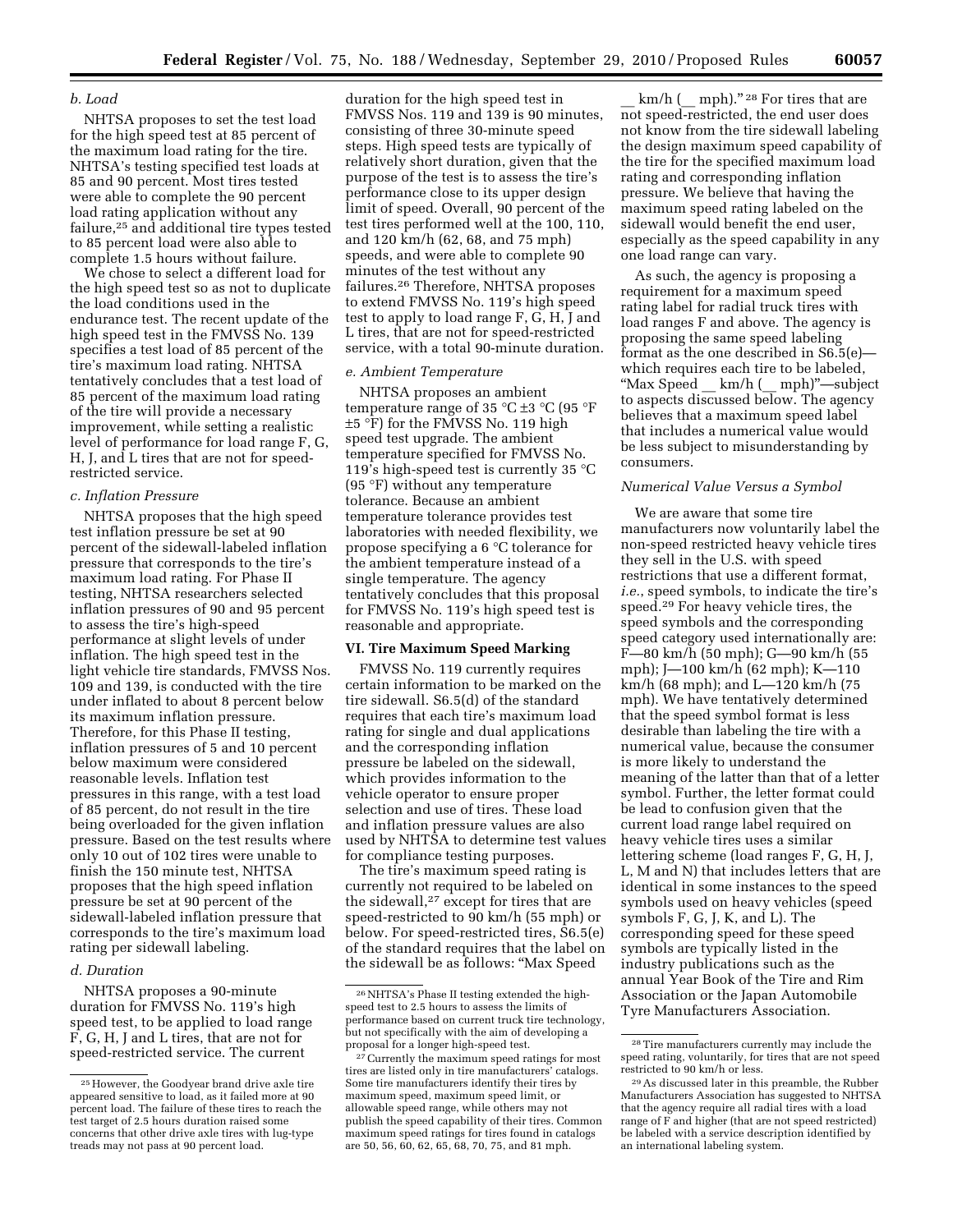We recognize that many large trucking fleets work closely with tire dealers, who have ready access to the industry publications and who recommend the best tires for the fleets based on vehicle use and in-service conditions. However, since many of the small fleets and owner-operated fleets make their own tire purchasing decisions without such help, labeling that is clear and easy to understand (the numerical value) should help users purchase the appropriate tires for their vehicles, know the speed restrictions of the tire, and use the tires in accordance with those speed restrictions.

#### *Multiples of 10 km/h*

We propose to require that manufacturers must label their tires with maximum rated speeds in multiples of 10 km/h (e.g., 100, 110, or 120 km/h). The proposed new high speed test specifies test speeds that are multiples of 10 km/h: the test speed for the high-speed test would be the tire's maximum speed less 20 km/h (12 mph) for step 1, the tire's maximum speed less 10 km/h (6 mph) for step 2, and at maximum speed for the final step. NHTSA believes that compliance testing for High Speed performance would be conducted more efficiently and be less subject to test-speed problems, if the markings are in multiples of 10 km/h.

#### *Terminology*

We note that some manufacturers use the term ''Maximum Speed'' in their tire catalogs, while others use ''Speed Rating.'' We seek comment on whether ''Speed Rating'' should be used on the label, instead of or in addition to ''Max Speed.''

#### **VII. Other Issues**

## *a. Alternatives Considered*

### 1. International Standards

The ECE regulation that is applicable to truck tires is ECE Regulation 54, *Uniform Provisions Concerning the Approval of Pneumatic Tyres for Commercial Vehicles and Their Trailers.* It applies to both heavy truck tires and light truck tires, as was the case for FMVSS No. 119 prior to the establishment of FMVSS No. 139. It includes a load/speed endurance test that is similar to the existing FMVSS No. 119 endurance test for medium/ heavy truck tires. The test parameters for load, inflation pressure, and duration are identical to those specified in FMVSS No. 119, except for the ambient temperature, which is specified at 25 °C  $\pm$  5 °C, compared with the specification of 35  $\mathrm{C} \pm 3$  °C as proposed for the revision to FMVSS No. 119. The

other difference between the two standards is that ECE Regulation 54 uses the tire's speed category to determine its test speed, whereas FMVSS No. 119 uses the tire's load range to determine its test speed. The test speeds in ECE Regulation 54 are approximately 48–56 km/h (30–35 mph) lower than the maximum speed rating of the tire, which results in test speeds that are in a speed range not very much different from the test speed required in FMVSS No. 119 for non-speed-restricted tires. Test speeds in ECE Regulation 54 range from 32–72 km/h (20–45 mph) whereas the Endurance test speeds in FMVSS No. 119 range from 48–64 km/h (30–40 mph). Hence, the severity of the ECE regulation for heavy vehicle tires is about the same as for tires under the current FMVSS No. 119. Additionally, the ECE has no high speed test for truck tires. In short, ECE Regulation 54 contains test parameters and performance requirements that are, in some cases, similar to the current FMVSS No. 119, but that we believe are in other cases less stringent.

The agency is not aware of other truck tire standards that are different from ECE Regulation 54 or FMVSS No. 119, since many national regulations typically adopt some version of the ECE regulation or the FMVSS.

2. ASTM Truck/Bus Tire Test Development Task Group

The ASTM Truck/Bus Tire Test Development Task Group recommended that the agency consider the artificial stresses and temperature impacts that are introduced into tire testing when tires (particularly medium truck tires and larger) are tested on a 67-inch diameter test road-wheel, as compared to a flat surface. The task group has been working to develop a tire temperature prediction model for two critical crown area temperatures, tread centerline and belt edge, based on comparisons of tire temperatures obtained from tests of five load range G tires <sup>30</sup> on a 67-inch diameter curved road wheel, on a flat track test surface, and on an outdoor test track. (''Phase 1–Final Report,'' ASTM Truck/Bus Tire Test Development Task Group, 9/5/06, Docket No. NHTSA– 2002–13707–10. ''Phase I & II Review,'' ASTM Truck/Bus Tire Test Development Task Group, 5/15/08, Docket No. NHTSA–2002–13707–14.) As a result of this work, the task group found that, for the five load range G tires it tested: (a) The average predicted

temperature increases an average of 39 °C (70 °F) at the tread centerline and 22 °C (40 °F) at the tire's belt edge when tested on a 67-inch diameter curved road-wheel as compared to temperatures obtained from tires tested on a flat surface; (b) equivalent tread centerline temperatures were obtained between tires tested on a curved road-wheel at 67 km/h (42 mph) and tires tested on a flat roadway surface at 120 km/h (75 mph); and (c) equivalent tread belt edge temperatures were obtained between tires tested on a curved road-wheel at 79 km/h (49 mph) and tires tested on a flat roadway speed at 120 km/h (75 mph). The task group recommended that NHTSA develop a standard based on maintaining equivalent tire crown area temperatures (*i.e.*, centerline, shoulder, and belt edge) between flat and curve test surfaces.

It should be noted that in 2008, the Task Group also completed a Phase II, which included load range J and L tires to validate the applicability of the truck tire test conditions to additional tire sizes and service applications such as inter-city buses and refuse trucks and ready mix cement trucks. ASTM concluded from the results of Phase II that for tires with a maximum speed rating below 120 km/h (75 mph) the Endurance test speed should be reduced from 80 km/h (50 mph) to 72 km/h (45 mph).

NHTSA is aware that a tire operated on a curved road-wheel, compared to a tire operated on a flat road surface, experiences higher centerline and belt edge temperatures due to several factors, *e.g.*, severe reverse curvature at the tire contact patch; distortion of the tire contact patch shape; and over-deflection of the tire sidewall. NHTSA's tests are conducted on a curved road-wheel. There appears to be several anomalies in the results from the ASTM model, such as the centerline temperatures being higher for the 18/32-inch tread depth tire compared with the centerline temperatures for the 30/32-inch tread depth tire. (A tire with a greater tread depth generally runs hotter than one with a lower tread depth.) There are also test conditions where the model predicted lower tire temperatures when tested on the road-wheel than the tire temperatures when tested on the flat track machine and the test track. In addition, the test duration for the tires the task group tested was limited to 60 minutes to achieve a steady-state temperature, which does not reflect the level of stringency a tire experiences during a 47-hour test as performed under the current FMVSS No. 119 endurance test.

<sup>30</sup>The test tires, from Bridgestone, Goodyear, and Michelin, included three drive axle tires with a tread depth of 30/32 inch; one steer axle tire with a tread depth of 18/32 inch; and one trailer axle tire with a tread depth of 12/32 inch.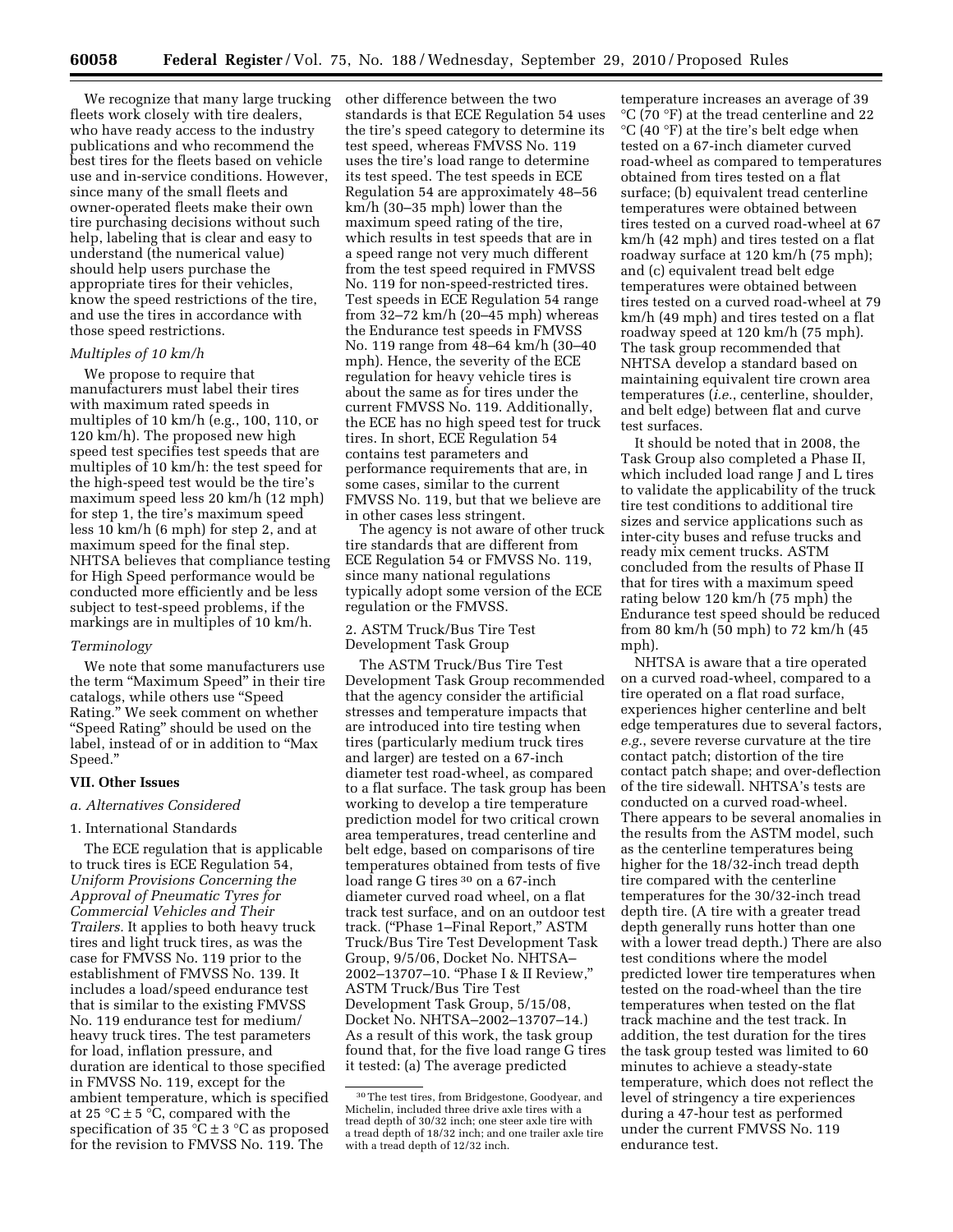Nevertheless, we note that our rulemaking proposal to upgrade the endurance test includes parameters that are on the same order of magnitude as those provided in the task group's recommendations. Our proposal includes an endurance test speed of 80 km/h (50 mph) on a curved road-wheel, up to 100 percent maximum load rating, 80 percent of the maximum inflation pressure, and 35 °C (95 °F) ambient temperature. From the results in our Phase II endurance and high-speed tests, we tentatively believe that these parameters are reasonable and practicable and consistent with the task group's recommendation.

### 3. Rubber Manufacturers Association

On May 14, 2009, RMA submitted information to the agency regarding an upgrade of FMVSS No. 119 (see Docket No. NHTSA 2002–13707–0016.1 (RMA Perspective on the FMVSS 119 Revisions and Updates Mandated by the TREAD Act)). RMA's information included suggestions for a number of matters regulated by FMVSS No. 119, including the endurance and high speed tests, and had data from tests it had conducted (although from only one manufacturer). The suggestions are briefly described below.

RMA suggested that NHTSA mandate that all radial tires with a load range of F and higher (that are not for speedrestricted service) be labeled with a service description identified by an international labeling system, in support of global harmonization and that it be used as the basis for testing.31 RMA suggested that the endurance test speed in the upgraded FMVSS No. 119 be based on that speed symbol. RMA suggested that tires with speed symbols of J, K, L, and M be tested at a speed equal to the difference between the speed symbol and 40 km/h (25 mph). If the tire has a speed symbol L, which deciphered is a speed rating of 120 km/ h (75 mph), the endurance test speed would be 80 km/h (50 mph), or if a tire has a speed symbol J, which deciphered is a speed rating of 100 km/h (62 mph), the endurance test speed would be 60 km/h (37 mph).

RMA suggested that if a high speed test is adopted in FMVSS No. 119, the test should be a stepped-up speed test with three 30-minute steps. The test speeds RMA suggested would be indexed to the corresponding speed symbol of the tire (*i.e.*, step 1 test speed

is 20 km/h below the speed symbol, step 2 test speed is 10 km/h below the speed symbol, and step 3 test speed is run at corresponding speed for that symbol). Further, RMA believed that the high speed test should be conducted without the initial break-in step. According to RMA, there are data supporting that the tire growth during the break-in step was negligible, and that the step was thus unnecessary.

Test conditions such as inflation pressure, load, duration, and ambient temperature in RMA's suggested tests (endurance and high speed) would be the same as NHTSA's proposed test conditions. Other issues discussed by RMA may be found in the docket submission.

Some of RMA's suggestions have been incorporated into this NPRM. As discussed above, NHTSA has proposed requiring tires to have a maximum speed rating label on their sidewalls so that users will know a tire's maximum speed capability. Thus, a labeling proposal in included in this NPRM. However, as explained above, the agency believes that using an international labeling system to identify the tire's maximum load and speed ratings would not benefit end users in the U.S. because the literature used to reference these values may not be readily available for all users, and because the lettering system may be confusing. Accordingly, the NPRM proposes that a numerical value be labeled rather than a symbol.

This NPRM incorporates RMA's suggestion that a high speed test should comprise a stepped-up speed test with three 30-minute steps using test speeds indexed to the corresponding speed rating of the tire. However, as explained earlier in this document, this NPRM does not propose RMA's suggestion to remove the break-in step from the high speed test but we are soliciting comments on whether it is appropriate to do so.

With regard to RMA's suggestion about the endurance test, at this time the agency does not believe that all tires should be tested to 40 km/h (25 mph) less than the tire's maximum speed rating in the endurance test. RMA used research findings from the ASTM as a basis for the suggestion to establish the test speeds. ASTM found that there was an equivalence in belt edge temperatures for tires tested on a flat road surface at 120 km/h (75 mph) and on a curved road wheel at 80 km/h (50 mph). Hence, this 40-km/h (25-mph) differential was used by RMA in its recommendations for the test speeds NHTSA should propose for the endurance test.

The RMA test data used to support its recommendations was limited, generated from only one of its members, Bridgestone Firestone. Also, the mix of tires in the RMA data did not reflect the real-world mix of heavy vehicle tires sold in the U.S. Although the ASTM findings appear to support the finding that a 40-km/h (25-mph) differential exists in test speeds in the 120-km/h (75-mph) range, NHTSA does not have enough information to conclude that these findings can be extrapolated to include speeds much lower than 120 km/h (75 mph). The agency is currently reviewing data from lower speed rated tires 100 km/h (62 mph). We request data from tire manufacturers on the performance of lower speed rated tires, particularly for the proposed endurance test, and comments from the public on RMA's submission to the docket.

We believe that the NPRM's proposed test conditions for the endurance test are practicable and reasonable and reflect our recognition of the severity of the endurance test on the curved road wheel.32 Our data show that some tires that are speed rated 65 mph were able to meet the proposed endurance test when tested to 80 km/h (50 mph). The vast majority of the tires we tested completed the proposed 47-hour endurance test at 80 km/h (50 mph) without failure.

#### *b. Deep Tread Truck Tires*

The agency tested tires with tread depths that are typical of on-road service, and included drive axle tires with tread depths of about 30/32 inch, steel axle tires with tread depths of about 18/32 inch, and trailer tires with tread depths around 12/32 inch. We are aware that there are deep tread truck tires with a load range of H, J, or L that have tread depths greater than 32/32 inch, but none of these tires was included in our testing because they appear to represent a very small percentage of heavy truck tires. We are soliciting public comments on the applicability of the proposed endurance and high speed requirements to deep tread truck tires and welcome test data submissions for the docket.

### *c. Correction of Table III*

In Table III, ''Endurance Test Schedule,'' of FMVSS No. 119, there are several minor items of information that have been inadvertently omitted from the table over the course of years of amendments to the standard, most recently when the standard was

<sup>&</sup>lt;sup>31</sup>The corresponding values for the maximum load and speed symbols of that labeling system may be found in literature published by entities such as: Tire & Rim Association, European Tyre and Rim Technical Organization, Japan Automobile Tyre Manufacturers Association, and others.

<sup>&</sup>lt;sup>32</sup>The endurance test is a more stringent test than the high speed test, primarily because of the lower inflation pressure and longer duration specified for the test.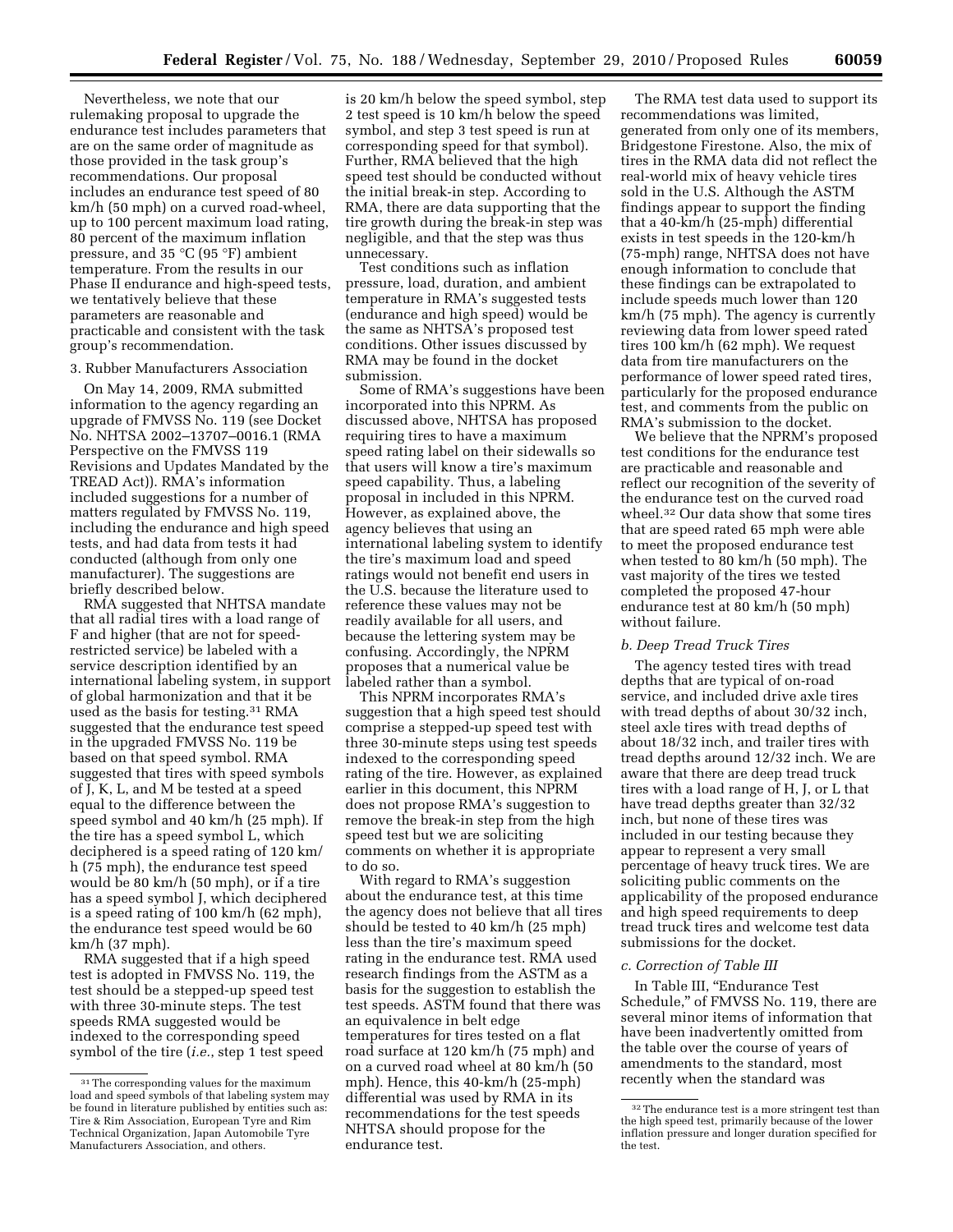amended on June 26, 2003. The Table III proposed in today's NPRM corrects those omissions, by including for tires described as ''All other,'' a row for load range A, B, C, and D tires, and a row for load range E tires, which include biasply tires and others not covered under FMVSS No. 139. Footnote text has also been added to correspond to the footnote superscripts 1 and 2. In addition, the current Table III does not include load range C and D for speedrestricted service and load range M on the list of tires for non-speed-restricted service but it does include load range N, which is a higher load range tire. Load range C and D were inadvertently excluded from Table III. Also, load range M has been inadvertently excluded from Table III since both load range M and N tires are included in the list of speed-restricted tires required to comply with FMVSS No. 119. The agency seeks comments on including load range M on the list of non-speedrestricted tires covered under the standard. In addition, we are proposing to change the superscript format from numerical values 1 and 2 to alphabet letters A and B to enhance clarity. We are also seeking comments on this issue.

#### *d. Separate Standard*

We note for the reader that, assuming we issue a final rule on this subject, the final rule might separate the non-speedrestricted, radial tires of load ranges F, G, H, J, and L, from the requirements currently in FMVSS No. 119 that this NPRM does not propose to upgrade. We might set forth the upgraded requirements for the non-speedrestricted, radial tires of load ranges F, G, H, J, and L, in a new standard to make clear the regulatory language between those tires whose requirements were not upgraded. The agency took the same approach when it upgraded tires for vehicles with a GVWR of 4,536 kg (10,000 lb) or less, establishing FMVSS No. 139. RMA has also endorsed this approach in its letter to the agency; see Docket No. NHTSA 2002–13707–0016.1, p. 13.

## **VIII. Proposed Effective Date**

NHTSA proposes that the proposed requirements for load range F, G, and H tires be effective two years after publication of a final rule. The results of the tire research indicate that most load range G and H tires are able to meet the proposed requirements with little if any modification. Load range J tires might need some design changes to comply with the upgraded requirements. Given the need for modification and the small market share of the tires, the agency proposes an

effective date of three years after publication of a final rule for load range J and L tires. In addition, the agency's proposal to establish new labeling requirements for the maximum speed rating of the tire would require changes in some tire molds. We propose that the new maximum speed rating labeling requirements for load range F, G, H, J, and L tires be effective 5 years after the publication of the final rule. NHTSA requests comment on the proposed lead time for meeting the performance requirements and the labeling requirements.

### **IX. Costs and Benefits**

According to Modern Tire Dealer, the 2008 sales for medium and heavy truck original equipment and replacement tires were 4.3 million and 15.5 million, respectively. Comments are requested on the number of tire sales by all (F, G, H, J, and L) load ranges and speed ratings. All of the G load range tires tested passed the proposed criteria. Also, all of the H load range tires tested, except for one brand speed rated at 62 mph, passed the proposed criteria. For the endurance test, of the six J load range brand/models tested, all three tires from three brand/models passed, two of three from a fourth brand/model passed, none of a fifth brand/model passed, and three tires from a sixth brand passed. Costs to bring the H and J load range tires into compliance with the proposal are not anticipated to be greater than \$15 per tire.

Out of the fifteen load range L tires tested (three tires for each of five brand/ models), only seven tires passed the proposed test and two did so with a small margin based on the proposed 47 hours duration for the endurance test. Comments are requested on the technology needed and cost to make other load range L tires pass the proposed endurance test. At one end of the cost spectrum, improved rubber compounds could be a countermeasure that could reduce heat retention with costs at about an additional \$0.25 per pound. Since these tires have about 100 pounds of rubber this would add \$25 in costs to each L load range tire. At the other end of the cost range, one could assume these tires need to be made significantly lighter to pass the test with better materials. This would entail using ultra high tensile strength steel costing an additional \$2 per pound. Those tires now have 35 pounds of steel in them, totaling \$70. Combining these two methods could add up to \$95 per tire (these tires typically cost about \$525 each). Comments are also requested on the costs associated with the new speed labeling requirement.

As discussed above, the costs to bring load range H, J and L tires to compliance with the proposed requirements are estimated to range from \$15 to \$95 per tire. The combined H, J, and L load range tire sales comprised about 29 percent of the total medium and heavy truck tire sales (19.8 million tires). Of the 29 percent, about 23 percent or 4,554,000 are believed to be H load range tires, about 3 percent or 594,000 are believed to be J load range tires, and about 3 percent or 594,000 to be L load range tires. There are an estimated 227,700 sales for H load range tires, 118,800 sales for J load range tires and 118,800 sales for L load range tires, all with a speed rating of 62, 65 or 68 mph. Applying the failure rate and cost per tire to the estimated sales of H, J and L load range tires with a speed rating of 62, 65 or 68 mph would result in a total cost of \$13,314,362.

NHTSA believes that this NPRM has a beneficial effect on safety in that it would ensure greater tire durability as tires are held to more stringent standards than currently required. However, the agency has limited data on the crashes in the crash databases related to tires in these load ranges. Comments are requested on the different applications of various speed rating and load range tires (*e.g.,* over the road bus operations, etc.).

#### **X. Rulemaking Analyses and Notices**

## *Executive Order 12866 and DOT Regulatory Policies and Procedures*

This rulemaking document was not reviewed by the Office of Management and Budget under E.O. 12866. It is not considered to be significant under E.O. 12866 or the Department's Regulatory Policies and Procedures (44 FR 11034; February 26, 1979). This document proposes upgrades to FMVSS No. 119 that we believe most tire manufacturers will be able to meet without substantial difficulty. NHTSA has prepared a regulatory evaluation that discusses the costs and other impacts of this proposed rule.33

NHTSA believes that this NPRM has a beneficial effect on safety in that it would ensure greater tire durability as tires are held to more stringent standards than currently required. However, there might be some cost impacts for manufacturers of lower speed rated load range J and L tires. Some of these tires may not meet the

<sup>33</sup>The evaluation may be obtained by contacting Docket Management at the address or telephone number provided at the beginning of this document. You may also read the document via the Internet, by following the instructions in the section below entitled, "Public Participation." The evaluation will be listed in the docket summary.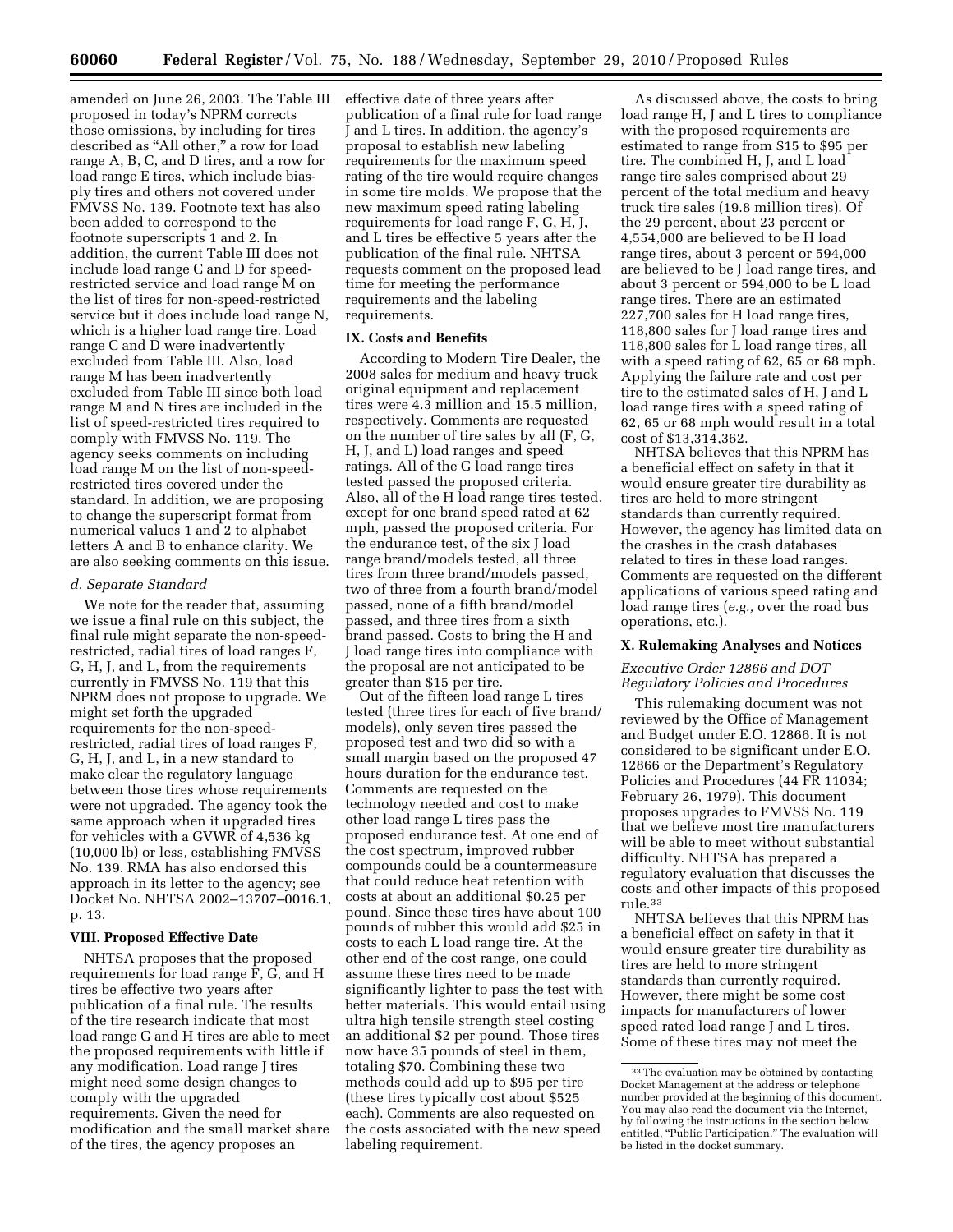proposed requirements in NHTSA's test program. Of the heavy-duty load range J and L tires that did not uniformly pass the upgrade testing, we anticipate that the costs to bring them into compliance would be no greater than \$15 per load range J tire and \$95 per load range L tire. Comments are requested on the costs of meeting the proposed changes to 571.119.

#### *Regulatory Flexibility Act*

Pursuant to the Regulatory Flexibility Act (5 U.S.C. 601 *et seq.,* as amended by the Small Business Regulatory Enforcement Fairness Act (SBREFA) of 1996), whenever an agency is required to publish a notice of proposed rulemaking or final rule, it must prepare and make available for public comment a regulatory flexibility analysis that describes the effect of the rule on small entities (*i.e.,* small businesses, small organizations, and small governmental jurisdictions). The Small Business Administration's regulations at 13 CFR Part 121 define a small business, in part, as a business entity ''which operates primarily within the United States.'' (13 CFR 121.105(a)). No regulatory flexibility analysis is required if the head of an agency certifies the rulemaking will not have a significant economic impact on a substantial number of small entities. SBREFA amended the Regulatory Flexibility Act to require Federal agencies to provide a statement of the factual basis for certifying that a rule will not have a significant economic impact on a substantial number of small entities.

NHTSA has considered the effects of this proposed rule under the Regulatory Flexibility Act. I certify that this proposed rule would not have a significant economic impact on a substantial number of small entities. The proposed rule, which would apply to new pneumatic tires, would affect tire manufacturers and/or suppliers. The agency does not believe that any of the tire manufacturers affected by this proposed rule are small businesses. However, small tire retail outlets across the country could in some small way be impacted by the proposal, in that the cost of some tires might increase.

The agency requests comments concerning the economic impact of the proposed rule on any small tire manufacturers, tire retail outlets, or any other entities which the agency has not mentioned.

### *Executive Order 13132 (Federalism)*

NHTSA has examined today's proposed rule pursuant to Executive Order 13132 (64 FR 43255; Aug. 10, 1999) and concluded that no additional consultation with States, local governments, or their representatives is mandated beyond the rulemaking process. The agency has concluded that the proposal does not have sufficient federalism implications to warrant consultation with State and local officials or the preparation of a federalism summary impact statement. The proposed rule does not have ''substantial direct effects on the States, on the relationship between the national government and the States, or on the distribution of power and responsibilities among the various levels of government.''

NHTSA rules can have preemptive effect in two ways. First, the National Traffic and Motor Vehicle Safety Act contains an express preemption provision:

When a motor vehicle safety standard is in effect under this chapter, a State or a political subdivision of a State may prescribe or continue in effect a standard applicable to the same aspect of performance of a motor vehicle or motor vehicle equipment only if the standard is identical to the standard prescribed under this chapter.

49 U.S.C. 30103(b)(1). It is this statutory command that preempts any non-identical State legislative and administrative law 34 addressing the same aspect of performance, not today's rulemaking.

Second, the Supreme Court has recognized the possibility, in some instances, of implied preemption of State requirements imposed on motor vehicle manufacturers, including sanctions imposed by State tort law. That possibility is dependent upon there being an actual conflict between a FMVSS and the State requirement. If and when such a conflict exists, the Supremacy Clause of the Constitution makes the State requirements unenforceable. *See Geier* v. *American Honda Motor Co.,* 529 U.S. 861 (2000), finding implied preemption of State tort law on the basis of a conflict discerned by the court,35 not on the basis of an intent to preempt asserted by the agency itself.36

NHTSA has considered the nature (*e.g.,* the language and structure of the regulatory text) and objectives of today's proposed rule and does not discern any existing State requirements that conflict

with the proposed rule or the potential for any future State requirements that might conflict with it. Without any conflict, there could not be any implied preemption of State law, including State tort law.

## *National Technology Transfer and Advancement Act*

Under the National Technology Transfer and Advancement Act of 1995 (NTTAA) (Pub. L. 104-113), "all Federal agencies and departments shall use technical standards that are developed or adopted by voluntary consensus standards bodies, using such technical standards as a means to carry out policy objectives or activities determined by the agencies and departments.'' Voluntary consensus standards are technical standards (*e.g.,* materials specifications, test methods, sampling procedures, and business practices) that are developed or adopted by voluntary consensus standards bodies, such as the Society of Automotive Engineers (SAE). The NTTAA directs us to provide Congress, through OMB, explanations when we decide not to use available and applicable voluntary consensus standards.

NHTSA was unable to find any voluntary consensus standards relevant to this rulemaking. Additionally, please see section VI.A.1 above for discussion of international standards considered by the agency in this rulemaking.

### *Unfunded Mandates Reform Act*

The Unfunded Mandates Reform Act of 1995 requires agencies to prepare a written assessment of the costs, benefits and other effects of proposed or final rules that include a Federal mandate likely to result in the expenditure by State, local, or tribal governments, in the aggregate, or by the private sector, of more than \$100 million annually (adjusted for inflation with base year of 1995). This proposed rule will not result in expenditures by State, local, or tribal governments, in the aggregate, or by the private sector in excess of \$100 million annually.

## *National Environmental Policy Act*

NHTSA has analyzed this rulemaking action for the purposes of the National Environmental Policy Act. The agency has determined that implementation of this action will not have any significant impact on the quality of the human environment.

#### *Executive Order 12988*

With respect to the review of the promulgation of a new regulation, section 3(b) of Executive Order 12988, "Civil Justice Reform" (61 FR 4729,

<sup>34</sup>The issue of potential preemption of State tort law is addressed in the immediately following paragraph discussing implied preemption.

<sup>35</sup>The conflict was discerned based upon the nature (*e.g.,* the language and structure of the regulatory text) and the safety-related objectives of FMVSS requirements in question and the impact of the State requirements on those objectives.

<sup>36</sup> Indeed, in the rulemaking that established the rule at issue in *Geier,* the agency did not assert preemption.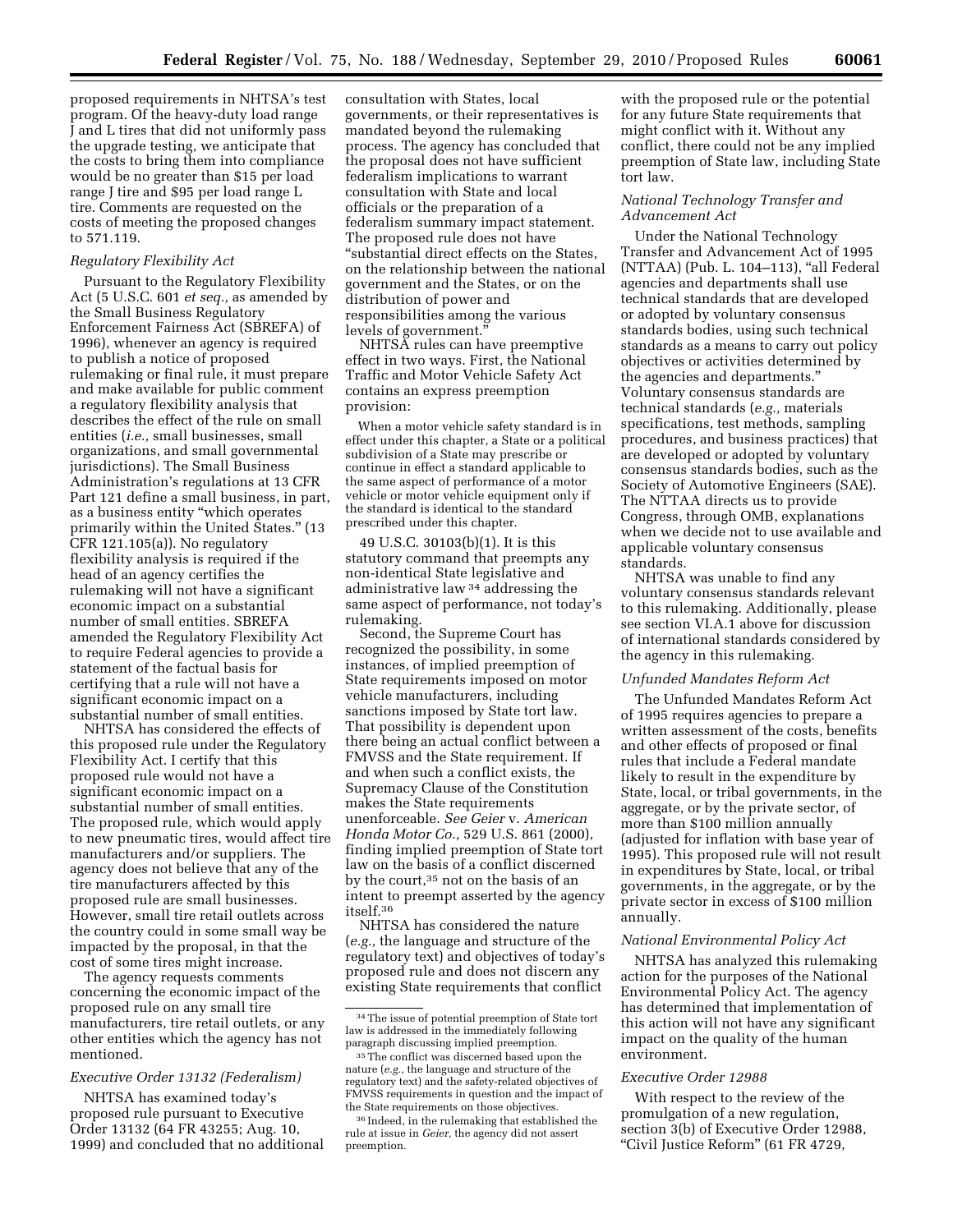February 7, 1996) requires that Executive agencies make every reasonable effort to ensure that the regulation: (1) Clearly specifies the preemptive effect; (2) clearly specifies the effect on existing Federal law or regulation; (3) provides a clear legal standard for affected conduct, while promoting simplification and burden reduction; (4) clearly specifies the retroactive effect, if any; (5) adequately defines key terms; and (6) addresses other important issues affecting clarity and general draftsmanship under any guidelines issued by the Attorney General. This document is consistent with that requirement.

Pursuant to this Order, NHTSA notes as follows.

The issue of preemption is discussed above in connection with E.O. 13132. NHTSA notes further that there is no requirement that individuals submit a petition for reconsideration or pursue other administrative proceeding before they may file suit in court.

### *Paperwork Reduction Act*

Under the Paperwork Reduction Act of 1995 (PRA), a person is not required to respond to a collection of information by a Federal agency unless the collection displays a valid OMB control number. This proposed rule contains no reporting requirements or requests for information.

## *Plain Language*

Executive Order 12866 and the President's memorandum of June 1, 1998, require each agency to write all rules in plain language. Application of the principles of plain language includes consideration of the following questions:

• Have we organized the material to suit the public's needs?

• Are the requirements in the rule clearly stated?

• Does the rule contain technical language or jargon that isn't clear?

• Would a different format (grouping and order of sections, use of headings, paragraphing) make the rule easier to understand?

• Would more (but shorter) sections be better?

• Could we improve clarity by adding tables, lists, or diagrams?

• What else could we do to make the rule easier to understand?

If you have any responses to these questions, please include them in your comments on this proposal.

## *Regulation Identifier Number (RIN)*

The Department of Transportation assigns a regulation identifier number (RIN) to each regulatory action listed in the Unified Agenda of Federal Regulations. The Regulatory Information Service Center publishes the Unified Agenda in April and October of each year. You may use the RIN contained in the heading at the beginning of this document to find this action in the Unified Agenda.

## *Privacy Act*

Please note that anyone is able to search the electronic form of all comments received into any of our dockets by the name of the individual submitting the comment (or signing the comment, if submitted on behalf of an association, business, labor union, etc.). You may review DOT's complete Privacy Act Statement in the **Federal Register** published on April 11, 2000 (Volume 65, Number 70; Pages 19477– 78), or you may visit *[http://](http://www.dot.gov/privacy.html)  [www.dot.gov/privacy.html.](http://www.dot.gov/privacy.html)* 

## **XI. Public Participation**

## *How do I prepare and submit comments?*

Your comments must be written and in English. To ensure that your comments are correctly filed in the Docket, please include the docket number of this document in your comments. Your comments must not be more than 15 pages long.37 We established this limit to encourage you to write your primary comments in a concise fashion. However, you may attach necessary additional documents to your comments. There is no limit on the length of the attachments.

Please submit your comments by a method set forth in the **ADDRESSES** section at the beginning of this document.

Please note that pursuant to the Data Quality Act, in order for substantive data to be relied upon and used by the agency, it must meet the information quality standards set forth in the OMB and DOT Data Quality Act guidelines. Accordingly, we encourage you to consult the guidelines in preparing your comments. OMB's guidelines may be accessed at *http://www.whitehouse.gov/ [omb/fedreg/reproducible.html.](http://www.whitehouse.gov/omb/fedreg/reproducible.html)* 

## *How do I submit confidential business information?*

If you wish to submit any information under a claim of confidentiality, you should submit three copies of your complete submission, including the information you claim to be confidential business information, to the Chief Counsel, NHTSA, at the address given above under **FOR FURTHER INFORMATION CONTACT**. When you send a comment

containing information claimed to be confidential business information, you should include a cover letter setting forth the information specified in our confidential business information regulation.38

In addition, you should submit a copy, from which you have deleted the claimed confidential business information, to the Docket by one of the methods set forth above.

#### *Will the Agency Consider Late Comments?*

We will consider all comments received before the close of business on the comment closing date indicated above under **DATES**. To the extent possible, we will also consider comments received after that date. Therefore, if interested persons believe that any new information the agency places in the docket affects their comments, they may submit comments after the closing date concerning how the agency should consider that information for the final rule.

If a comment is received too late for us to consider in developing a final rule (assuming that one is issued), we will consider that comment as an informal suggestion for future rulemaking action.

## *How Can I Read the Comments Submitted By Other People?*

You may read the materials placed in the docket for this document (*e.g.,* the comments submitted in response to this document by other interested persons) at any time by going to *[http://](http://www.regulations.gov)  [www.regulations.gov.](http://www.regulations.gov)* Follow the online instructions for accessing the dockets. You may also read the materials at the DOT Docket .

## **List of Subjects in 49 CFR Part 571**

Imports, Motor vehicle safety, Motor vehicles, Rubber and rubber products, and Tires.

In consideration of the foregoing, we propose to amend 49 CFR part 571 to read as follows:

### **PART 571—FEDERAL MOTOR VEHICLE SAFETY STANDARDS**

1. The authority citation for Part 571 continues to read as follows:

**Authority:** 49 U.S.C. 322, 30111, 30115, 30166 and 30177; delegation of authority at 49 CFR 1.50.

2. Section 571.119 is amended by revising S3(a), S6.1.2(b), S6.3, S6.5(e), S7.1.2, S7.2(a), S7.2(e), S7.4, S7.4.1, S7.4.2, and Table III, by removing and reserving S3(b), and by adding definitions to S4, in alphabetical order.

<sup>37</sup>*See* 49 CFR 553.21. 38*See* 49 CFR 512.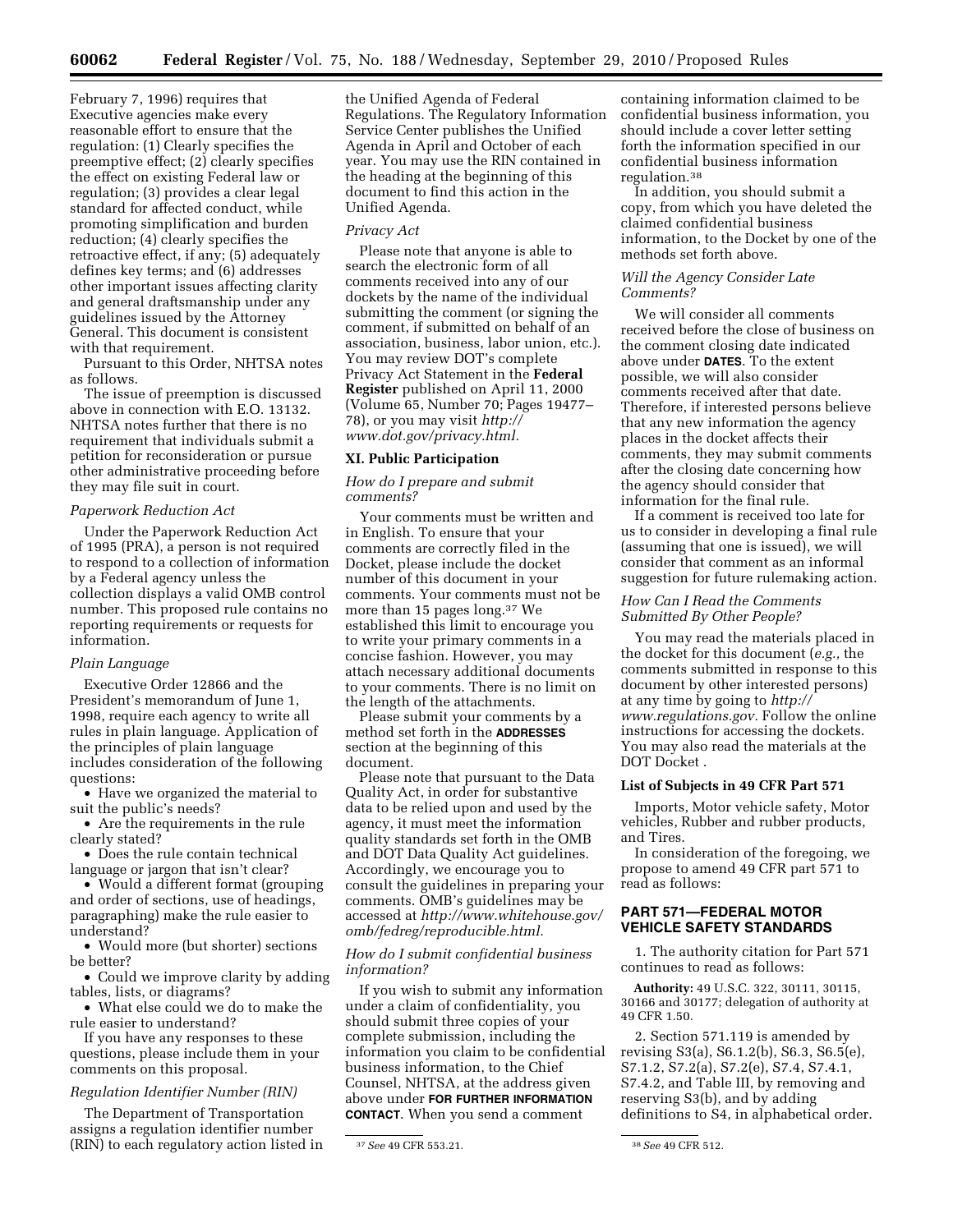The revised and added paragraphs read as follows:

#### **§ 571.119 Standard No. 119; New pneumatic tires for motor vehicles with a GVWR of more than 4,536 kilograms (10,000 pounds) and motorcycles.**

- \* \* \* \* \*
	- S3. \* \* \*

(a) New pneumatic light truck tires, for use on motor vehicles with a GVWR of 4,536 kilograms (10,000 pounds) or less manufactured after 1948, of the following type: With a tread depth of 18/32 inch or greater, bias-ply with tread depth of 18/32 inch or less, and speed-restricted service.

(b) [Reserved]

- \* \* \* \* \*
- S4. \* \* \*

*Bias ply tire* means a pneumatic tire in which the ply cords that extend to the beads are laid at alternate angles substantially less than 90 degrees to the centerline of the tread.

\* \* \* \* \* *Maximum speed rating* means the maximum speed, as specified by the tire manufacturer, at which the tire can carry a load corresponding to the maximum load rating for single usage at the corresponding inflation pressure.

\* \* \* \* \* *Non-speed-restricted service tire*  means a tire with a maximum speed rating above 90 km/h (55 mph).

*Radial ply tire* means a pneumatic tire in which the ply cords that extend to the beads are laid at substantially 90 degrees to the centerline of the tread.

*Speed-restricted service tire* means a tire with a maximum speed rating of 90 km/h (55 mph) or less.

\* \* \* \* \*

 $S6.1.2$  \* \* \* (b) The tire pressure, when measured

at any time between 15 minutes and 25 minutes after the end of the test, shall not be less than 95 percent of the initial pressure specified in S7.2(a), for the endurance test, and in S7.4.2(a) for the high speed test.

- \* \* \* \* \* S6.3 *High-speed performance.* When tested in accordance with the procedures of S7.4, a tire shall meet the requirements set forth in S6.1.1 and S6.1.2(a) and (b). However, this requirement applies only to motorcycle tires, to non-speed restricted tires of nominal rim diameter code 14.5 or less marked load range A, B, C, or D, and to non-speed restricted radial tires marked load range F, G, H, J, or L.
- \* \* \* \* \*  $S6.5$  \* \* \*

(e)(1) Subject to S6.5(e)(2), the speed that corresponds to the maximum speed rating for each speed-restricted service tire and each non-speed-restricted service radial tire of load range F, G, H, J, and L shall be shown as follows: Max speed \_\_\_ km/h (\_\_\_ mph)

(2) For each non-speed-restricted service radial tire of load range F, G, H, J, and L, the speed shown shall be in a multiple of 10 km/h.  $\star$   $\star$   $\star$ 

S7.1.2 The tire must be capable of meeting the requirements of S7.2 and S7.4 when conditioned to a temperature of 35 °C  $\pm$  3 °C (95 °F  $\pm$  5 °F) for 3 hours before the test is conducted, and with an ambient temperature maintained at 35  ${}^{\circ}C \pm 3 {}^{\circ}C$  (95  ${}^{\circ}F \pm 5 {}^{\circ}F$ ) during all phases of testing. The tire must be capable of meeting the requirements of S7.3 when conditioned at a temperature of 21  $^{\circ}$ C  $\pm$ 3 °C (70 °F  $\pm$  5 °F) for 3 hours before the test is conducted.

S7.2 *Endurance.* (a) Mount the tire on a model rim assembly and inflate it as follows: For a non-speed restricted radial tire of load range F, G, H, J, or L, inflate it to 80 percent of the inflation pressure corresponding to the maximum load rating marked on the tire. For all other tires, inflate it to 100 percent of the inflation pressure corresponding to the maximum load rating marked on the tire. Use the single maximum load value when the tire is marked with both single and dual maximum loads.

\* \* \* \* \* (e) Allow the tire to cool for between 15 and 25 minutes after running the tire for the required time. Measure the tire inflation pressure. Remove the tire from the model rim assembly, and inspect the tire for conditions specified in S6.1.2(a) and (b).

\* \* \* \* \*

S7.4 *High-speed performance.*  S7.4.1 *Motorcycle tires, and nonspeed restricted tires of nominal rim diameter code 14.5 or less marked load range A, B, C, or D.* 

(a) Mount the tire on a test rim and inflate it to the pressure corresponding to the maximum load rating marked on the tire. Use the single maximum load value when the tire is marked with both single and dual maximum load.

(b) Condition the tire and rim assembly in accordance with S7.1.2.

(c) Before or after mounting the assembly on a test axle, adjust the tire pressure to that specified in S7.4.1(a).

(d) Mount the tire-rim assembly on an axle and press it against a flat-faced steel test wheel that is 1708 mm (67.23 inches) in diameter and at least as wide as the tread of the tire

(e) Apply a force of 88 percent of the maximum load rating marked on the tire

(use the single maximum load value when the tire is marked with both single and dual maximum loads), and conduct the break-in procedure at 80 km/h (50 mph) for 2 hours.

(f) Remove the load, allow the tire to cool to 35 °C  $\pm$ 3 °C (95 °F  $\pm$ 5 °F), and then adjust the pressure to that specified in S7.4.1(a).

(g) Reapply the same load, and without interruption or readjustment of inflation pressure, conduct the test at 120 km/h (75 mph) for 30 minutes, then at 129 km/h (80 mph) for 30 minutes, and then at 137 km/h (85 mph) for 30 minutes.

(h) Allow the tire to cool between 15 minutes and 25 minutes. Measure its inflation pressure. Then, deflate the tire, remove the tire from the test rim, and inspect the tire for conditions specified in S6.1.2 (a) and (b).

S7.4.2 *Non-speed restricted radial tires marked load range F, G, H, J, or L.* 

(a) Mount the tire on a test rim and inflate it to the pressure corresponding to 90 percent of the maximum load rating marked on the tire. Use a single maximum value when the tire is marked with both single and dual maximum load.

(b) Condition the tire in accordance with S7.1.2.

(c) Before or after mounting the assembly on a test axle, adjust the tire pressure to that specified in S7.4.2(a).

(d) Mount the tire-rim assembly on an axle and press it against a flat-faced steel test wheel that is 1708 mm (67.23 inches) in diameter and at least as wide as the tread of the tire.

(e) Apply a force of 85 percent of the maximum load rating marked on the tire (use the single maximum load value when the tire is marked with both single and dual maximum loads), and conduct the break-in procedure at 80 km/h (50 mph) for 2 hours.

(f) Remove the load, allow the tire to cool to 35 °C  $\pm$  3 °C (95 °F  $\pm$  5 °F), and then adjust the pressure to S7.4.2(a).

(g) Reapply the same load, and without interruption or readjustment of inflation pressure, conduct the test at maximum speed rating less 20 km/h for 30 minutes, then at maximum speed rating less 10 km/h for 30 minutes, and then at maximum speed rating for 30 minutes.

(h) Allow the tire to cool for between 15 minutes and 25 minutes. Measure its inflation pressure. Then, deflate the tire, remove the tire from the test rim, and inspect the tire for conditions specified in S6.1.2(a) and (b).

\* \* \* \* \*